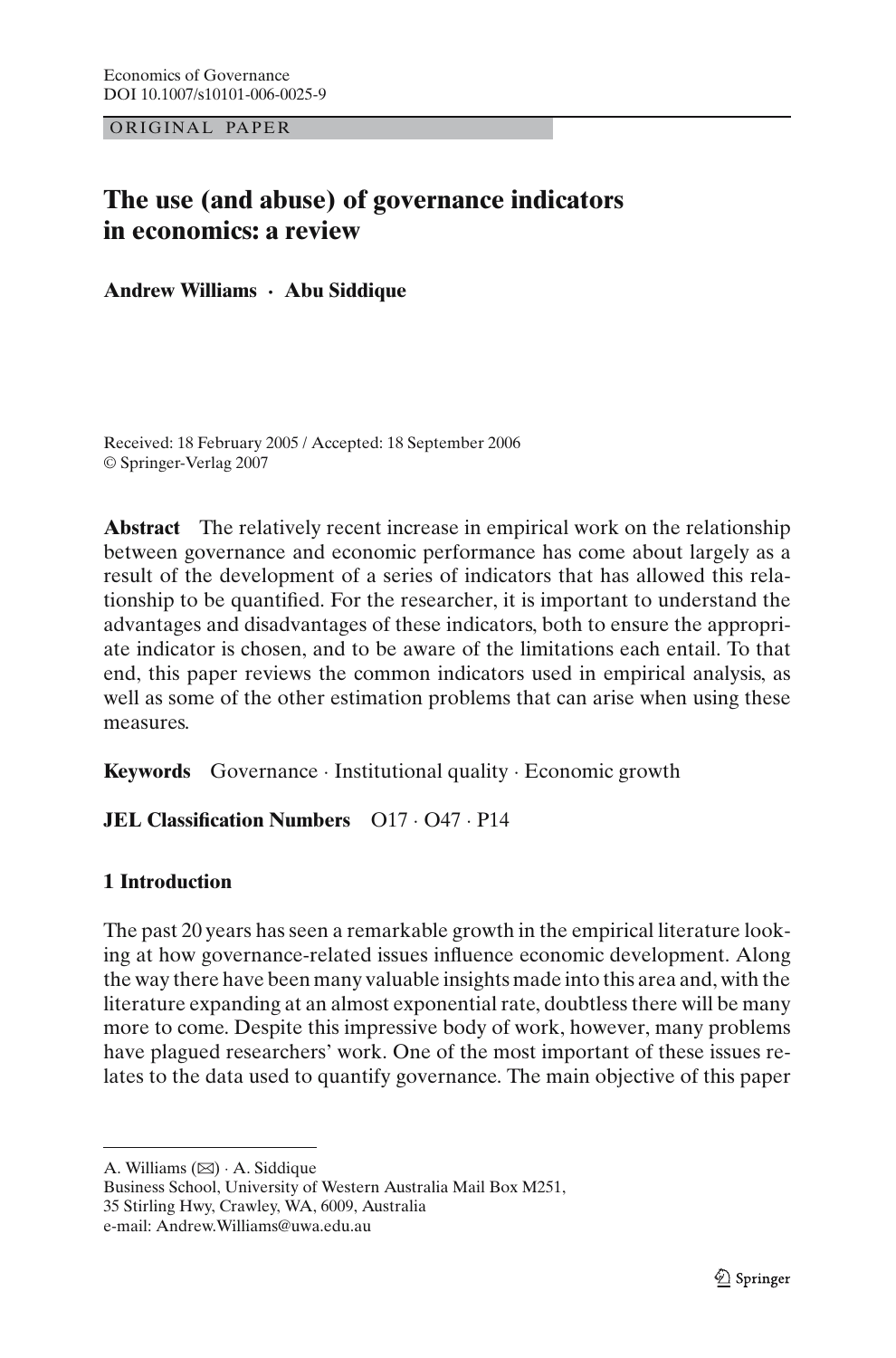is to review many of these indicators used in the empirical literature, highlighting both their strengths and weaknesses, with the view that future researchers in this area need to explicitly take these issues into account. The paper proceeds as follows. Section [2](#page-1-0) will outline some of the common objective datasets used in the literature, while Section [3](#page-5-0) examines the common subjectivelydetermined indicators. Section [4](#page-18-0) will examine the methodology used by researchers over the years, with a particular focus on some of the estimation problems that frequently recur in this field. The paper finishes with some brief concluding comments, while the Appendix provides a brief overview of some of the empirical literature in this area.<sup>[1](#page-1-1)</sup>

#### <span id="page-1-0"></span>**2 Objective measures of governance**

#### 2.1 Measures of political instability and violence

Although researchers in the political science field had been writing about the social and economic effects of instability for a number of years (see, for example, the seminal papers by [Huntington 1968](#page-42-0); [Lipset 1959](#page-42-1)), the first major empirical work linking the effect of political instability on a nation's economy was from [Hibbs](#page-41-0) [\(1973\)](#page-41-0). In order to model the political instability in a country, he used data from Banks (1994 and various editions), who had collected an impressive number of statistics on political factors that stretched over a long period of time (some going back to the early nineteenth century). These were objective measures that simply counted the existence of various political occurrences, including the number of coups, demonstrations, riots, political assassinations, strikes and so forth for a particular country in a particular year.<sup>[2](#page-1-2)</sup>

For many years, Banks' data was the only widely available means of statistically investigating institutions. It is no surprise then that the majority of early studies focused on political instability. Hibbs' work was followed by many others, including [Venieris and Gupta](#page-44-0) [\(1983,](#page-44-0) [1986](#page-44-1)), [Edwards and Tabellini](#page-41-1) [\(1991\)](#page-41-1), [Barro](#page-40-0) [\(1991](#page-40-0)), [Roubini](#page-43-0) [\(1991\)](#page-43-0), and [Alesina et al.](#page-40-1) [\(1992\)](#page-40-1). Many researchers tended to 'cherry-pick' the individual indicators that were of interest to them, and then develop what was commonly known as a 'Socio-Political Index' from that data. For example, [Alesina and Perotti](#page-40-2) [\(1993](#page-40-2)) used the number of assassinations, deaths from mass violence and coups as the basis for their index. [Gupta](#page-41-2) [\(1990](#page-41-2)) also constructed his own index, using a slightly wider definition of

<span id="page-1-1"></span> $<sup>1</sup>$  It should be pointed out that, while there are many papers listed in this table, it is by no means</sup> an exhaustive list. The proliferation of papers in governance means that it is virtually impossible to account for all such work in a single table. Nevertheless, for the reader new to this field it should provide a good 'jumping off' point.

<span id="page-1-2"></span> $2$  The variables covered include issues of domestic conflict (such as government purges, riots and assassinations) that are available generally from 1919 for some countries, and political variables (for example, coups, constitutional changes and type of regime) that are available from 1815 for some countries. For a more detailed list of variables covered, see http://www.databanks.sitehosting.net/index.htm.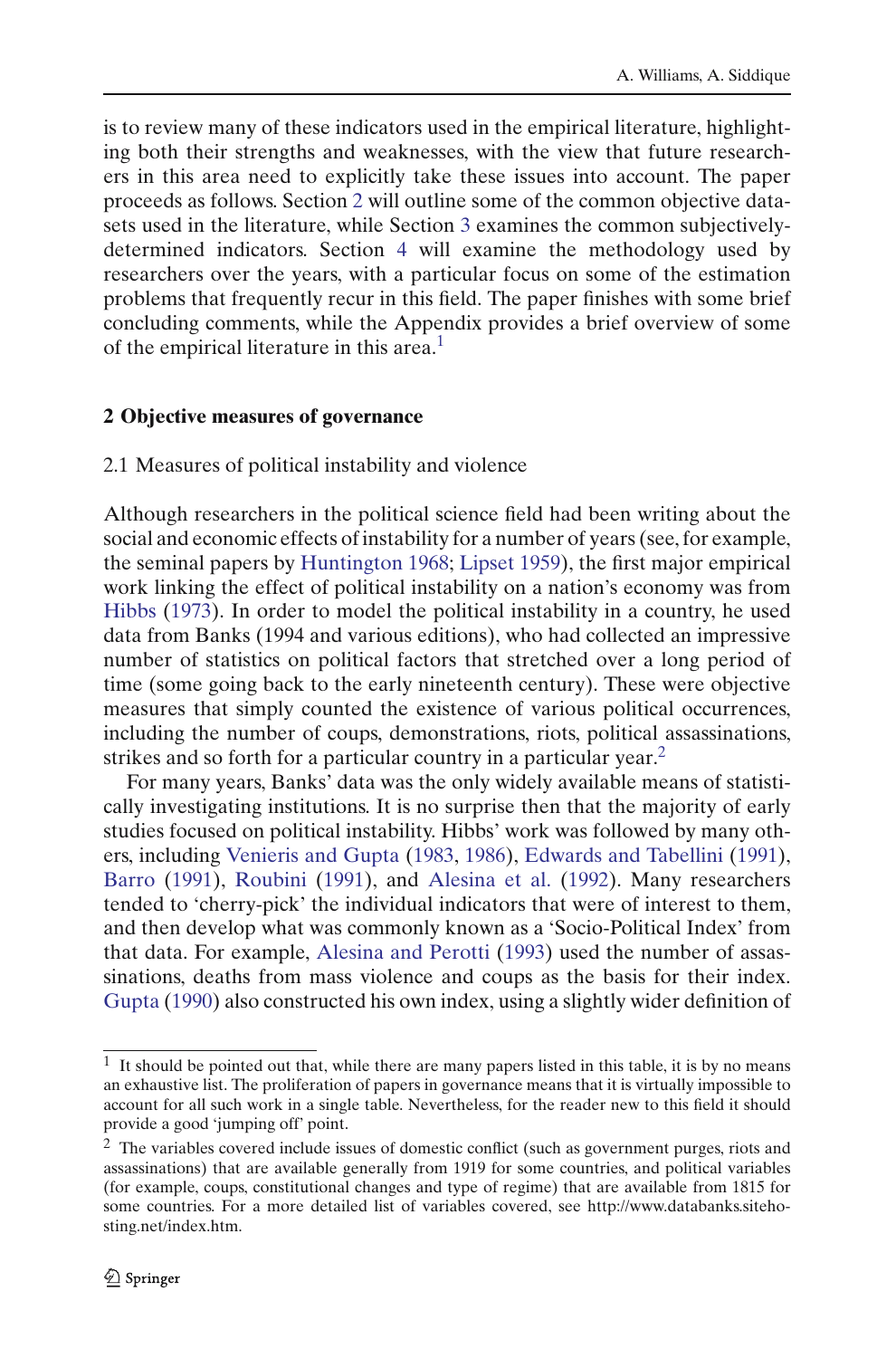instability (this included riots, political demonstrations, political strikes, deaths, armed attacks, assassinations, political executions, coups and attempted coups).

The use of these variables in empirical research came about out of necessity and practicality. This was both its benefit and its curse. Many researchers had to use these variables because there was a distinct lack of alternatives for many years. Indeed, some researchers even used these instability variables as proxies for other issues of governance (for example, [Barro 1991;](#page-40-0) [Alesina et al.](#page-40-1) [1992,](#page-40-1) who used political instability as a proxy for property rights). However, as [Knack and Keefer](#page-42-2) [\(1995\)](#page-42-2) note, if you use an index of political instability to proxy for property rights, countries that may exhibit extremely low levels of instability may still have despotic and repressive regimes. Conversely, countries who respect the rule of law may exhibit (superficially at least) a relatively high degree of political instability. For example, [Gupta](#page-41-2) [\(1990\)](#page-41-2) notes the fact that, if the simple objective indicators are taken at face value, the United States was the most politically unstable country in the world during the 1960s and 1970s, because of the number of protest demonstrations held over civil rights and the Vietnam War. Few, however, would say that the US government was in danger of collapsing (or that the US had the worst record on property rights). Although many, like Barro, only used counts of revolutions, coups and political assassinations, others have used a broader definition which includes issues such as protests, demonstrations and strikes. The problem here is that demonstrations and protests, as in the case of the US, may actually be positive events, in the sense that citizens are able to express their opinions and dissatisfactions openly.

This gives rise to another problem when using this political instability data. Researchers, by and large, prefer to use objective data that cannot be influenced by prejudice or favour. In this sense the political instability indices were ideal. Unfortunately, these objective datasets can often be misleading, because they do not address the *quality* of the institutions, nor the breadth of issues that institutions cover (for example, corruption).

### *2.1.1 Political institutions*

Another early area of empirical research centred directly on the *type* of political institutions countries had (rather than their instability as such). By and large, this early work focussed on the relative performance of democracies versus non-democracies. Repeated attempts have been made by researchers over the years to prove a demonstrable link between economic growth and democracy (see [Sirowy and Inkeles 1990](#page-43-1) for a review of many of these papers). The results, however, have been inconclusive. [Huntington and Dominguez](#page-42-3) [\(1975\)](#page-42-3), [Marsh](#page-42-4) [\(1979\)](#page-42-4) and [Landau](#page-42-5) [\(1986](#page-42-5)), for example, found 'definitively' that democracy and growth have a negative relationship. Others, such as [Adelman and Morris](#page-40-3) [\(1967\)](#page-40-3), [Weede](#page-44-2) [\(1983](#page-44-2)) and [Sloan and Tedin](#page-43-2) [\(1987\)](#page-43-2) purported to show that the relationshi[p](#page-41-3) [is](#page-41-3) [a](#page-41-3) [positive](#page-41-3) [one.](#page-41-3) [Finally,](#page-41-3) [some](#page-41-3) [studies,](#page-41-3) [such](#page-41-3) [as](#page-41-3) Feierabend and Feierabend [\(1972](#page-41-3)), [Dick](#page-41-4) [\(1974\)](#page-41-4) and [Marsh](#page-42-6) [\(1988](#page-42-6)) hypothesise that there is no relationship at all.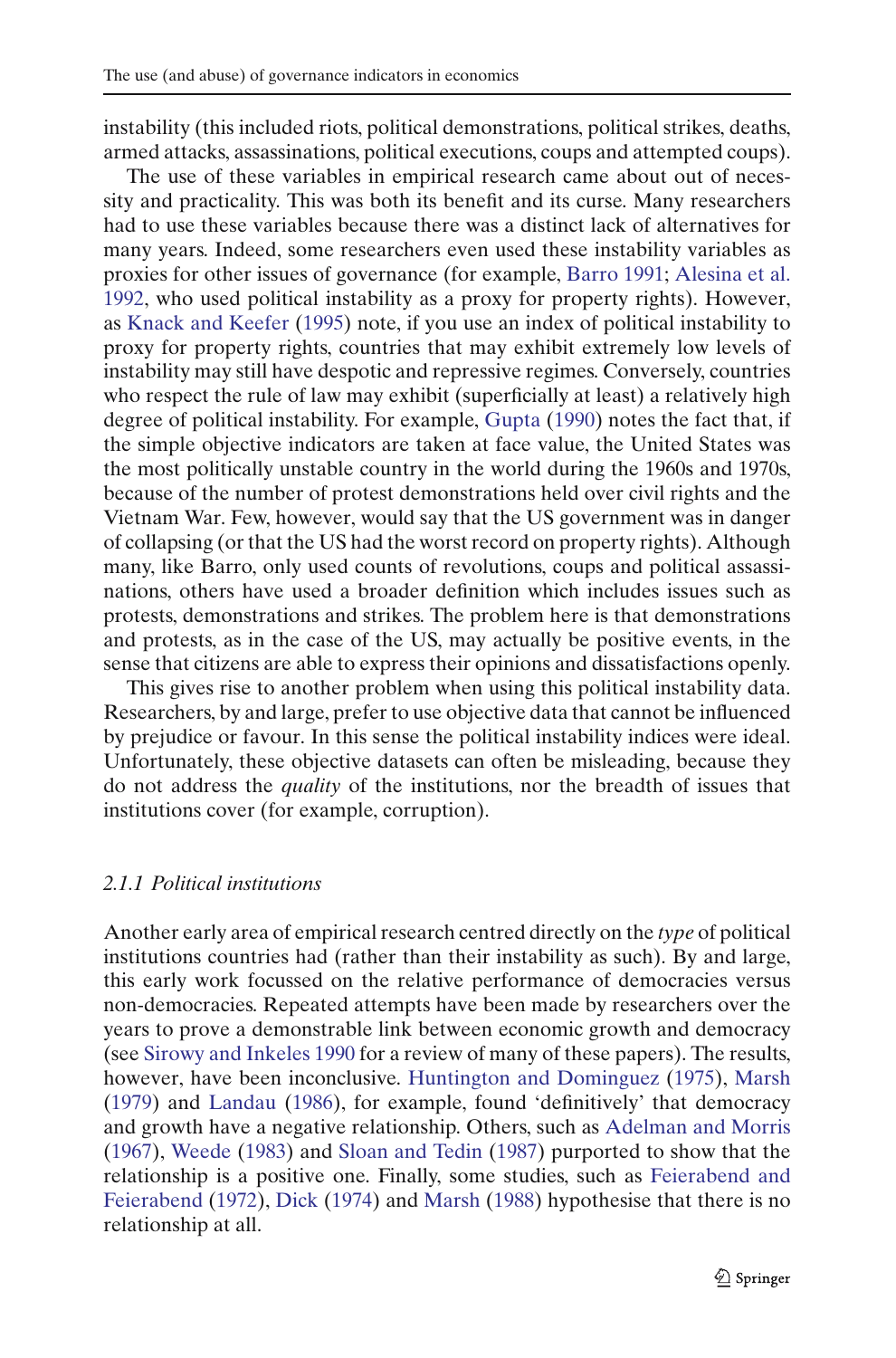Among the problems researchers have encountered is with the identification of regime type. Most studies used ordinal measures, in the simplest case giving a value of one if it were a democracy and zero if authoritarian (for example, [Landau 1986\)](#page-42-5). Others tried to show a range of regime types, varying in the degree of authoritarianism and democracy. The majority of these, however, were by their nature highly subjective and based on the researchers' own impressions of t[he](#page-43-2) [type](#page-43-2) [of](#page-43-2) [regime](#page-43-2) [for](#page-43-2) [each](#page-43-2) [country](#page-43-2) [\(see](#page-43-2) [for](#page-43-2) [example,](#page-43-2) [Dick 1974;](#page-41-4) Sloan and Tedin [1987](#page-43-2)). Given these weak results, some researchers have argued that perhaps these papers were looking at the wrong thing. If authoritarian and democratic regimes could be both 'good' and 'bad', then the explanation for growth may lie outside of these narrow definitions. The first attempt to go beyond this democracy/non-democracy dichotomy was Gurr's POLITY database.

### *2.1.2 Polity database*

Initially constructed by [Gurr\(1974](#page-41-5)), this database has been continually updated and expanded, and now has information on political structures dating back to 1800 for some countries. It contains coded annual information on regime and authority characteristics for all independent states (with a population greater than 500,000) that cover not only democracy or authoritarian indices, but also issues such as executive constraints, the openness to political participation of 'non-elites', and political competition. This database has been used extensively over the years by both political scientists and economists (for example, see [Glaeser et al. 2004](#page-41-6); [Acemoglu et al. 2003](#page-40-4)).

#### *2.1.3 Database of political institutions*

Compiled by [Beck et al.](#page-40-5) [\(2001](#page-40-5)), this database consists of 113 variables for 177 countries between 1975 and 1995 (this has subsequently been expanded past 1995). Although it is by design a disaggregated database (researchers, for example, are encouraged to put together their own indices that are relevant to their particular study), one of the major variables that has commonly been used by others in the literature is that measuring executive constraints, or 'checks and balances', which is an index composed of several of these disaggregated variables (for example, see [Keefer and Stasavage 2003;](#page-42-7) [Keefer 1999](#page-42-8)). Although the POLITY database also has a measure of constraints, this definition of executive constraints is subjectively-based, while the constraints index by Beck et al. is a composite based on objective political data. The rationale behind this checks and balances indicator is that the more checks and balances that exist, the more constrained a government is, and so the less likely they will be able to impose 'bad' policies on society.[3](#page-3-0) This indicator essentially counts the number of veto players in a political system and adjusts the score to reflect the

<span id="page-3-0"></span><sup>&</sup>lt;sup>3</sup> In addition to this, there were also variables that looked more specifically at political instability, the type of political system, the role of the military and electoral rules. For more information on the full range of variables, the dataset is available at http://econ.worldbank.org/resource.php?type=18.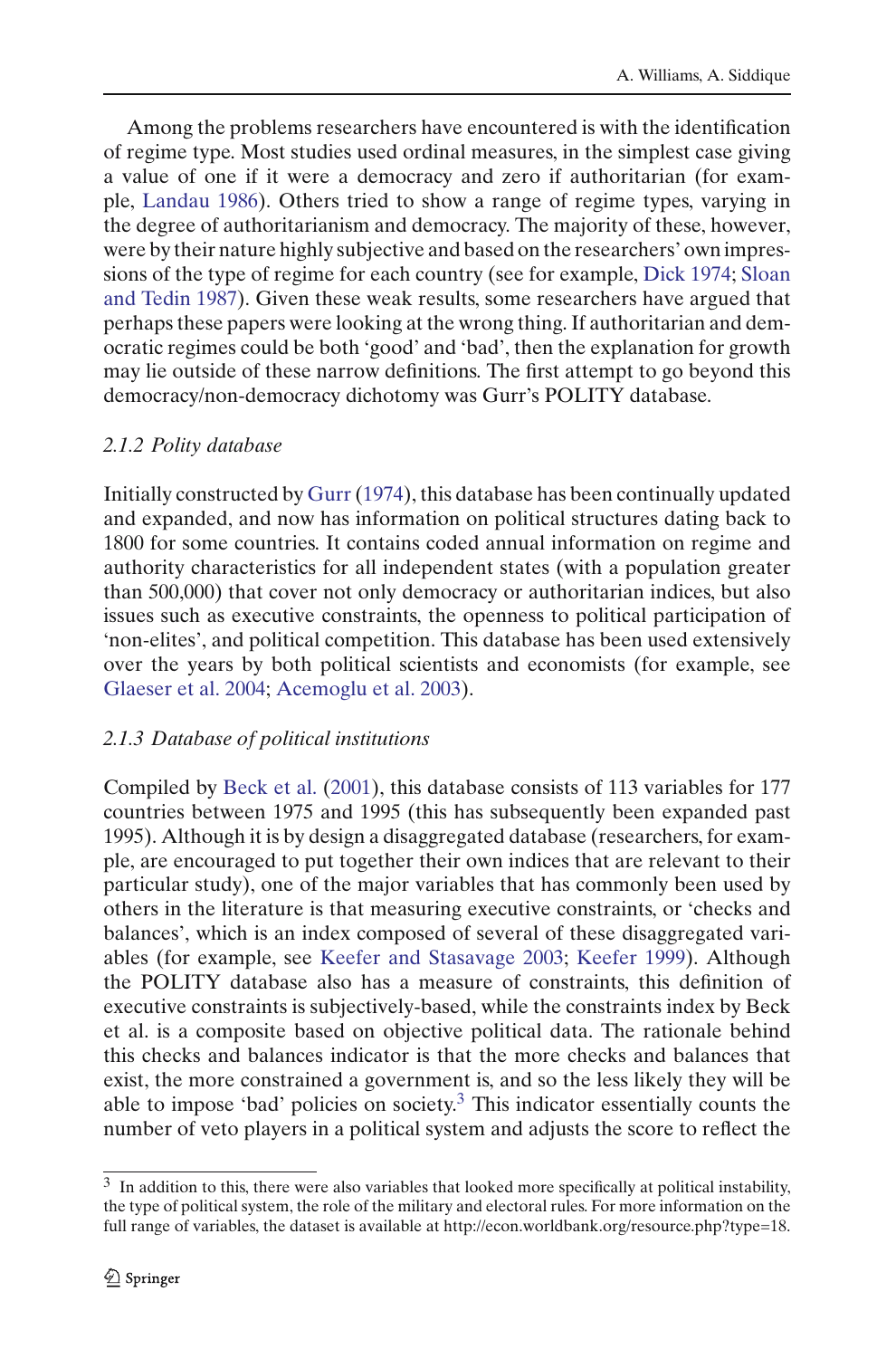degree of independence these veto players have (based on their respective party affiliations, the current electoral rules, and the level of electoral competitiveness in a system).

# *2.1.4 Political constraint index*

A similar database has also been developed by [Henisz](#page-41-7) [\(2000](#page-41-7)), known as the political constraint index. Although it is similar in intent to the checks and balances indicator developed by [Beck et al.](#page-40-5) [\(2001](#page-40-5)) it covers a much longer time frame (for some countries the database goes back to 1800), and is simpler in its construction. As [Beck et al.](#page-40-5) [\(2001](#page-40-5)) note:

*'His series addresses some key issues, such as the number of chambers in a legislature, the degree of federalism, Supreme Court turnover, factionalisation of the legislature, and the relative influence of different parties among the executive, legislature and judicial branches…the Henisz data has a longer time-series, but substantially fewer variables (e.g. with regard to government or opposition parties, party orientation, electoral rules, the different federalism indicators etc)' [p. 36]*

Henisz employs a spatial model to determine the political constraints imposed upon policy makers. The first step is to count the number of branches of government that have (potentially) veto power over policies (for example, the executive, lower and upper legislative chambers, judiciary and sub-federal institutions). It then adjusts for the degree to which these branches are aligned with the executive. For example, if the current government has an absolute majority in all houses of parliament, as well as appointing Supreme Court judges, then there are few constraints on the actions of the executive, and so a low score is registered. This score increases (that is, the constraints get larger) as the branches of government become less aligned with the executive.<sup>4</sup> Papers to have used this version of constraints include [Aghion and Alesina](#page-40-6) [\(2004\)](#page-40-6), [Mobarak](#page-43-3) [\(2005\)](#page-43-3), and [Plumper and Martin](#page-43-4) [\(2003\)](#page-43-4), among others.

These political databases, while having much to recommend them, are not the most commonly-used governance variables in the economics literature. One of the reasons for this is that many consider them to only be accounting for the 'top tier' of institutions (the executive and legislative branches). They are not particularly well suited, however, for gleaning information about other institutional bodies, such as the bureaucracy or the judicial branches of government.<sup>[5](#page-4-1)</sup> As such, the majority of researchers over the past few years have preferred to use subjectively-based measures of governance compiled by private organisations (whether they be for-profit organisations, or NGOs).

<sup>4</sup> For the specific methodology, see [Henisz](#page-41-7) [\(2000\)](#page-41-7).

<span id="page-4-1"></span><span id="page-4-0"></span><sup>5</sup> Although the political constraint index has the capacity to include the judiciary, the author cautions that these are not particularly reliable.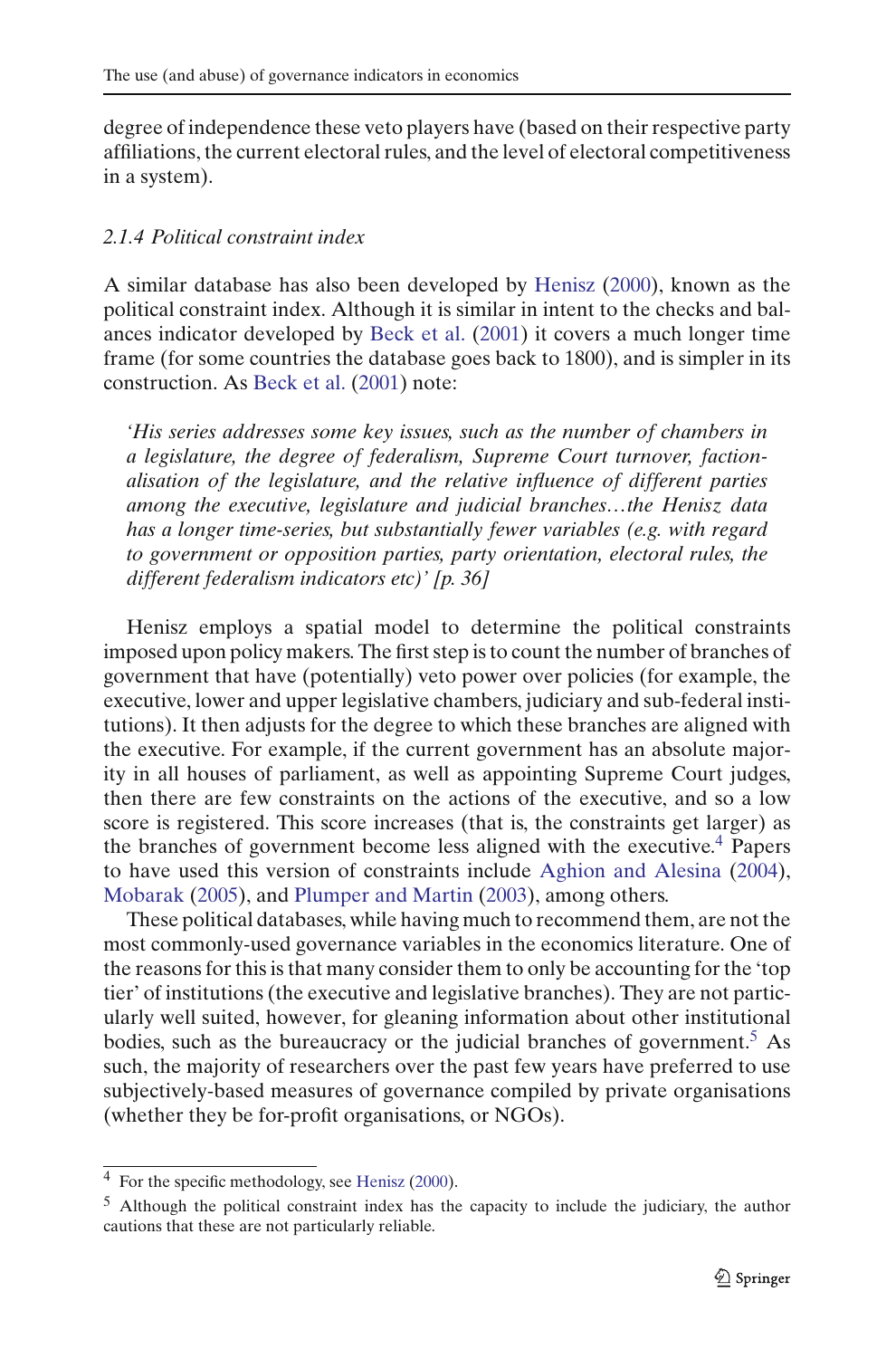#### <span id="page-5-0"></span>**3 Subjective measures of governance**

#### 3.1 Freedom house index of civil and political liberties

Published annually since 1973, these two indices have been developed to mea-sure the degree of civil and political liberties in a country.<sup>[6](#page-5-1)</sup> Each index gives an overall score of 1–7, with higher scores reflecting poorer liberties, and are compiled by analysts from sources such as news reports, NGO publications, think tanks and individual professional contacts.

The use of the Freedom House indices reflected the move away from objective measures of political institutions in an attempt to go 'behind the scenes' of a country and examine the freedom of its citizens. These indices have been used exten[sively](#page-42-9) [over](#page-42-9) [the](#page-42-9) [years](#page-42-9) [by](#page-42-9) [researchers,](#page-42-9) [including](#page-42-9) [Scully](#page-43-5) [\(1988](#page-43-5)), Levine and Renelt [\(1992\)](#page-42-9), [Sachs and Warner](#page-43-6) [\(1995a\)](#page-43-6) and [Isham et al.](#page-42-10) [\(1997](#page-42-10)).

The main benefits of the Freedom House indices are its country coverage (around 192 countries by 2003), and its relatively long time series data (from 1973). This allows the researcher to develop a reasonably large sample size, and to view the effects of liberties on economic variables over a number of years. One problem with these indices, however, is that the researcher needs to be careful about what exactly they are trying to capture. Although both civil and political liberties are undoubtedly important facets of any society, they are less suited to examining other governance-related issues. As [Knack and Keefer](#page-42-2) [\(1995\)](#page-42-2) note:

*'Although they* (the Freedom House indices) *embody some consideration of the security of private property, they contain multiple and diverse other dimensions, including freedom of religion and rights of worker association. For many purposes these variables are of great importance. However, many of the dimensions are not closely related to property rights.' [p. 210]*

Although they were talking more specifically about property rights issues, this applies equally to other governance factors, such as corruption, or bureaucratic quality.

Another issue relates to the fact that both indices are compiled by country experts, and as such the scores are subjectively determined (see, for example, [Minier 1998\)](#page-42-11). Furthermore, they have also been criticised on the grounds that they measure outcomes, rather than governance [\(Durham 1999](#page-41-8)).

3.2 International country risk guide (ICRG)

This is perhaps the most widely-used institutional measure today. The political risk rating that is used has data dating back to 1984, and coverage of

<span id="page-5-1"></span><sup>6</sup> The civil liberties index includes issues such as: citizens' freedom from censorship, freedom of assembly, freedom of religion and freedom of political association. The political liberties index covers the electoral process, the functioning of government and the degree of political pluralism and participation. For more information, see Freedom House (http://www.freedomhouse.org/index.htm).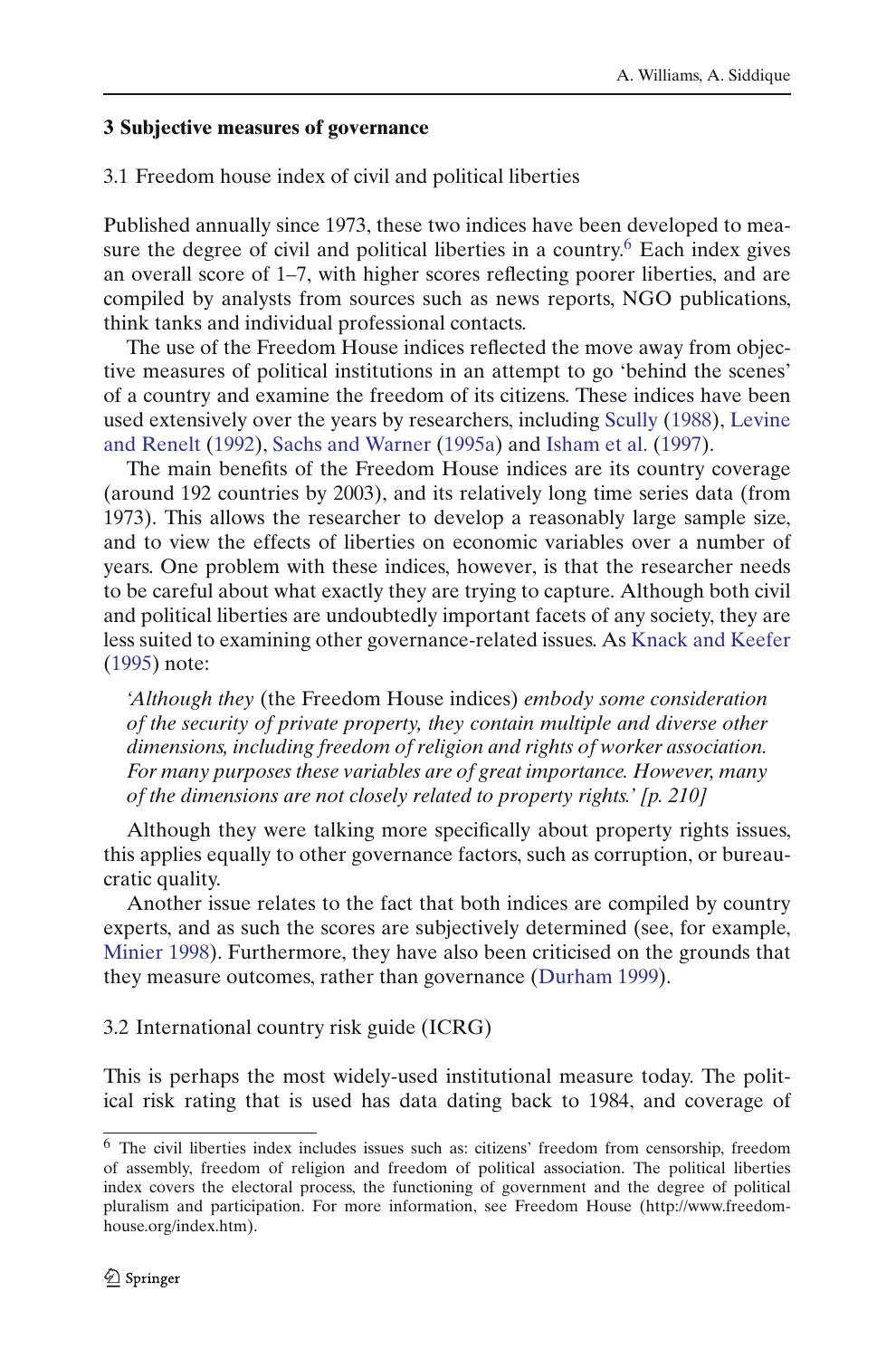140 countries [\(Political Risk Services 2003](#page-43-7)). Table [1](#page-7-0) outlines the main sub-components of this index. Scores are again derived by 'country experts', meaning that it is subjective by its nature. Over the years, researchers have either taken the whole of the index or, more commonly, have taken out the components that best suit their area of study. This includes the first widely-cited paper to use the ICRG data [\(Knack and Keefer 1995\)](#page-42-2). In this paper, they took the following components of the overall political risk rating to develop their measure of 'institutional quality'. These were:

- (a) The rule of law;
- (b) Corruption in government;
- (c) The quality of the bureaucracy;
- (d) Risk of expropriation of assets by government;
- (e) Repudiation of contracts by government.[7](#page-6-0)

Since this paper, numerous researchers have either taken Knack and Keefer's definition (such as [Hall and Jones 1999](#page-41-9); [Rodrik 1997](#page-43-8); [Sala-i-Martin 1997](#page-43-9) and others), or [have](#page-43-10) [used](#page-43-10) [individual](#page-43-10) [components](#page-43-10) [of](#page-43-10) [this](#page-43-10) [index,](#page-43-10) [such](#page-43-10) [as](#page-43-10) Rodriguez and Rodrik [\(1999](#page-43-10)[\),](#page-43-11) [who](#page-43-11) [used](#page-43-11) [the](#page-43-11) [Bureaucratic](#page-43-11) [Quality](#page-43-11) [measure,](#page-43-11) Sachs and Warner [\(1995b\)](#page-43-11), who used the Rule of Law measure, [Wei](#page-44-3) [\(2000a\)](#page-44-3), who used the corruption index, and [Acemoglu et al.](#page-40-7) [\(2001](#page-40-7)), who used 'Risk of Expropriation'.

Although this is an extremely common measure, it is not without its problems. One issue relates to the fact that it is compiled by country experts, and is aimed at international investors, rather than domestic agents. In this sense, it may give a slightly distorted view of governance within a country if the problems faced by domestic firms are not the same types of problems encountered by foreign investors. For example, included in the political risk rating is a country's investment profile, which looks at the attitude and policies of a government towards inward investment (not necessarily investment overall). Furthermore, although ICRG have an extremely wide coverage of countries, it is not necessarily the case that each country is given equal resources to compile them. Because this index is aimed at international investors, it stands to reason that resources be concentrated in those countries that these investors would be interested in. Although this obviously includes the rich OECD countries, this is also true for large developing countries as well (Russia, China, Indonesia, India and Brazil for example). However, when these scores are used for wide cross-country studies, it may mean that the results for smaller countries are more prone to [measurement](#page-41-6) [err](#page-41-6)or [\(Torrez 2002](#page-43-12)).

Glaeser et al. [\(2004](#page-41-6)) also criticise the ICRG database based on some of the anomalies they find in the scores given for some countries. Of the three institutional-type indicators they look at (the other two being the KKZ Indicators discussed below, and the POLITY data discussed in the previous section), "*... this one is the most problematic*" [p. 276]. Whilst their criticism was aimed largely at the 'Risk of Expropriation' measure, this criticism could extend to

<span id="page-6-0"></span><sup>7</sup> These last two measures are sub-components of the investment profile category.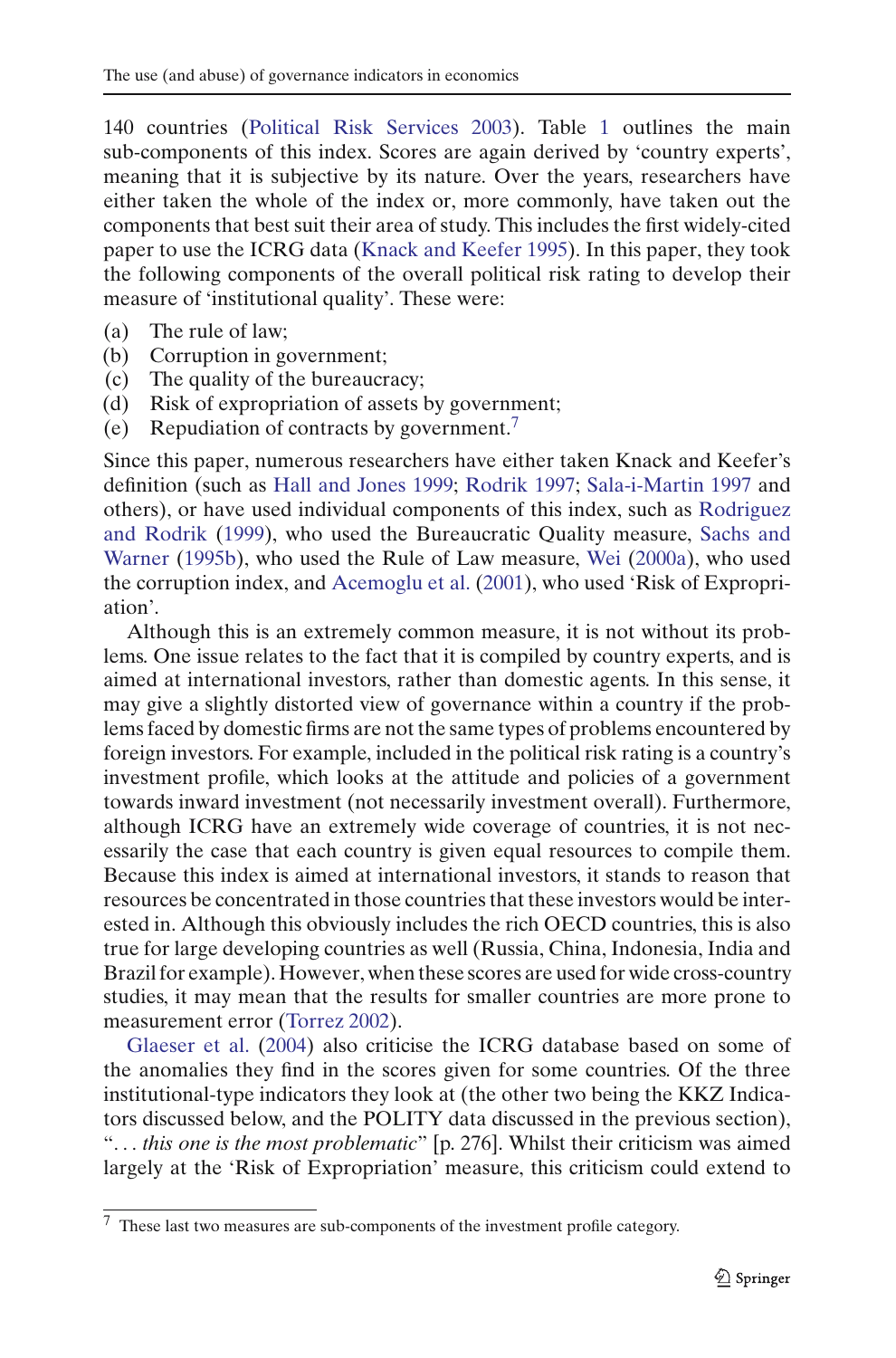<span id="page-7-0"></span>**Table 1** ICRG political risk rating  $(0-100)$ 

```
Government stability (12 points)
```
A measure of the government's ability to stay in office and carry out its declared program(s), depending upon such factors as the type of governance, cohesion of the government and governing parties, approach of an election, and command of the legislature.

Socio-economic conditions (12 points)

An estimate of the general public's satisfaction or dissatisfaction with the government's economic policies, covering a broad spectrum of factors ranging from infant mortality and medical provision to housing and interest rates. Different weights are applied in different societies, depending upon the relative political impact.

Investment profile (12 points)

A measure of the government's attitude toward inward investment as determined by four components: the risk to operations, taxation, repatriation, and labour costs. Internal conflict (12 points)

A measure of political violence and its actual or potential impact on governance, taking into consideration such factors as whether threats exist, whether they have political objectives, the size and strength of support, and the geographic nature of the conflict.

External conflict (12 points)

A measure of the risk to the incumbent government and to inward investment, ranging from trade restrictions and embargoes through geopolitical disputes, armed threats, border incursions, foreign-supported insurgency and full-scale warfare.

Corruption (6 points)

A measure of corruption within the political system that is a threat to foreign investment by distorting the economic and financial environment, reducing the efficiency of government and business by enabling people to assume positions of power through patronage rather than ability, and introducing inherent instability into the political process.

Military in politics (6 points)

A measure of the military's involvement in politics. Since the military is not elected, involvement, even at a peripheral level, diminishes democratic accountability. Military involvement might stem from an external or internal threat, be symptomatic of underlying difficulties, or be a full-scale military takeover. Over the long term, a system of military government will almost certainly diminish effective governmental functioning, become corrupt, and create an uneasy environment for foreign businesses.

Religion tensions (6 points)

A measure of religious tensions arising from the domination of society and/or governance by a single religious group – or a desire to dominate – in a way that replaces civil law by religious law, excludes other religions from the political/social processes, suppresses religious freedom or expressions of religious identity. The risks involved range from inexperienced people imposing inappropriate policies to civil dissent or civil war.

Law and order (6 points)

Two measures comprising one risk component. Each sub-component equals half of the total. The "law" sub-component assesses the strength and impartiality of the legal system, and the "order" sub-component assesses popular observance of the law.

Ethnic tensions (6 points)

A measure of the degree of tension attributable to racial, national, or language divisions. Lower ratings (higher risk) are given to countries where tensions are high because opposing groups are intolerant and unwilling to compromise

Democratic accountability (6 points)

A measure of, not just whether there are free and fair elections, but how responsive government is to its people. The less responsive it is, the more likely it will fall.

Even democratically elected governments can delude themselves into thinking they know what is best for the people, regardless of clear indications to the contrary from the people. Bureaucratic quality (4 points)

Institutional strength and quality of the bureaucracy is a shock absorber that tends to minimize revisions of policy when governments change. In low-risk countries, the bureaucracy is somewhat autonomous from political pressure.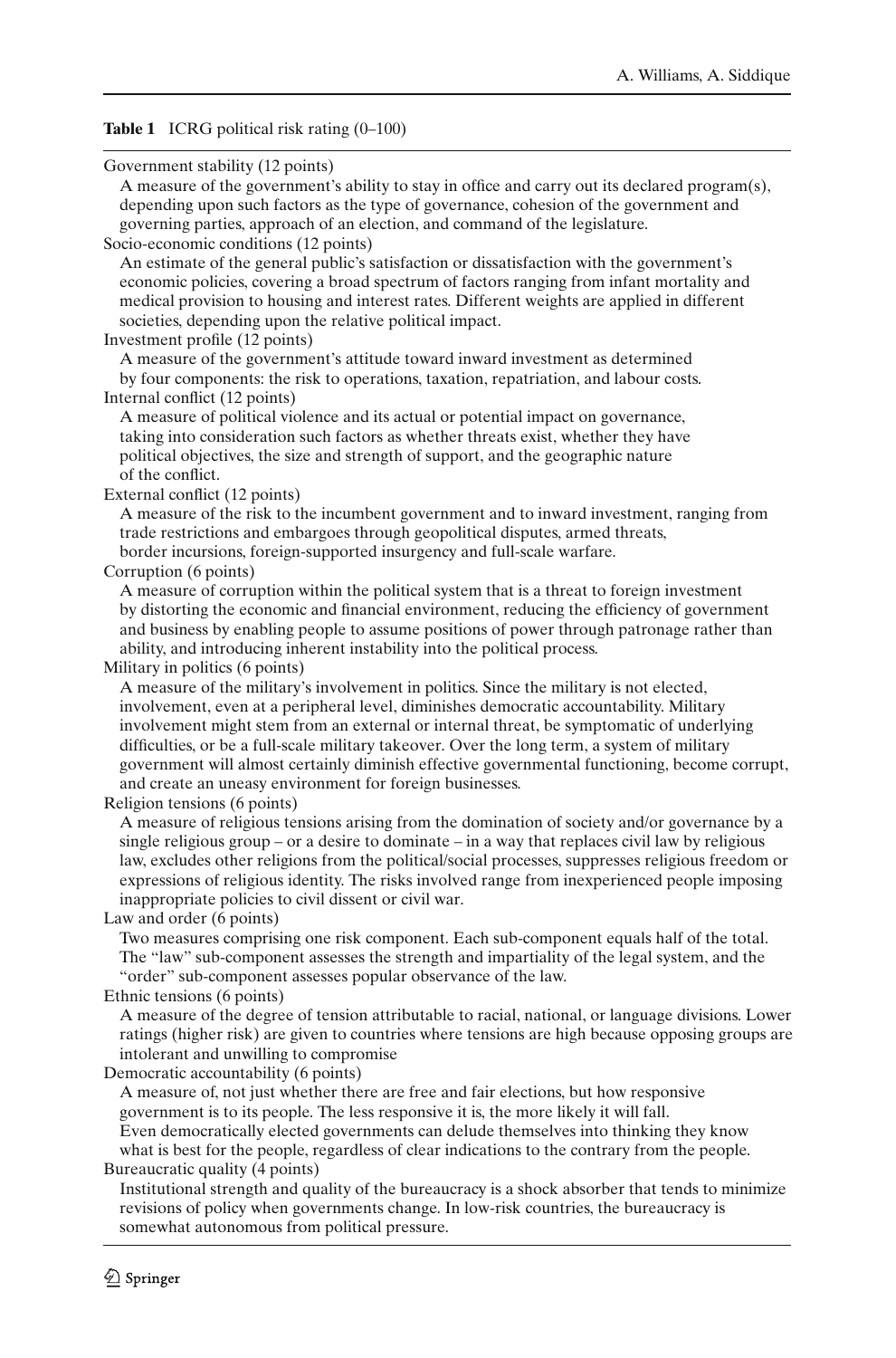other categories as well. For example, in December 2000, Ireland received a score of 2 (out of 6) for corruption, which was the same score given in that period to countries such as Angola, Azerbaijan, North Korea, Cameroon and Haiti.[8](#page-8-0) One of the problems with this corruption measure from ICRG lies in its derivation. The editor of ICRG, Thomas Sealy notes that the derivation of the ICRG corruption measure is based on:

*'... how long a government has been in power continuously. In the case of a one-party state or non-elected government, corruption, in the form of patronage and nepotism, is an essential prerequisite and it is therefore corrupt, to a greater or lesser degree, from its inception. In the case of democratic government, it has been our experience, almost without exception, that things begin to go wrong after an elected government has been in office for more than two consecutive terms, that is, eight to ten years. ... The lowest ratings are usually given to one-party states and autarchies.'*[9](#page-8-1)

Basing the corruption index on the length of time in office and how the government came to power would appear to be a fairly indirect and, in our view, imprecise methodology to use for corruption. ICRG maintain that this measure of corruption is actually designed as an indication of the *political risk* associated with corruption, rather than corruption per se [\(Galtung 2005](#page-41-10)), a point which is often missed by researchers who prefer to use this index as a direct measure of the incidence of corruption. Whether one takes this corruption measure in its intended, narrower, form, or takes it using the more conventional definition of corruption, the fact of the matter is that this index has been used extensively in the literature over the years, and researchers who prefer this index need to be aware of what it is they are using.

Another worrying criticism, particularly given its use by international investors, is the fact that the rating scores can sometimes lag the major events they are purporting to measure. For example, [Linder and Santiso](#page-42-12) [\(2002](#page-42-12)), who investigated the predictive powers of the ICRG's economic, financial and political risk ratings in Brazil, Argentina and Peru in the late 1990s, suggested that although the economic and financial ratings performed reasonably well:

*'A closer look at ... the political risk rating, which typically is based on survey data and individuals' perceptions, is particularly vulnerable to misinterpretation, as it appears to have reacted to actual events rather than predicted them. This finding thus leads us to question whether the political risk indicator of the ICRG model behaves more as a lagging indicator rather than a leading indicator of crises.' [p. 14]*

In cross-sectional analyses where long-run averages are taken this probably does not matter too much, as they are at least picking up these political factors at some point. It does, however, matter if one wants to see whether institutional 'shocks' predate an economic crisis.

<sup>8</sup> Other countries, such as Sierra Leone and Côte d'Ivoire, actually had a *higher* score than Ireland.

<span id="page-8-1"></span><span id="page-8-0"></span><sup>&</sup>lt;sup>9</sup> As quoted in [Galtung](#page-41-10) [\(2005\)](#page-41-10).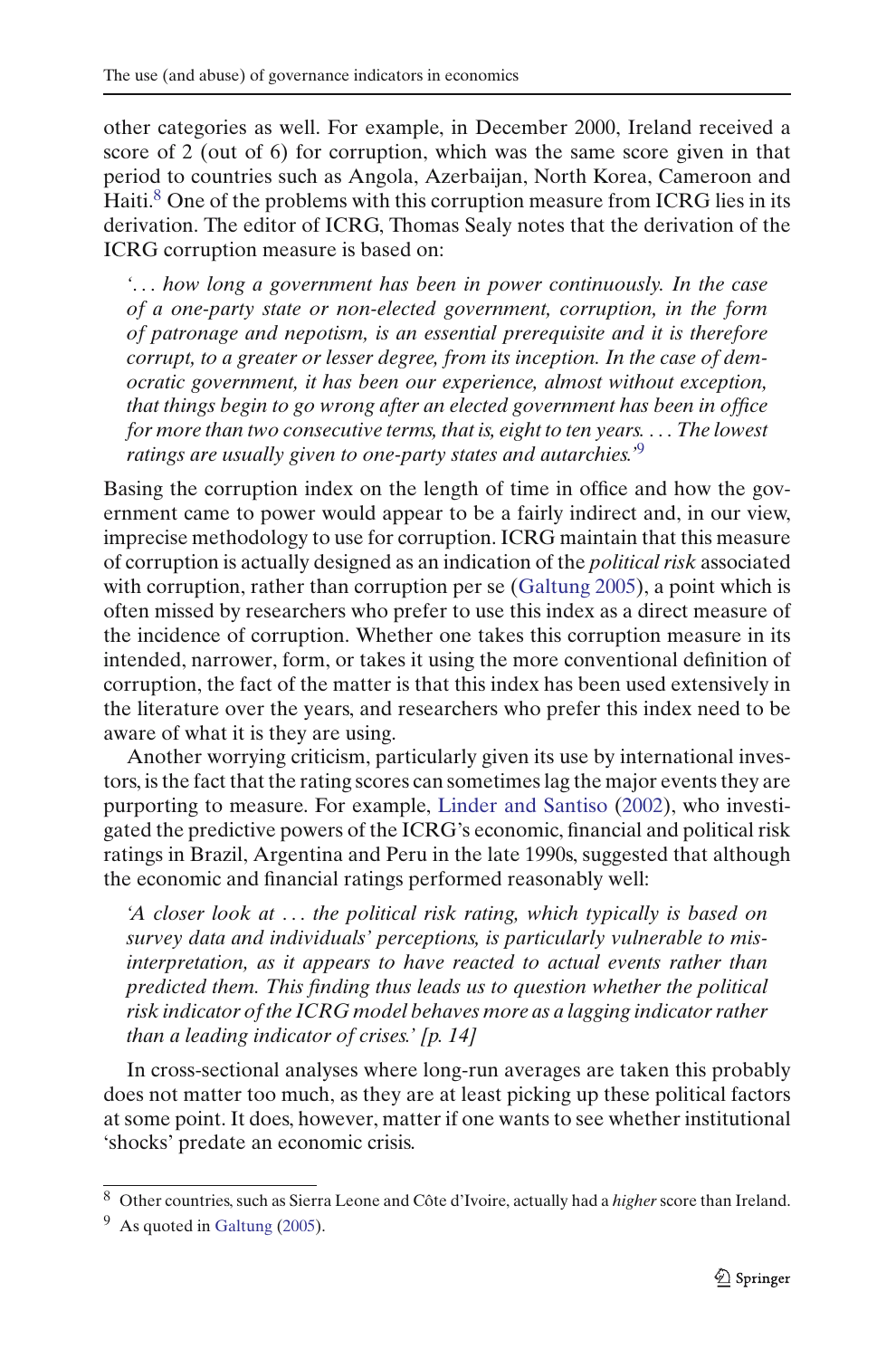These criticism surrounding the generation of indicators based on subjective opinions also relate to some of the other commonly-used indicators in the literature, such as those compiled by Business International (BI) and Business Environment Risk Intelligence [\(BERI 2003\)](#page-40-8).

# 3.3 Other political risk ratings

# *3.3.1 Business Environment Risk Intelligence*

The BERI index of political risk dates back to  $1972$ ,<sup>[10](#page-9-0)</sup> which certainly gives it a better coverage over time compared to the ICRG index, however, it covers a much smaller range of countries. The historical ratings have data on 53 countries, 26 of which are OECD countries. As a result, the majority of papers have tended to use another measure of governance (such as the ICRG index) as the primary source, and then used the BERI index to test the robustness of their results. This was the approach taken by [Knack and Keefer](#page-42-2) [\(1995](#page-42-2)), [Svensson](#page-43-13) [\(1998\)](#page-43-13) and others.

The major areas covered by their political risk index include the following categories:

Internal causes of risk

- Fractionalisation of political spectrum and the power of these factions;
- Fractionalisation by language, ethnic and/or religious groups;
- Restrictive measures required to retain power;
- Mentality, including xenophobia, nationalism, corruption, nepotism and so on;
- Social conditions, including population density and wealth distribution;
- Organisation and strength of forces for a radical government.

External causes of political risk

- Dependence on and/or importance to a major hostile power;
- Negative influences of regional political forces.

Symptoms of political risk

- Societal conflict involving demonstrations, strikes and street violence;
- Instability as perceived by non-constitutional changes, assassinations and guerrilla wars.

Each of the ten components of political risk are given a score of 0–7 (a rating of seven indicates no problems; a score of zero indicates prohibitive problems). As a further measure, the country expert can allocate a further 30 points based on the eight causes of risk if they believe certain issues are particularly important. As a result, the maximum (best) score a country can get is 100.

<span id="page-9-0"></span> $10$  However, data available to purchase from their website only dates back to 1980.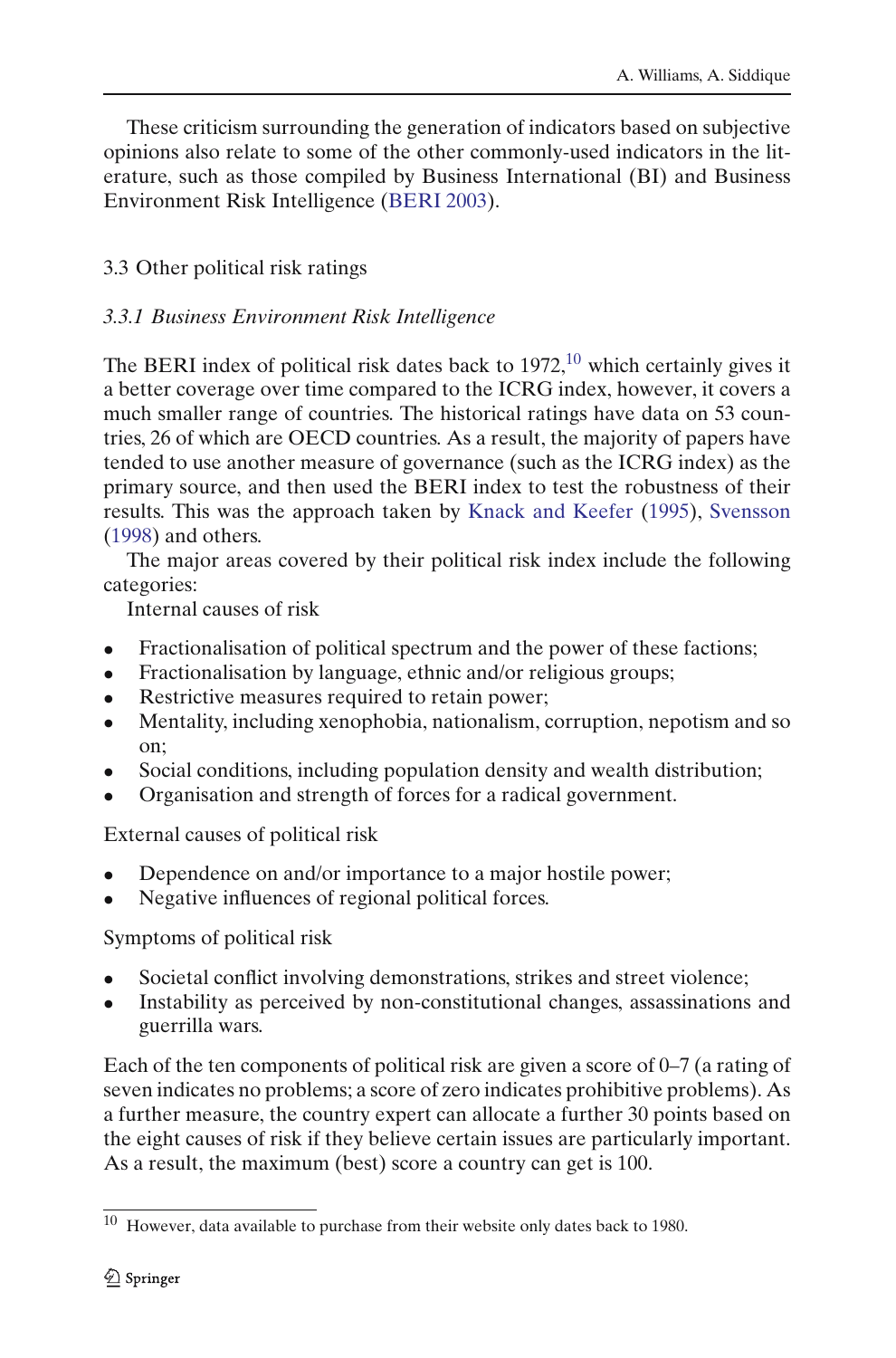### *3.3.2 Business International (BI)*

This group has now been incorporated into the Economist Intelligence Unit [\(EIU 2004\)](#page-41-11), however, initially this index contained 57 countries (with data from 1971–1979), rising to 68 countries (1980–1983). Since 1984, country coverage through the EIU has expanded significantly, to include around 100 countries. The issues covered by the original BI index include the following:<sup>[11](#page-10-0)</sup>

- Corruption index;
- Bureaucratic efficiency (efficiency of judicial system, absence of red tape and absence of corruption);
- Political stability (institutional and social change, opposition takeover, stability of labour, relationship with neighbouring countries and terrorism).

The expanded EIU index includes:

- Political stability (war, social unrest, orderly transfers of government, politically motivated violence and international disputes);
- Political effectiveness (pro-business orientation, institutional effectiveness, bureaucracy, transparency of legal system, corruption and crime).

As with the BERI data, the BI indicators were often used to reinforce the results from other datasets such as ICRG (for example, [Gupta et al. 1998\)](#page-41-12), however, they were also used in their own right as the 'primary' governance indicator (with support from other sources). Examples of papers that used the BI indicators as the primary variable include [Mauro](#page-42-13) [\(1995](#page-42-13)), [Tanzi and Davoodi](#page-43-14) [\(1997\)](#page-43-14), [Hines](#page-41-13) [\(1995](#page-41-13)) and [Wei](#page-44-4) [\(1997](#page-44-4), [2000b\)](#page-44-5).

Aside from the measures listed above, there are a number of other private firms that produce risk ratings, such as Standard and Poor, Moody and Euromoney. Their focus, however, is more on the risk to international financial investors, and so any governance-related indicators tend to revolve around the rule of law, and the dangers of governments expropriating assets or profits.<sup>12</sup> As such, they are more credit ratings than broad measures of governance. Moreover, they are rarely used in the empirical literature, and so further information on these ratings will be left to the interested reader.<sup>[13](#page-10-2)</sup>

Overall, these subjective risk ratings have proven to be extremely popular in the empirical literature. They are not, however, free from criticism. Attempts to use these indicators for time series analysis, for example, are likely to prove problematic if used to establish a causal relationship. These country experts may only downgrade their scores *after* a crisis or shock emerges in a country (that is, when it becomes common knowledge). The institutional foundations of

 $11$  Further details can be obtained from the EIU (www.eiu.com).

<span id="page-10-1"></span><span id="page-10-0"></span> $12$  For example, Euromoney include a measure of 'the risk of non-payment or non-servicing of payment of goods, services, loans, trade-related finance and dividends and non-repatriation of capital.' For more information, see http://www.euromoney.com/default.asp.

<span id="page-10-2"></span><sup>&</sup>lt;sup>13</sup> Standard and Poor's political risk rating has, however, been used by Alesina and Weder (1999), and indicators from an offshoot company of Standard and Poor's (DRI) are used in the composite governance indicator by [Kaufmann et al.](#page-42-14) [\(1999b](#page-42-14)), which is discussed below.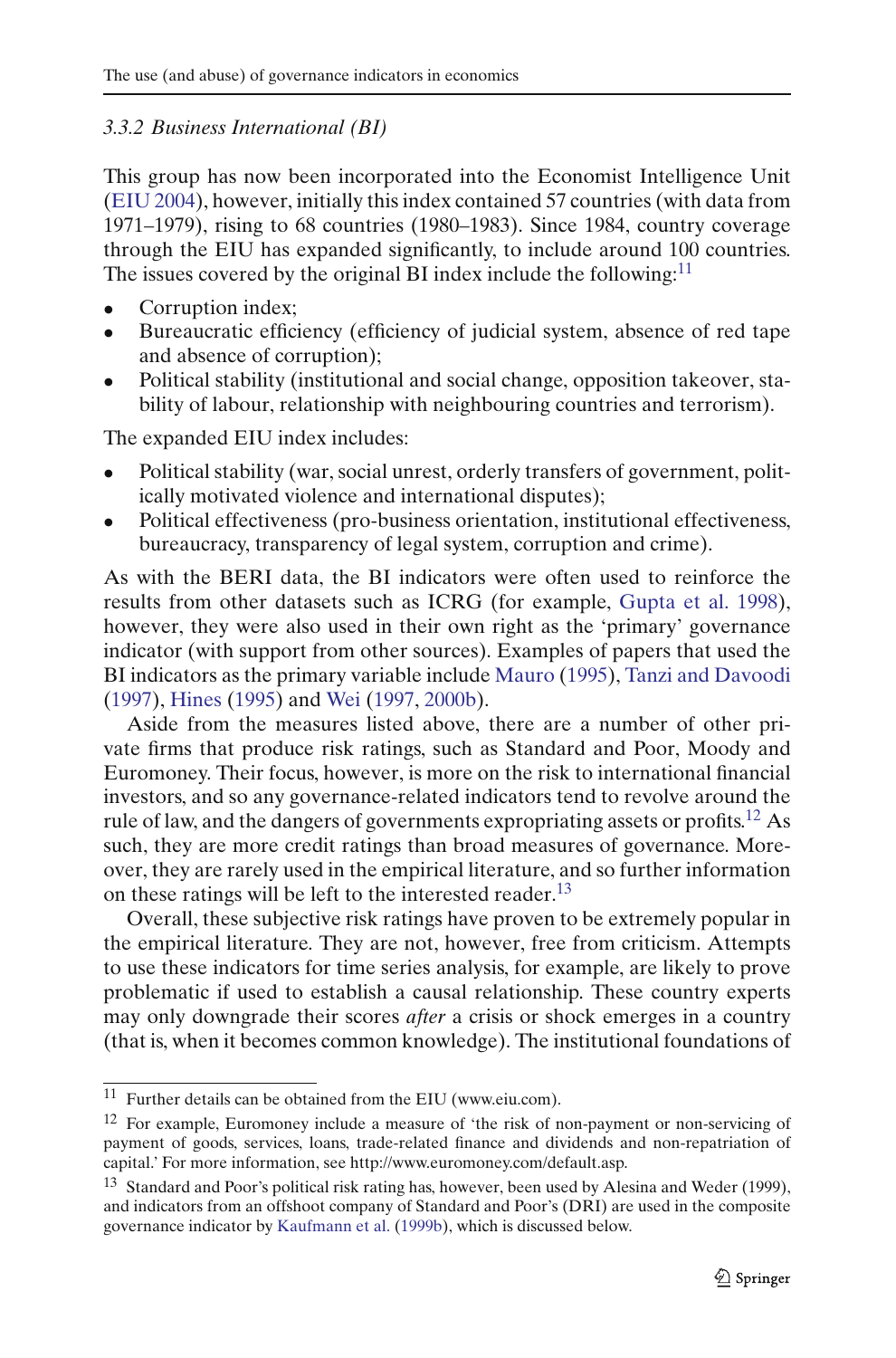that shock, however, would most likely have been accumulating in the months and years prior to the shock. This is not the country experts' fault as such, but it does make causal inference difficult in these circumstances. There is also the important issue of seemingly anomalous scores for certain countries. Another common problem with these measures is either that they lack adequate coverage across countries (for example, the BI and BERI indices), or across time (for example, the ICRG database only goes back to 1984).

# *3.3.3 Country policy and institutional assessment (World Bank)*

The World Bank has been internally rating countries on their policy and institutional performance since the late 1970s, however, these have until recently been kept 'in-house'. In 1998 the criteria was expanded to include not just policy-related issues, but institutional issues as well. Today, scores are determined based on twenty criteria grouped into four broad categories:

- Economic management;
- Structural policies;
- Policies for social inclusion/equity;
- Public sector management and institutions.

In 2005 it was decided to release this information publicly, however, it is not clear at this stage precisely what benefits may arise from these indices, at least in terms of empirical analysis. The first issue is that the disclosure of this information relates only to International Development Association (IDA) countries, not all members of the World Bank, and so information exists for only 76 countries.[14](#page-11-0) Secondly, only data from 2005 onwards is to be released and so there is no possibility (at this stage) to take advantage of the temporal component, which would probably have been its most compelling feature for empirical researchers. Moreover, the extensive methodological changes in 1998 to incorporate institutional factors would in any event render this time series information somewhat dubious. Nevertheless, the CPIA may ultimately provide another avenue through which researchers may be able to test the robustness of their results.

### 3.4 Survey based data

The move from the narrow definitions of the objective political instability indicators towards the subjective 'country expert' ratings from ICRG, BERI and others provided some valuable insights into the role that governance plays in an economy. The fact that these were often aimed at international agents, however, has led to an increase in survey-based data, with the theory being that responses from citizens directly involved in the institutions of a country are far better placed to give an indication of the institutional environment as it

<span id="page-11-0"></span><sup>14</sup> Countries eligible for IDA assistance must have a per capita level of GDP below US\$1,025 (in 2006), and have poor creditworthiness to borrow at existing market terms. This applies to 81 countries, five of which did not have data collected for the CPIA.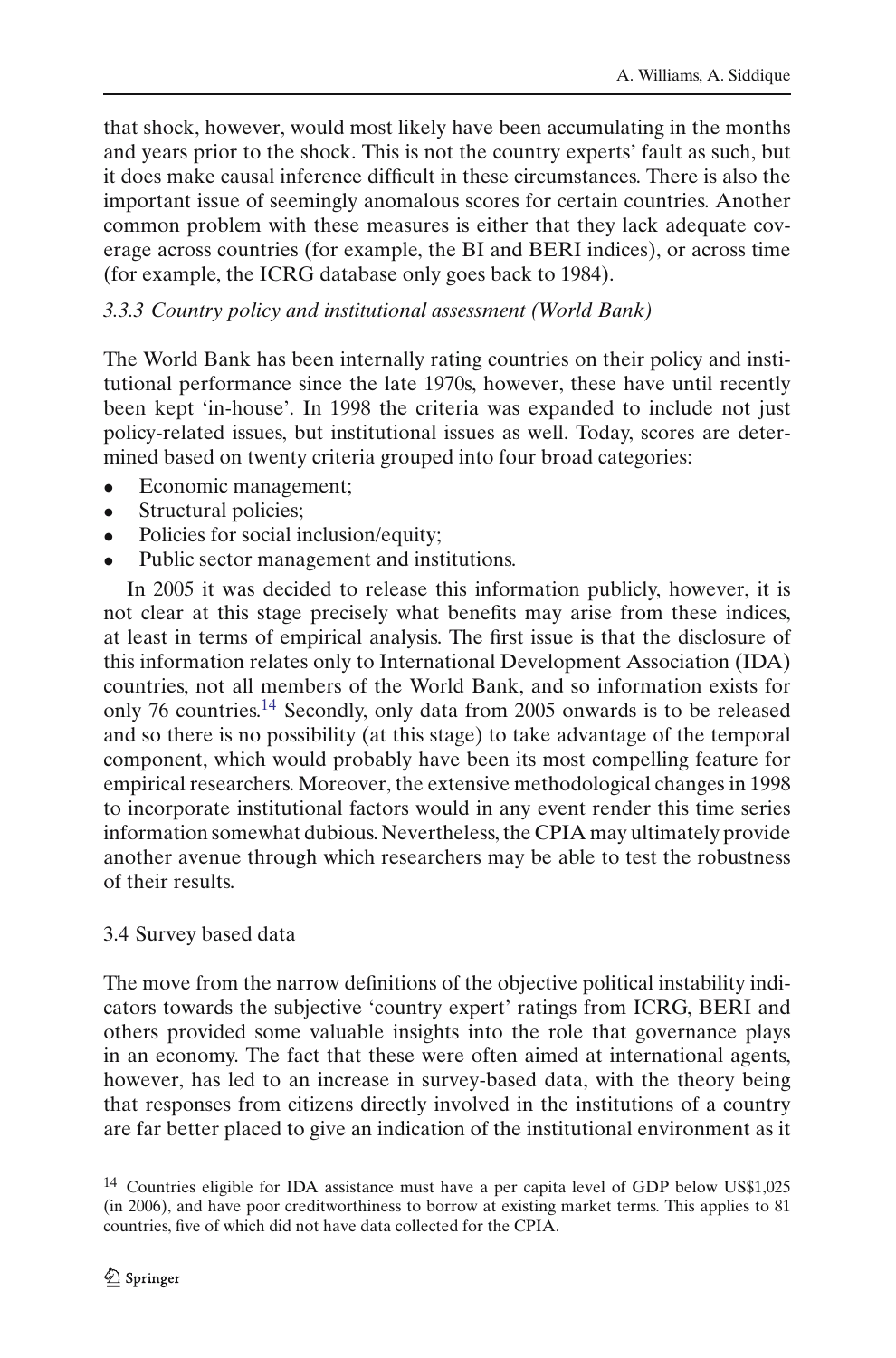relates to domestic agents. Although still perception-based, in that the questions within the survey often required subjective answers from the participants, most of these surveys had the benefit that they were based on information coming directly from people or organisations within the country itself, and were not reliant on these country experts. Moreover, the questions were generally framed to cover the domestic situation, and were not designed specifically for the potential overseas investor.

The main problem with these survey-based indicators is that they are a relatively recent phenomenon and, due to the complexities involved with carrying them out, have often been 'one-offs'. Even if they are designed to be repeated in the future, the fact that the first surveys were only carried out in the latter half of the 1990s makes it difficult to say anything meaningful about gover-nance before this period.<sup>[15](#page-12-0)</sup> It is therefore impossible to get any sense of the importance that changes in governance may have on a country over a relatively long period of time. Although these surveys help enormously in the sense that more information is always preferred to less, the proliferation of these surveys means there exists no 'definitive' governance measure. For example, many of these surveys cover a specific region or group of countries, and are therefore not applicable to wide cross-country investigation. There is also the problem that none of these surveys are identical in either their scope or their intention, and so it makes comparisons between them difficult.<sup>[16](#page-12-1)</sup>

Partly in response to this enormous increase in institutional information coming from all of these sources, there has been a move to aggregate many of these different datasets into composite ratings.

### 3.5 Composite ratings

In essence, these are 'super indexes', that combine various datasets into the one overall index. Given the degree of potential measurement error in one particular survey or index, the use of multiple sources for each country should in theory be more accurate (although the authors of these indicators are quick to stress that this does not make them completely error free). The two most commonly used datasets that are derived in this fashion are from Transparency International (TI), and the World Bank's Governance Indicators produced by [Kaufmann et al.](#page-42-14) [\(1999b](#page-42-14)).

### *3.5.1 Transparency International*

TI have produced a 'corruption perceptions index' with relatively wide country coverage since 1995. The original number of countries covered was only 41,

<span id="page-12-0"></span><sup>&</sup>lt;sup>15</sup> The survey conducted for the World Development Report in 1997 [\(World Bank 1997](#page-44-6)) is a possible exception to this, as it did ask respondents what the situation was like in their country 10 years prior to the survey, however, there are almost certainly perception biases here that reduce the power of these results.

<span id="page-12-1"></span><sup>&</sup>lt;sup>16</sup> Although space precludes a detailed listing of these surveys, the interested reader should refer to http://www.worldbank.org/wbi/governance/govdatasets/index.html, for more information.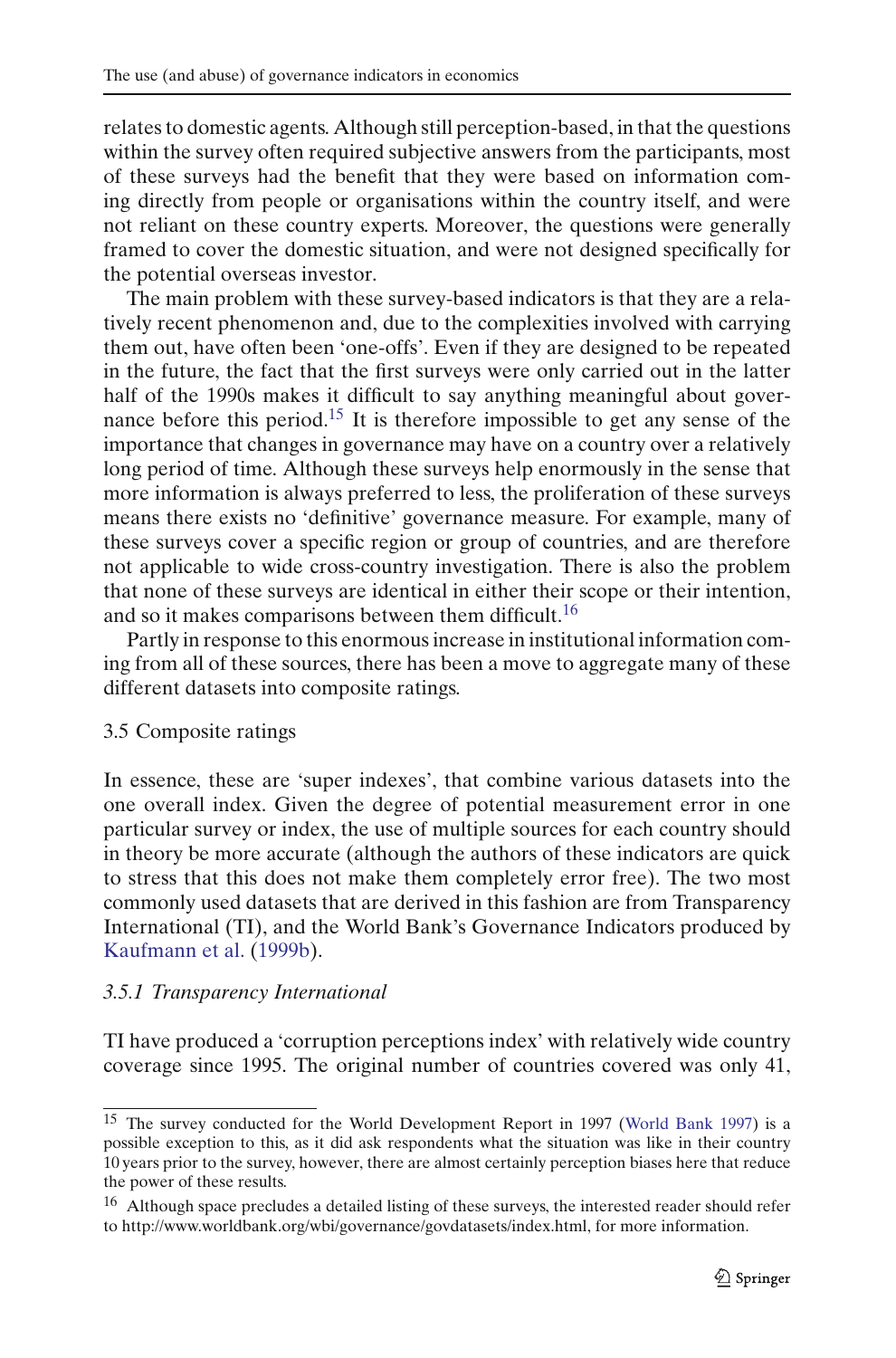however, that has now been expanded to 133 countries. The sources used to construct this index include: $17$ 

- Global Competitiveness Report
- World Competitiveness Yearbook;
- Information International (survey of businesspeople from 31 Middle East countries)
- World Business Environment Survey;
- Economist Intelligence Unit;
- Freedom House (Nations in transit);
- World Markets Research Centre Risk Ratings (red tape and corruption, covering 186 countries);
- Columbia University State Capacity Survey (224 US-resident country experts on corruption in 95 countries);
- Political Economic Risk Consultancy (PERC);
- PriceWaterhouseCoopers Opacity Index (survey on corruption, covering 34 countries);
- Gallup International (survey of senior businesspeople across 21 emerging economies);
- Business Environment and Enterprise Performance Survey (BEEP) (survey of 6,500 people in 25 transition countries on corruption).

Although not all countries were covered by each of the measures, the index was constructed by giving a weighting to each of these. TI is also careful to include the number of sources for each country, with the theory being the more sources available, the more reliable the overall score.<sup>18</sup> TI also produce a Bribe Payers Index (BPI), which looks at the propensity of agents from developed countries to pay bribes in foreign countries. To date, this index has been constructed for 1999 and 2003.

Given its aggregative nature, the TI corruption index is now a relatively common institutional measure in the literature (for example, see [Wei 2000b;](#page-44-5) [Gyimah-Brembong 2002](#page-41-14); [Ng and Yeats 1999;](#page-43-15) [Torrez 2002](#page-43-12), among others). This index, however, is also not without its weaknesses. A minor concern is that expansive country coverage did not begin until 1998, and so papers that use this index before this period may suffer from sample selection issues.<sup>19</sup> Another criticism is that, at the same time the country coverage has increased, so too have

<span id="page-13-0"></span><sup>17</sup> Further information can be obtained from Transparency International (http://www.transparency.org).

<span id="page-13-1"></span> $18$  The actual mean score for each country is constructed using a percentile-matching technique, and then a beta-transformation is imposed to increase the standard deviation among countries. Finally, TI provides a high-low score range, which is the 90% confidence interval (5% above, and 5% below).

<span id="page-13-2"></span><sup>&</sup>lt;sup>19</sup> For example, [Treisman](#page-43-16) [\(2000\)](#page-43-16), looking at the relationship between corruption and trade, found that corruption was a significant factor when using the TI index for 1996 and 1997, but not for 1998. [Knack and Azfar](#page-42-15) [\(2003\)](#page-42-15) note that this is likely to be because the 1998 index included a much broader range of countries, which then casts doubt on his results, given that a larger sample size is generally preferred to a smaller, less representative sample.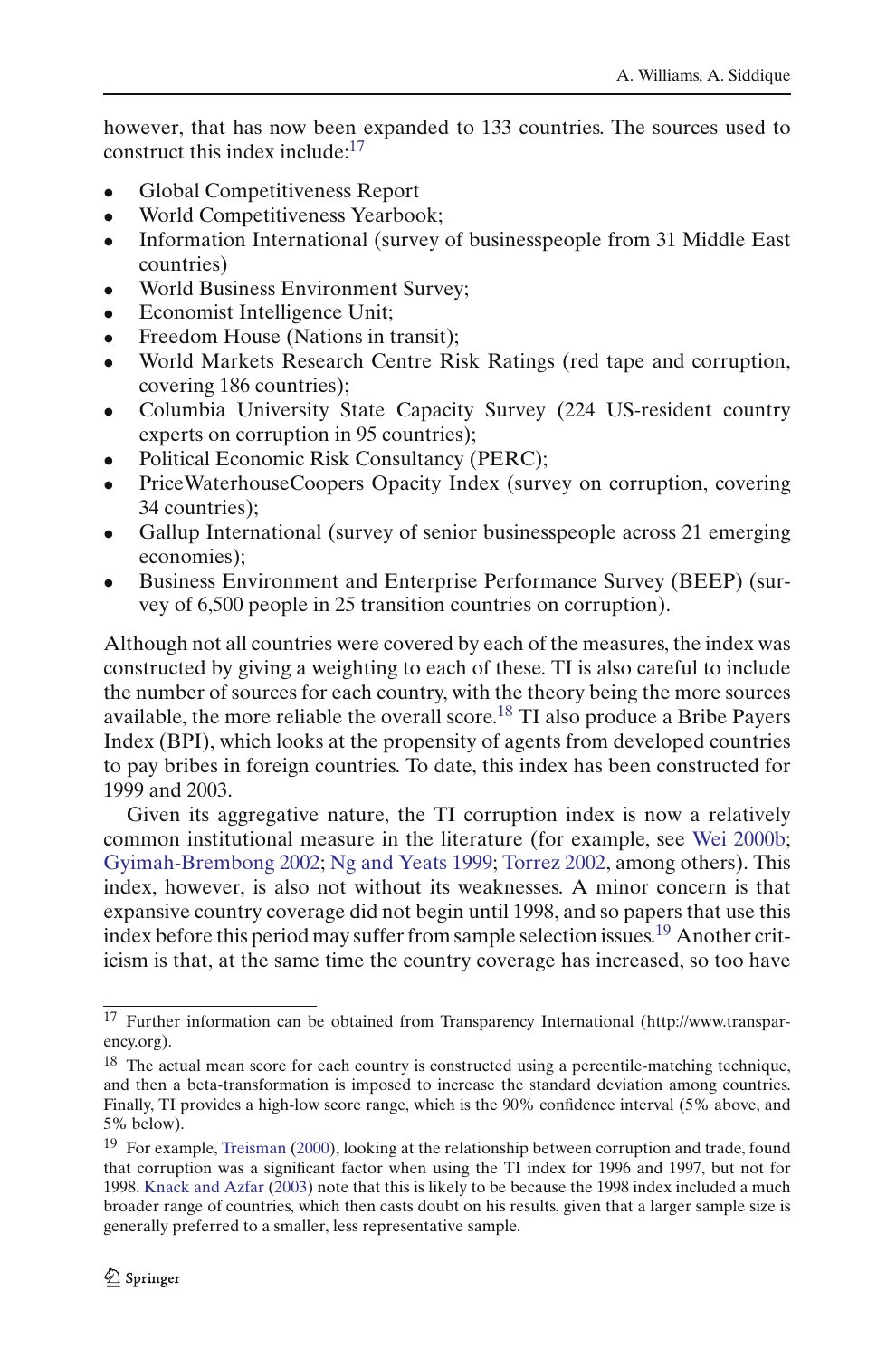the number of data sources they use. This makes it less useful for comparisons over time, such as that attempted by [Gyimah-Brembong](#page-41-14) [\(2002\)](#page-41-14).

# *3.5.2 Governance indicators ('KKZ indicators')*

These governance indicators were developed by Kaufmann, Kraay and Zoido-Lobatón in 1999, with the first year of data being 1996–1997, and have subsequently been updated every second year. They have taken a similar approach to the TI corruption perceptions index, however, they have attempted to cover a broad range of governance indicators, not just corruption. These indicators are divided into six categories:

- Voice and accountability;<br>• Political instability and view
- Political instability and violence:
- Government effectiveness:
- Regulatory burden;
- Rule of law;
- Graft (corruption).

From this data, they have taken those aspects relevant for their indicators, and then divided them up into 'representative' and 'non-representative' sources (representative sources essentially have a broader coverage of countries)[.20](#page-14-0) Although the interested reader should refer to the relevant papers for more details [\(Kaufmann et al. 1999a](#page-42-16)[,b](#page-42-14)), each indicator is designed using an unobserved components model. As a result, they obtain an overall point estimate score for a country, as well as 90% confidence intervals. In other words, they acknowledge that while inferences about governance can be made between countries at the top and bottom of the scale (because the confidence intervals do not overlap), researchers need to be careful about making inferences on countries that have similar point estimates.<sup>21</sup>

Given that these indicators cover a broader definition of institutions and governance than the TI index, they have become widespread in the literature in a very short space of time. The benefit here is that, like the ICRG indices, researchers can pick and choose either an individual category, such as the rule of law, or combine them into a more general 'institutional' variable. For example, [Dollar and Kraay](#page-41-15) [\(2003](#page-41-15)) and [Rodrik et al.](#page-43-17) [\(2004\)](#page-43-17) use the rule of law index, while [Easterly and Levine](#page-41-16) [\(2003\)](#page-41-16) use all six categories combined into one.

Moreover, irrespective of whether the KKZ indicators are more 'accurate' than others, these indices have become important because they are now influencing specific policy decisions by governments, particularly with respect to aid donations. For example, the US government's Millennium Challenge Account

<span id="page-14-0"></span><sup>&</sup>lt;sup>20</sup> Some of the sources they have gathered their data from include the BERI, ICRG, EIU and Freedom House indices, as well as data from DRI (Standard and Poor), Gallup International, the Global Competitiveness Survey, Wall Street Journal, Political Economic Risk Consultancy and the World Competitiveness Yearbook.

<span id="page-14-1"></span> $^{21}$  As a general rule of thumb, the more data sources used in an estimate, the narrower the upper and lower bound of the confidence interval will be.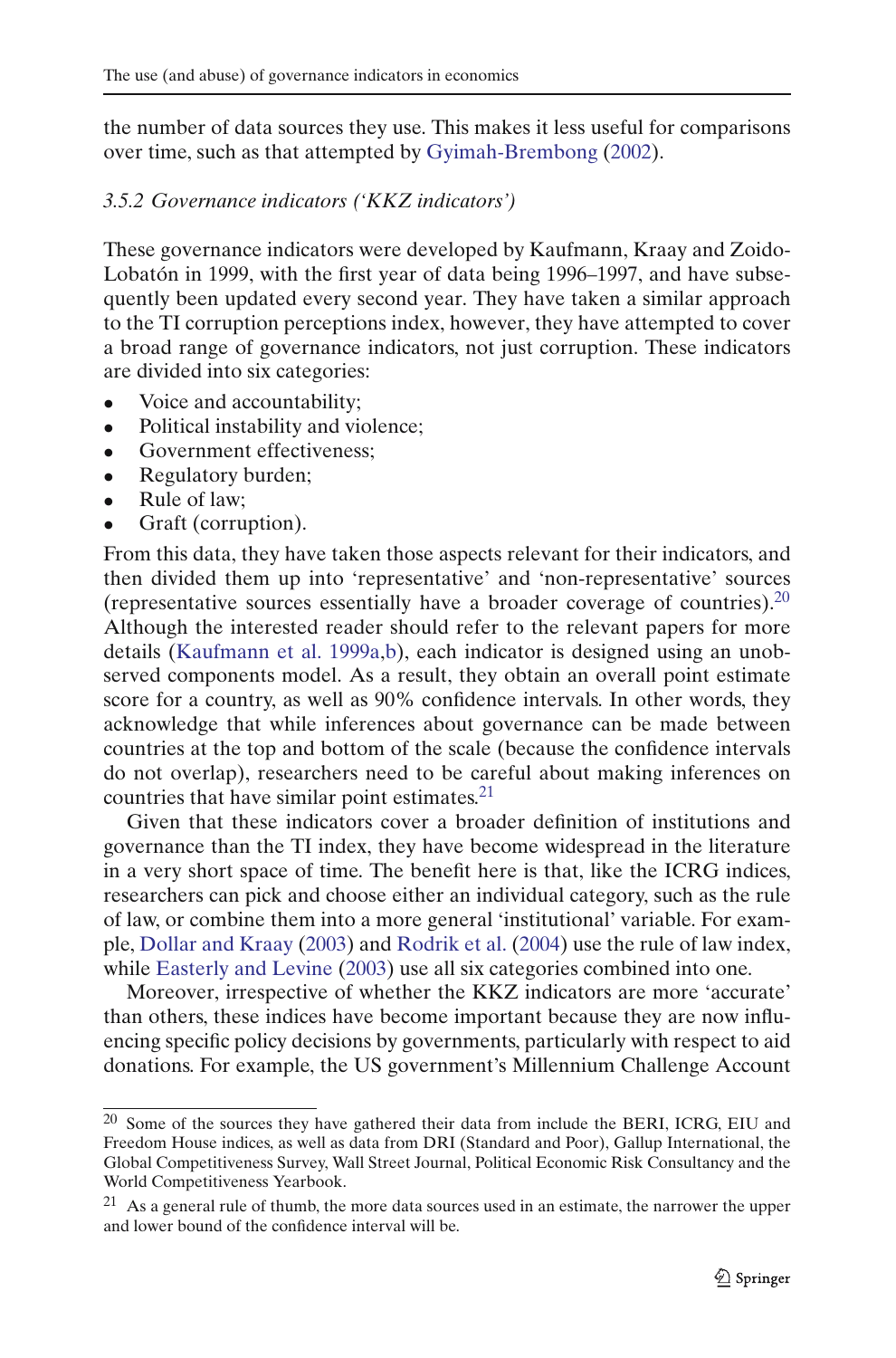aid program requires that recipient countries score above the median of a group of 70 [potentially-eligible](#page-42-17) [countries](#page-42-17) [on](#page-42-17) [the](#page-42-17) [Graft](#page-42-17) [\(Corruption\)](#page-42-17) [index](#page-42-17) [\(](#page-42-17)Kaufmann et al. [2005](#page-42-17)).

Despite its increasing use and influence, there are two potential problems with these KKZ indicators. The first is a common one, in that it is a relatively recent construct, and so is unsuitable at the moment for time series analysis. The second is a criticism that can also be levelled at the TI composite index, in that the individual datasets used to create the composite may be unduly influenced by some of the other individual datasets. For example, 'country experts' used to determine an institutional score for a country in one index may already know the scores for that country from, say, the ICRG index, and so the ultimate score they give may be in part a reflection of the scores that others have given. Although 'more information is preferred to less', if they are all copying and reacting to each others' work then the potential measurement error here could be extremely large.<sup>[22](#page-15-0)</sup>

### *3.5.3 Economic freedom index (EFI)*

Another composite measure used is the Fraser Institute's Economic Freedom Indices developed by [Gwartney et al.](#page-41-17) [\(1996\)](#page-41-17). These are increasingly common indices to use, because they have a time series component (data goes back in 5-year intervals to 1970), and so causal inferences can potentially be made (see, for example, [Dawson 2003;](#page-41-18) [Farr et al. 1998\)](#page-41-19).[23](#page-15-1)

The EFI combines a number of categories purporting to measure different aspects of this economic freedom, including:

- 1. Size of government;
- 2. Structure of the economy and use of markets;
- 3. Monetary policy and price stability;
- 4. Freedom to use alternative currencies;
- 5. Legal structure and property rights;
- 6. Freedom to trade with foreigners, and
- 7. Freedom of exchange in capital and financial markets.

One of the problems with this index, however, is that the index combines governance measures (such as legal structure and property rights) with variables that could be labelled as 'outcomes', or policies resulting from the quality of the institutions, such as monetary policy and price stability, and freedom to use alternative currencies. This does not necessarily make it a poor indicator of 'economic freedom' but it does make it a relatively poor indicator of governance. This is particularly relevant if one wants to use additional variables in

 $\overline{22}$  Our thanks to an anonymous referee for pointing this issue out.

<span id="page-15-1"></span><span id="page-15-0"></span><sup>23</sup> However, the sample of countries dating back to the 1970s is relatively small. For example, there are only 54 countries available if one wants to go back to 1970. [Vega-Gordillo and Alvarez-Arce](#page-43-18) [\(2003\)](#page-43-18), for example, run a causality analysis on only 48 countries, 20 of whom are high-income OECD countries.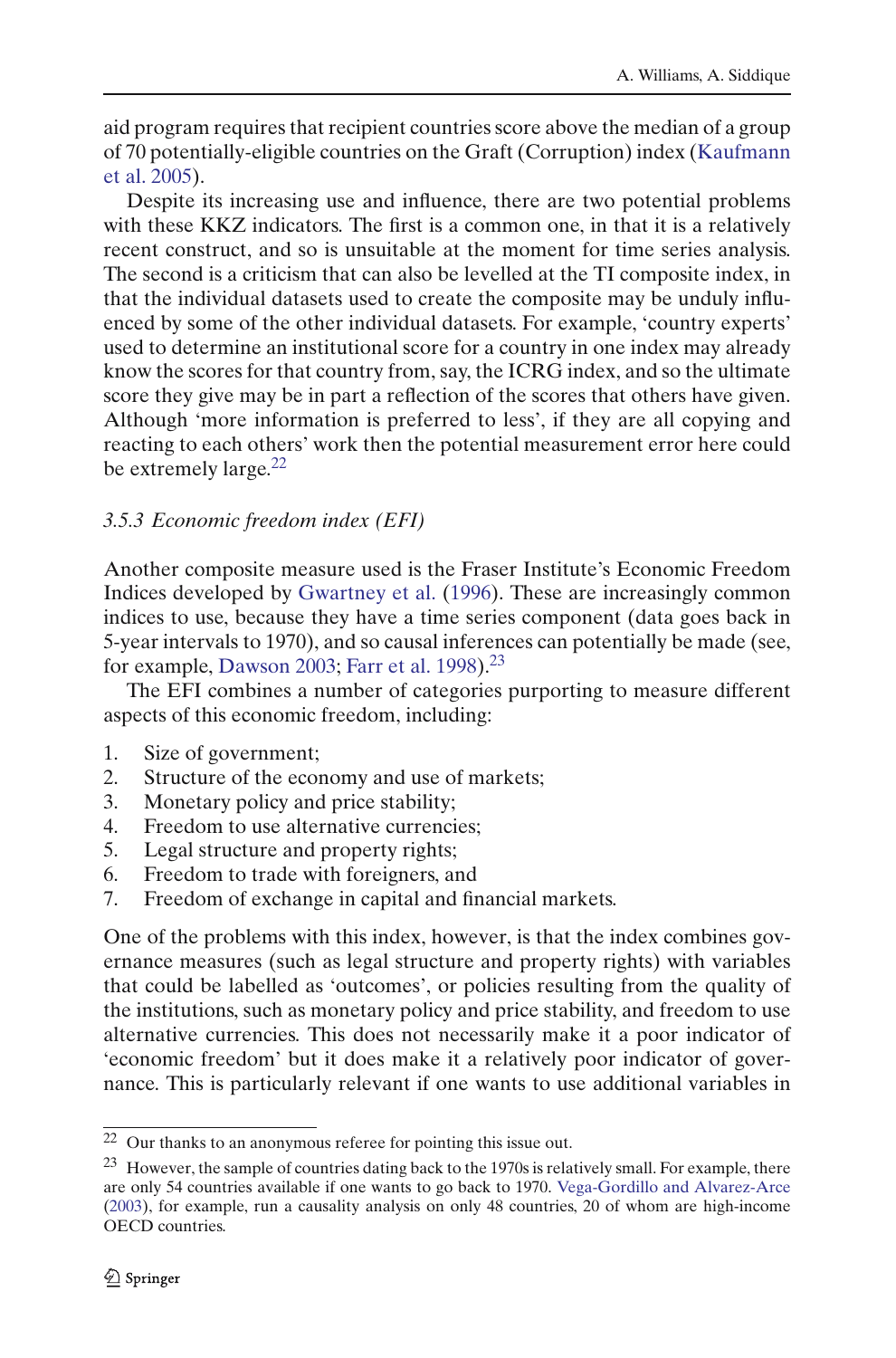the analysis, such as trade, because trade-related freedoms are included within the index.

More importantly, however, the main governance-related component within the index (Legal Structure and Security of Property Rights) is put together in part from various Global Competitiveness Reports, and therefore actual data is only available from 1995 onwards. They then extrapolate backwards using the other measures of Economic Freedom to derive scores for this component back to 1970. This technique, however, is fraught with problems, and researchers should be very careful in using this specific measure of property rights, because this essentially assumes that property rights in the past moved in unison with these other measures of Economic Freedom, without any evidence that this is likely to have occurred.<sup>[24](#page-16-0)</sup>

### 3.6 'Second generation' indicators

These so-called 'second generation' governance indicators (their term, not ours) have arisen out of work conducted by the World Bank, in conjunction with the Development Assistance Committee (DAC) of the OECD, and the UK government's Department for International Development. The overall goal for these indicators is that they can be used by governments around the world to formally evaluate their progress in several key areas of governance. [Knack et al.](#page-42-18) [\(2003](#page-42-18)) identified the following criteria that these indicators have to meet:

- 1. They can be generated through a transparent process, and the sources of data are politically acceptable to governments;
- 2. They should be available across many countries and over time;<br>3. They should be of high quality and accuracy:
- They should be of high quality and accuracy;
- 4. They should be relatively specific in what they are trying to measure.

Although very much still a work in progress, they have been able to identify a number of performance indicators that they believe meet (at least some of) the above criteria:

- 
- Budgetary volatility (118)<br>• Revenue source volatility Revenue source volatility  $(118)$ ;<sup>[25](#page-16-1)</sup>
- Contract intensive money (CIM) (152);
- Number of independent business start-up procedures (85);
- Number of independent legal actions to evict tenants (105);
- Number of independent legal actions to collect overdue debt (106);

<span id="page-16-0"></span><sup>24</sup> This is in addition to the problems relating to the ICRG data that have already been discussed, which they also use.

<span id="page-16-1"></span> $25$  The Budgetary and Revenue volatility measures are designed to capture the unpredictability of government policy decisions. The Budgetary volatility indicator is derived by using the 14 expenditure and revenue classifications used by the International Monetary Fund in their Government Financial Statistics database, and calculating the median of the year-to-year changes in each of these classifications over the previous 4 years (the Revenue volatility measure uses only the revenue classifications).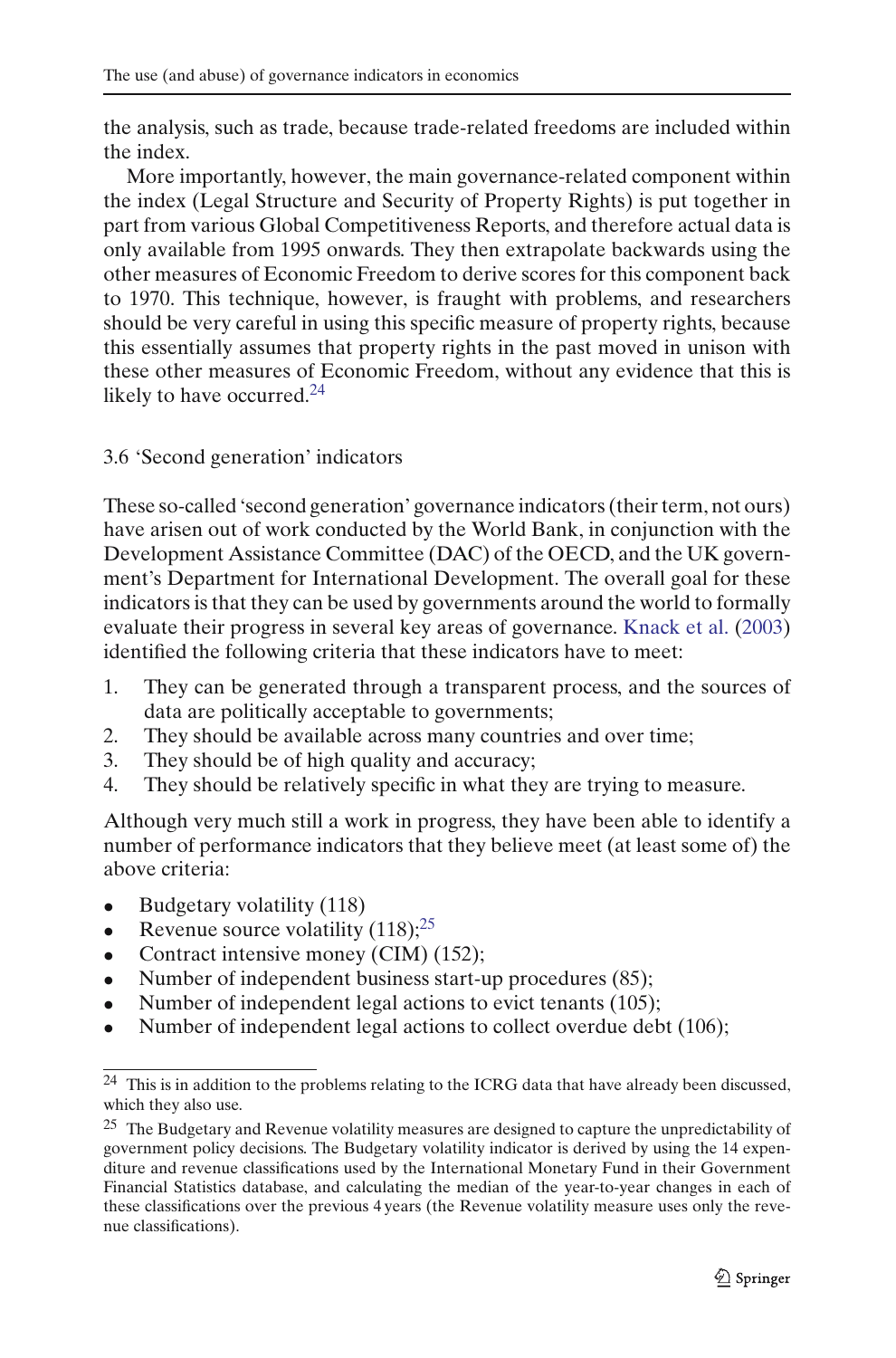- Waiting time for a telephone line (169);<br>• Policy unpredictability (66):
- Policy unpredictability (66);
- Predictable judiciary (67);
- Crime and theft as obstacles to conducting business (22);
- Enforcement of property rights (67);
- Respect for government employees (57);
- Public perceptions of corruption in the public service (57);
- Per cent of population fearful of crime (60);
- Per cent of population expressing confidence in the state's ability to protect them from crime (60);
- Quality of service delivered (67);
- Frequency of power outages (67).

For example, the CIM indicator developed by [Clague et al.](#page-40-9) [\(1996,](#page-40-9) [1999](#page-40-10)) is designed to measure property rights. Their argument followed the [Williamson](#page-44-7) [\(1995\)](#page-44-7) hypothesis that the existence of long-term contracts was a sign of a developed economy, as it showed confidence in dealing with other parties. If this trust existed, then investment would be higher. They argued that if this were true, then this would be reflected in a high proportion of the money supply being held in financial institutions (indicating long term, high value transactions were taking place). The greater the proportion of money held in currency, the less faith people had in making these transactions. Furthermore, they felt that during times of instability, more people would hold their wealth in currency due to the uncertainty over economic conditions.

CIM is calculated as

$$
CIM = \frac{(M2 - C)}{M2}
$$

where

 $M2$  = a broad definition of the money supply<sup>26</sup>  $C =$  currency held outside the banking system.

The benefit of using CIM as a proxy for contract rights is that the data is available for many countries over a long period of time (from 1948 in some cases). Higher values of CIM indicate a greater reliance on or preference for long-term contracts.

There are, however, a couple of potential problems with using this indicator. For example, CIM may only be reflecting the level of financial sector development. Although many have found this to be an important factor in economic development [\(King and Levine 1993;](#page-42-19) [Levine 1998,](#page-42-20) among others), it does not necessarily say anything about property rights.<sup>27</sup> It is also a very broad measure,

<span id="page-17-0"></span><sup>&</sup>lt;sup>26</sup> Specifically, *M*2 was defined as the sum of currency outside banks, demand deposits, time deposits, and time and savings deposits.

<span id="page-17-1"></span> $27$  However, to test this, Clague et al. ran a factor analysis of the variables they use for property rights (including ICRG and others), and the variables used by King and Levine for financial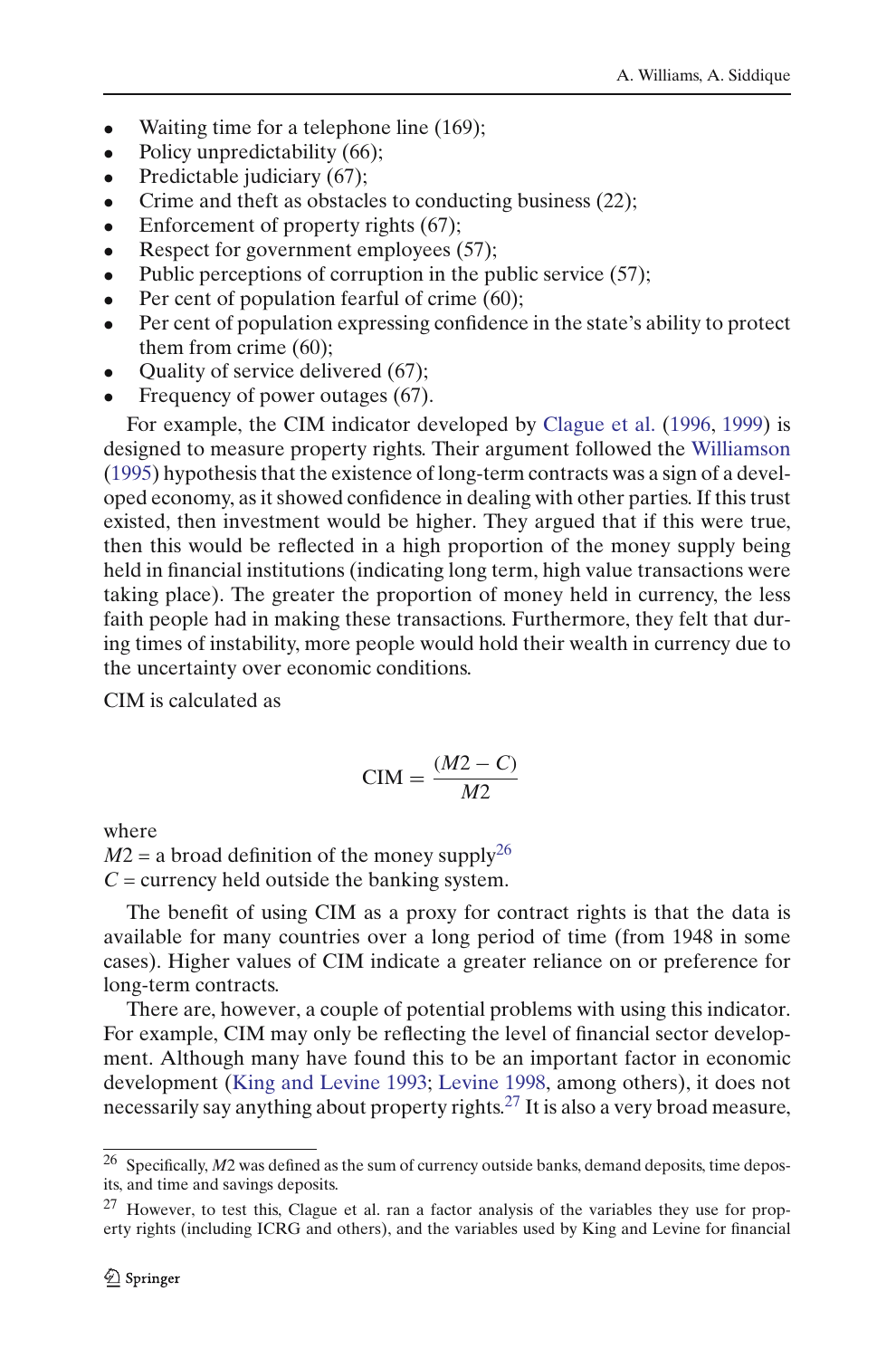in that it is unclear which institutions may be driving the results (for example, the judiciary, the bureaucracy or the executive branches of government). Finally, it also relies heavily on the accuracy of the data used. If the accuracy of the data is questionable, then the resultant CIM scores will also be dubious.<sup>28</sup>

This highlights a problem with many of these 'second generation' indicators, in that few of these, if any, satisfy each of the four criteria they are technically supposed to meet. For example, while the CIM indicator covers over 150 countries across 40 years, it lacks specificity. That is, while it may meet criteria (1), (2) and perhaps (3) from above, it does not meet (4). Some of the others, however, lack adequate coverage across countries (such as the 'crime and theft as obstacles to conducting business' measure), or across time (such as the 'number of independent business start-up procedures'). Indeed, one of the major problems here is that the measures that have adequate temporal coverage are also the ones that lack specificity, while the ones that are the most specific are the ones that lack adequate time series. This, trade-off, unfortunately, is a problem unlikely to be rectified. Because the investigation of governance-related issues is a fairly recent phenomenon, no one ever collected specific data across a broad range of countries before the 1980s. Hence researchers are forced to be a bit 'creative' and use inferred indicators such as CIM, even though the data used to create it was originally intended for other purposes. If one is prepared to accept the loss of specificity in order to get *some* idea on the causal influence of institutions over a longer time frame, then the use of these types of indicators may yield useful insights. It would be extremely important, however, for the researcher to explicitly discuss the limitations of this approach.

#### <span id="page-18-0"></span>**4 Methodological issues in governance research**

Although the issue of finding an appropriate measure of governance for empirical analysis is a crucial one, it is not the only potential problem researchers' face. Governance research is also hampered to some extent by estimation issues. In large part, this revolves around the endogeneity of governance variables with respect to the causal inferences on the links between governance and economic development.

By and large, the majority of empirical governance papers use some form of cross-sectional investigation. There are several practical reasons for using cross-sectional analysis in this area. The first reason is simplicity, in that the author does not have to take into account some of the more common problems that occur in time series analysis, such as serial correlation. Using cross-sectional

development (*M*2/GDP, and others), and found that they both loaded on different factors. They also added in King and Levine's variables into their regression analysis, and found that there was little impact on CIM as an explanatory variable. They were therefore confident that the two indicators were capturing different things.

<span id="page-18-1"></span><sup>28</sup> While the data is taken from the IMF's *International Financial Statistics* database, the primary source of the data is from each individual country's statistical bureau, or central bank, and so measurement error may be particularly acute here.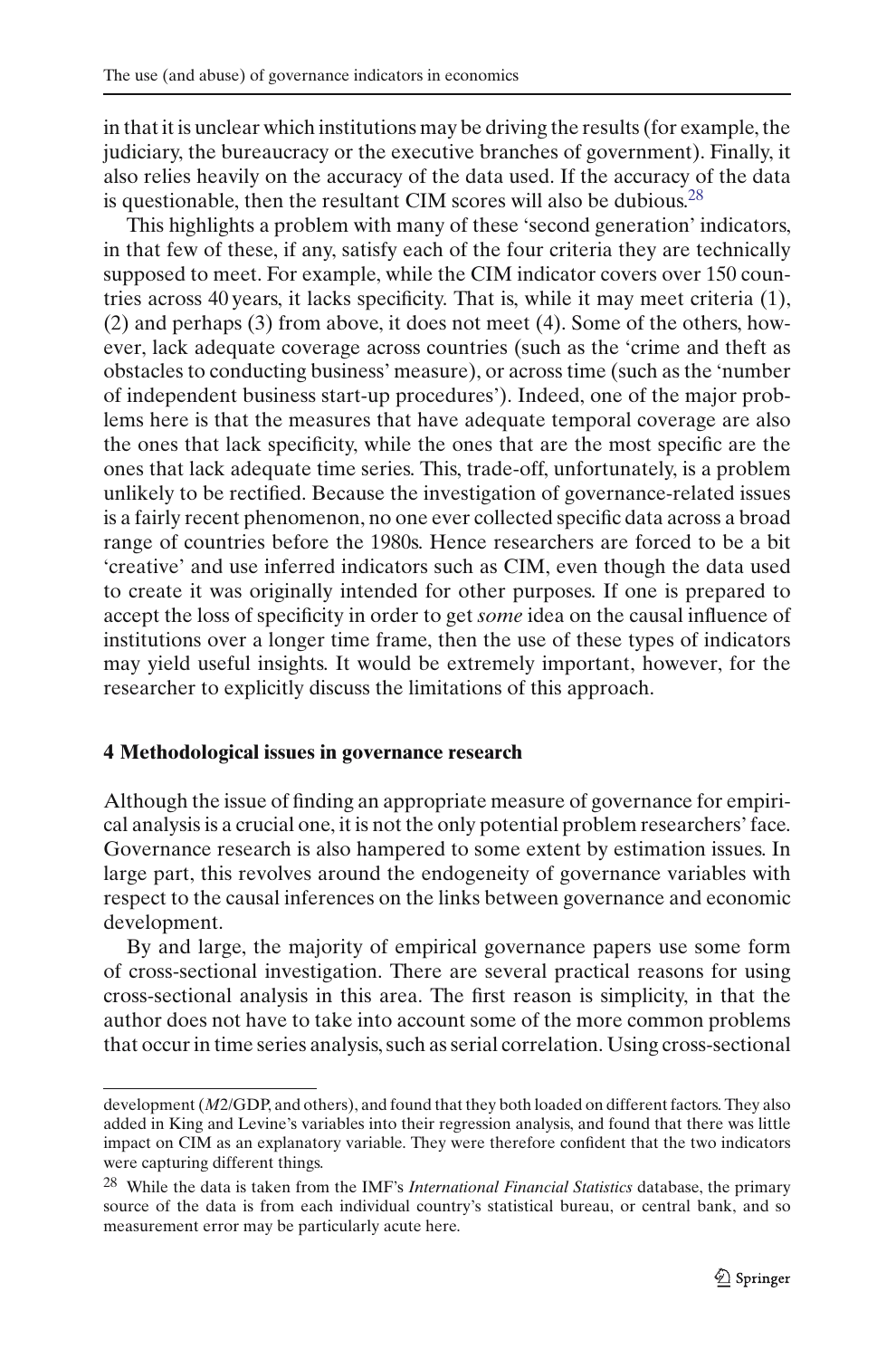analysis, it is also possible to say, for example, that 'countries with lower levels of governance are associated with lower levels of economic growth'. What cross-sectional analysis cannot convincingly establish is that 'a deterioration in governance is associated with a deterioration in output'. That is, it is not very useful for looking at *changes* in governance variables over time. One of the potential ways to account for this in cross-sectional analysis is to take the difference in the variable between the first and last periods under examination (an approach used by [Knack 2001\)](#page-42-21). This is at best, however, a rough approximation, as there is no information in the data about what may have occurred in all the years in between these two periods. At worst, it will give a distorted view of the relationship between two variables. Unless there is a clear and demonstrable reason for doing this, this approach should probably be avoided.

Cross-sectional analysis is also not particularly good at understanding *causative* relationships. This issue can be framed by asking a single simple question: does poor governance lead to lower levels of economic development, or do low levels of economic development hinder a government's ability to maintain robust institutions? Some [\(Glaeser et al. 2004,](#page-41-6) for example) maintain what is sometimes called the Lipset view, in that only rich countries can 'afford' good institutions. Therefore causation runs from growth to institutions. Others, such as [Rodrik et al.\(2004\)](#page-43-17), maintain that it is improvements in institutions that drive increases in incomes. A gathering consensus, however, views the two variables as endogenously determined, in that both are mutually reinforcing. A common approach to test for this is to continue using average growth rates, but to take the governance measure from the *start* of the period in question. The rationale behind this is that governance variables at the start of the sample period cannot possibly be influenced by future growth rates, hence if there is a statistically significant relationship between them then the direction of causation must run from institutions to growth, and not vice versa.[29](#page-19-0) This approach has been taken by [Svensson](#page-43-13) [\(1998\)](#page-43-13), among others.

A more common approach is to use some form of instrumental variable technique, such as two-stage least squares (2SLS). In a standard OLS crosssectional analysis, all explanatory variables are assumed to be exogenous not only to the dependent variable, but to the other explanatory variables as well. In other words, this assumes that the explanatory variable affects the dependent variable, but not the other way around. If there is the potential for this reverse causality to occur, then the variable is endogenous to the model, and OLS is an inappropriate estimation technique to use.<sup>30</sup> To get around this issue, a common approach has been to use 2SLS by finding an appropriate instrument for the variable at hand. This theoretically overcomes the problem because an appropriate instrument is one that helps explain exogenous variation in the variable being instrumented, but that is uncorrelated with all other variables

<span id="page-19-0"></span><sup>&</sup>lt;sup>29</sup> Of course, the governance variable at the start of the period may be influenced by previous growth, which may in turn affect future growth, and so this is only a partial solution.

<span id="page-19-1"></span> $30\,$  It is also inappropriate if the explanatory variable is correlated with the error term, which is the well-known 'omitted variable' problem.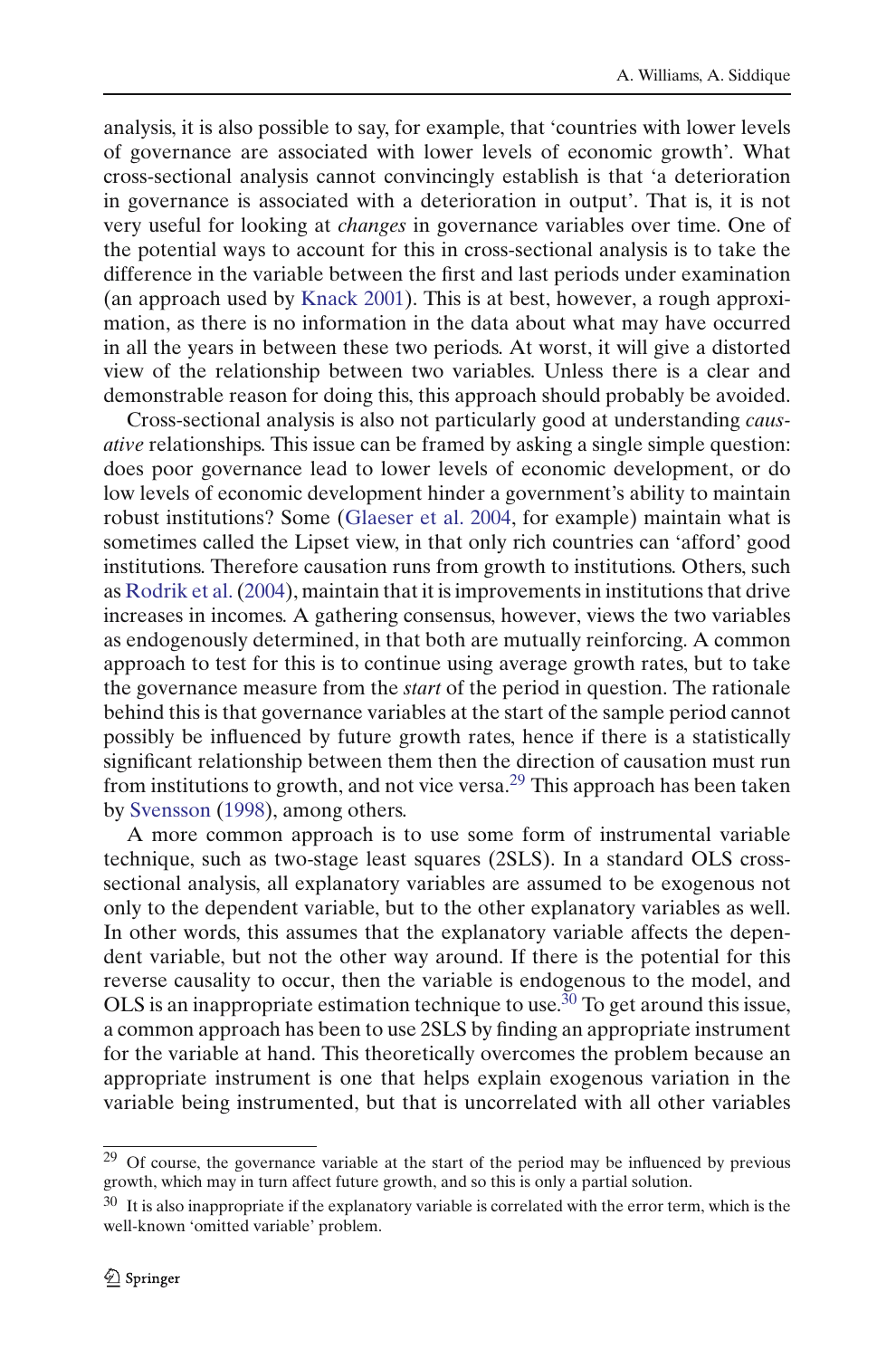used in the model. In the first stage of the regression, OLS is used to regress each variable against the instruments to find the portions of the variables that can be attributed to the instruments. In the second stage the original equation is run using fitted values from the first stage regressions.

The difficulty in governance research, of course, is in finding such an instrument. In many earlier studies it was difficult enough to find an appropriate measure of governance, let alone an instrument for it. However, gradually papers began to include various instruments to try to overcome the problem. [Mauro](#page-42-13) [\(1995](#page-42-13)), for example, used Ethno-linguistic Fractionalisation (ELF) as an instrument for his measure of corruption, as well as a dummy variable of colonial history. ELF is a measure of ethnic diversity within a country, and is the probability that two people randomly selected from a population will be from the same ethnic group.<sup>31</sup> Over the years a number of other different institutional instruments have been used, including the fraction of the population speaking English and/or a major European language [\(Hall and Jones 1999,](#page-41-9) for example), and income inequality [\(Rodrik 1997](#page-43-8)). The series of papers by [Acemoglu et al.](#page-40-7) [\(2001,](#page-40-7) [2002,](#page-40-11) [2003](#page-40-4)) that introduced settler mortality as an instrument has quickly proven to be the most popular institutional instrument, and has been used in a number of recent papers [\(Easterly and Levine 2003;](#page-41-16) [Dollar and Kraay 2003;](#page-41-15) [Rodrik et al. 2004\)](#page-43-17). The rationale behind this instrument is that in countries where the mortality rates of colonising settlers were high, the colonial power did not tend to 'lay roots' and take the time and effort to set up a sound institutional framework. The main reason for these high mortality rates was through diseases, such as malaria. Where settler mortality was high, European powers generally set up 'extractive' states, where the main purpose was only to transfer resources from the colony to the colonising country. At the other extreme, where settler mortality was low, the colonising country tried to replicate the institutions that existed in the home country (the main examples of these countries are the so-called 'neo-Europes' of Australia, New Zealand, Canada and the United States). [Acemoglu et al.](#page-40-7) [\(2001](#page-40-7)) used this measure as an instrumental variable for the current institutions of countries (based largely on the 'risk of expropriation' measure from the Political Risk Services).

Unfortunately, even if this solves the problem of endogeneity between the governance variable and the dependent variable, the problem is compounded if the governance variable appears alongside other (endogenous) variables. For example, [Dollar and Kraay](#page-41-15) [\(2003](#page-41-15)), using different instruments for both institutions and trade, $32$  concluded that:

*'…since both greater participation in international trade and better institutional quality can be traced back to common geographical and historical*

<span id="page-20-0"></span> $31$  Although it is often used as an instrument, ELF has also been used as an independent variable in its own right, as some researchers believe it to be an important determinant of growth overall (see, for example, [Easterly and Levine 1997](#page-41-20)).

<span id="page-20-1"></span><sup>&</sup>lt;sup>32</sup> Specifically, they used the Frankel-Romer instrument of predicted trade shares, and either the fraction of the population speaking English or major European language, or settler mortality for their governance instrument.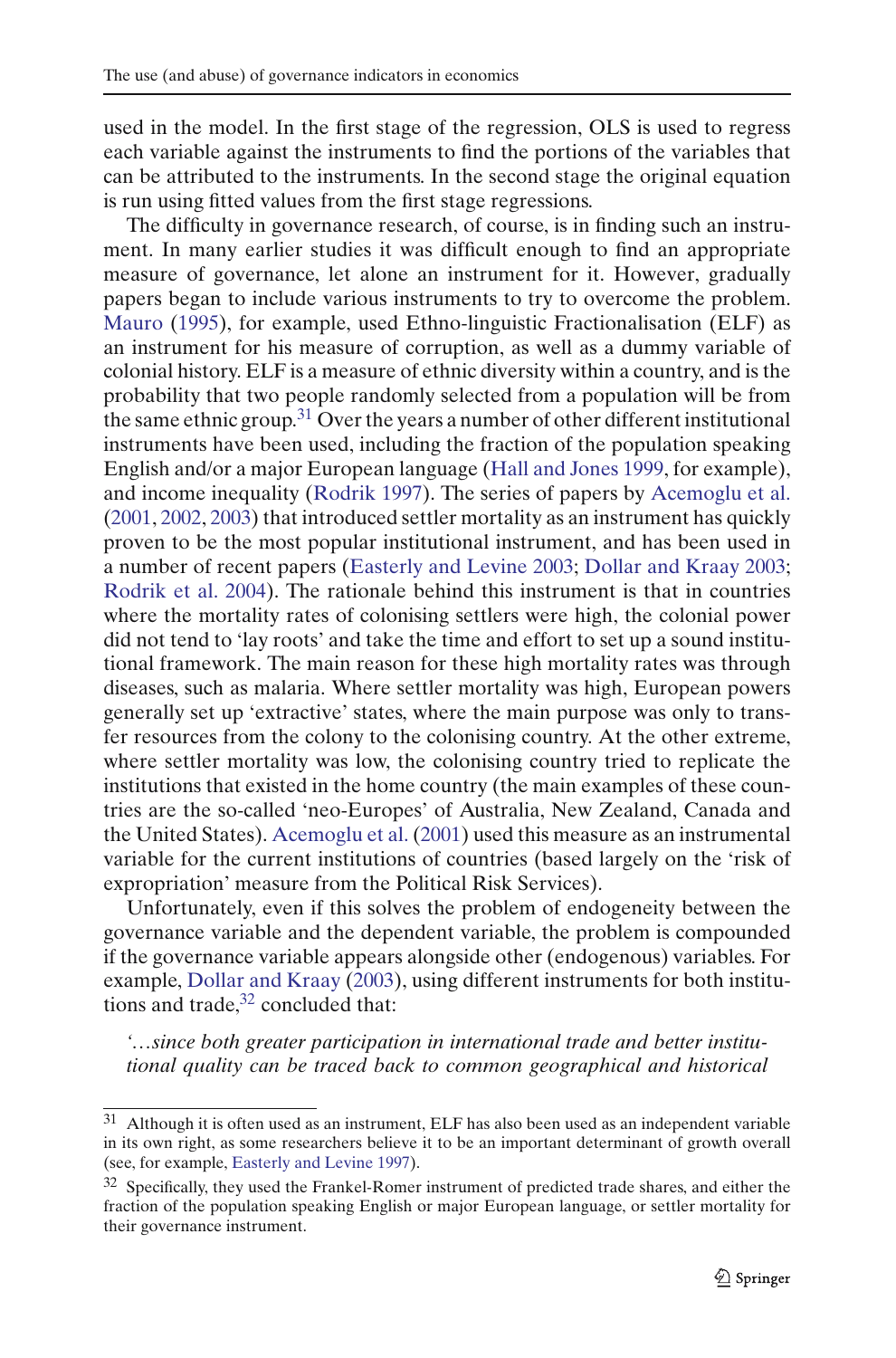*factors, it is difficult to disentangle the partial causal effects of institutions and trade separately, using these factors as instruments. This suggests to us that both trade and institutions are important in understanding crosscountry differences in growth rates in the very long run, but the available cross-country variation is not very informative about the relative importance of each.' [pp. 160–61]*

Even with these problems involving the use of multiple instruments for different variables, the governance instruments themselves have not escaped criticism, and this lack of unanimity over an appropriate instrument is one of the biggest drawbacks to cross-sectional research in this area. Even the settler mortality instrument has been criticised. For example, [Glaeser et al.](#page-41-6) [\(2004\)](#page-41-6) feel that this may be inappropriate for institutional variables, because what the settlers actually brought with them was not their institutions as such but rather their *human capital*. Further, although it is a 'natural experiment' based on the differing experiences of colonised countries, it does suffer somewhat from the fact that it only covers around 72 countries, and ignores the experience of countries that have never been colonised.

This leads to the second major estimation problem in the empirical literature. Despite the impressive strides made over the years to improve the econometrics of these studies, all of the governance-related measures described above suffer from the fact that they do not have adequate coverage across time (and the few that do, such as the political-type measures, suffer from other problems already alluded to that limit their usefulness as governance indicators). This represents a major 'gap' in the empirical literature, and researchers have long held out the hope that an adequate measure of governance can be found that can be used in panel data studies, which could to some extent negate the need for these instruments in the first place. For example, [Gallup et al.](#page-41-21) [\(1999\)](#page-41-21) opined that:

*'One objective of empirical development studies should be the creation of time series for measures of key institutional determinants of growth (e.g. openness of markets, protection of property rights, etc.) in order to strengthen our empirical tests.' [p. 21]*

One of the main benefits in using panel data studies is that there exist specific estimation techniques that allow one to use lagged values of the variable itself as an instrument, rather than having to find an entirely separate variable [such](#page-42-22) [as](#page-42-22) [settler](#page-42-22) [mortality.](#page-42-22) [Influenced](#page-42-22) [mainly](#page-42-22) [by](#page-42-22) [the](#page-42-22) [work](#page-42-22) [of](#page-42-22) Holtz-Eakin et al. [\(1988,](#page-42-22) [1989\)](#page-42-23) and [Arellano and Bond](#page-40-12) [\(1991\)](#page-40-12), the approach requires the use of Generalised Method of Moments/Instrumental Variables (GMM/IV) estimation.[33](#page-21-0) It is not the intention here to delve into a detailed analysis of

<span id="page-21-0"></span><sup>33</sup> Essentially, the data is first-differenced to remove the individual country-specific effects, and then lagged levels of *y* from *t*−2 and earlier can be used as instruments for the first-differenced *y*. In other words, for period 3, with *y*i3 −*y*i2 as the dependent variable, *y*i1 is a valid instrument, because it is correlated with  $y_{i2} - y_{i1}$ , but is uncorrelated with the error term,  $v_{i3} - v_{i2}$ . For the fourth period, both  $y_{i1}$  and  $y_{i2}$  are valid instruments, and so on up period *T*. This estimation technique is now relatively common in the economic growth literature, because it explicitly accounts for the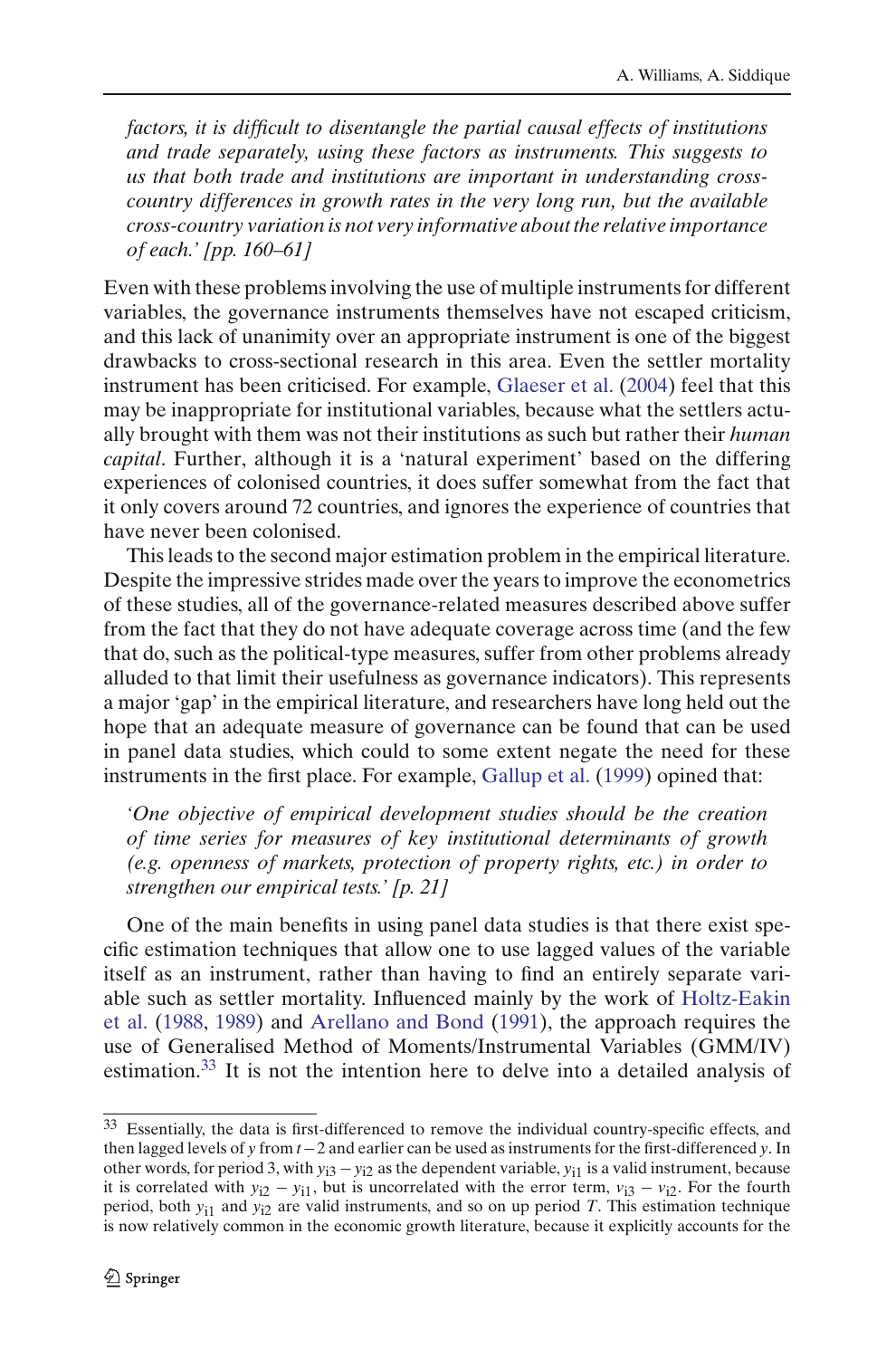the specific econometric issues with this model, merely to point out that more sophisticated econometric techniques are becoming available to the empirical researcher.

Unfortunately, the improvements in estimation techniques have not been matched by the necessary improvements in governance variables that would allow governance to be examined in this way, and so researchers are still essentially 'stuck' with using cross-sectional analysis. This has not, however, stopped some researchers from trying.

As Table [2](#page-24-0) shows, there are a few studies that have tried to address governance in a panel data context using a number of the variables mentioned in the previous section, including the Freedom House indices [\(Grier and Tullock](#page-41-22) [1989;](#page-41-22) [Savvides 1995](#page-43-19)[\),](#page-40-13) [the](#page-40-13) [political](#page-40-13) [instability](#page-40-13) [indices](#page-40-13) [\(Alesina et al. 1992](#page-40-1)[;](#page-40-13) Caselli et al. [1996;](#page-40-13) [Campos and Nugent 2003](#page-40-14)) and ICRG data [\(Tanzi and Davoodi 1997;](#page-43-14) [Clarke 2001](#page-40-15)). However, aside from the methodological problems of the indices themselves, many of these papers also suffer from other estimation issues. For example, [Chong and Calderon](#page-40-16) [\(2000](#page-40-16)) employed a vector autoregression analysis of Granger-causality developed by [Gawecke](#page-41-23) [\(1982](#page-41-23)), which is similar to the GMM dynamic panel data approach, however, this method takes the simple levels of variables without instrumenting them.<sup>[34](#page-22-0)</sup> Even when a more appropriate estimation technique is used, such as [Gyimah-Brembong](#page-41-14) [\(2002\)](#page-41-14), other problems often arise.<sup>35</sup> [Tanzi and Davoodi](#page-43-14) [\(1997\)](#page-43-14) use annual data from the ICRG indicator on corruption between 1980 and 1995 to examine the relationship between corruption and the quality of public investment.<sup>36</sup> To do this, they employed a simple panel least squares regression. They did not, however, address the issues of causation or changes in variables in their analysis, prefer-ring to only look at contemporaneous levels of investment and corruption.<sup>[37](#page-22-3)</sup> Another problem here, as it is with other panel data studies such as [Clarke](#page-40-15) [\(2001\)](#page-40-15), is that they use annual governance data. While governance within countries is not completely invariant over time, it is uncertain that major changes would be observed on an annual basis. Ultimately, it would be preferable to

fact that there are lagged values of the dependent variable on the RHS of the equation. However, the principle applies to any endogenous variable within the model. Although this is a significant improvement in the treatment of endogenous variables, it is not without its problems. For example, it may be that lagged levels of the variable are not of themselves very good instruments, which would negate the benefits of using this approach.

<span id="page-22-0"></span><sup>&</sup>lt;sup>34</sup> Specifically, their index incorporated contract enforceability, nationalisation potential, infrastructure quality and bureaucratic delays.

<span id="page-22-1"></span><sup>&</sup>lt;sup>35</sup> He used the GMM/IV dynamic panel data method to look at corruption, income inequality and growth in Sub-Saharan Africa countries between 1993 and 1999, using data from TI. This is, however a very limited sample (both cross-sectionally and temporally), and while the corruption variable was consistently significant in his analysis, there is little meaningful analysis to be gained from such a short period, and merely serves to highlight the lack of adequate governance data.

<span id="page-22-2"></span><sup>&</sup>lt;sup>36</sup> They needed to 'splice' together the ICRG index with the BI index in order to get data back to 1980.

<span id="page-22-3"></span> $37$  Although not reported in their paper, it is quite likely they would have experienced problems with serial correlation, given their focus was on the levels of variables over time. It is not clear whether this was corrected in the analysis.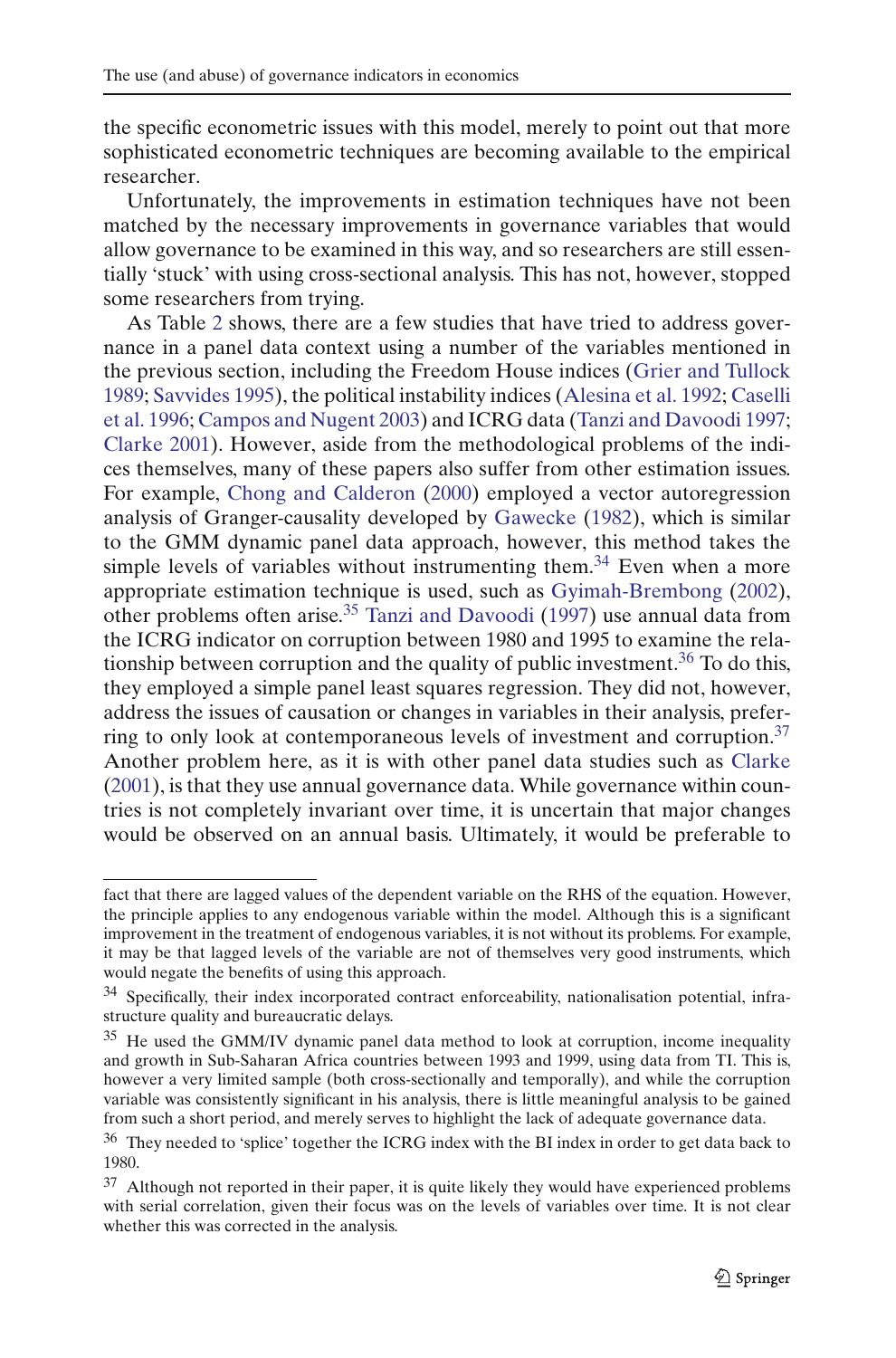examine governance issues over 5 or even 10-year intervals (as occurs routinely in empirical economic growth research) to get a better appreciation of how they affect countries over time. This, of course, is not possible with the existing measures of governance. For example, using ICRG currently only allows at most five observations at 5-year intervals (1985–2005), which can make inferences difficult 38

### **5 Concluding comments**

The review of the various governance-related indicators in this paper serve to highlight the fact that, even though there may be wide acceptance that 'governance matters', there are still some important methodological issues that researchers need to bear in mind when trying to quantify this relationship. To be fair, searching for a 'perfect' measure of governance is undoubtedly an exercise in futility, and it is unlikely such a measure will ever be developed. Nevertheless, the fact that a perfect measure is unattainable should not preclude us from trying to get as representative a measure as possible. In that sense, the criticisms levelled at many of the indicators mentioned throughout this paper have been written more as a cautionary tale of their limitations, rather than as statements describing why they should never be used. Researchers need to be aware of both the strengths and limitations of these governance measures, and to make sure that they are specific in which aspect of governance they are purporting to investigate, and whether the data they are using is as accurate a representation of this as possible. We have also been careful here not to say definitively which is the 'best' or 'worst' governance measure to use. All we have done is present some of the pros and cons of each, and leave it to the individual researcher to decide which is the most appropriate one for their particular study.

Above and beyond any issues with the governance data employed, researchers also need to pay close attention to the estimation methodology they employ. This, of course, is true in any area of applied economics, however, the development of more appropriate estimation techniques is particularly acute in this area. The fact that governance-related studies now routinely incorporate instrumental variables into their analysis, for example, highlights one relatively recent improvement (despite issues with the instruments themselves). Another promising development in the general macroeconomics literature is the improvement in the estimation procedures for panel data, however, this promise has not as yet been transferred to the governance literature, due largely to the problem of finding a widely-accepted dataset with a long time series component. The search for such an accepted measure is an important area for future research.

<span id="page-23-0"></span><sup>38</sup> If one uses the Arellano and Bond GMM/IV procedure, one also loses two periods of observations due to the lagged instruments, which would leave only three usable periods for the ICRG data. Using a system GMM procedure, as advocated by Blundell and Bond (1998), which combines levels and first differences into a system of equations, still results in the loss of one period.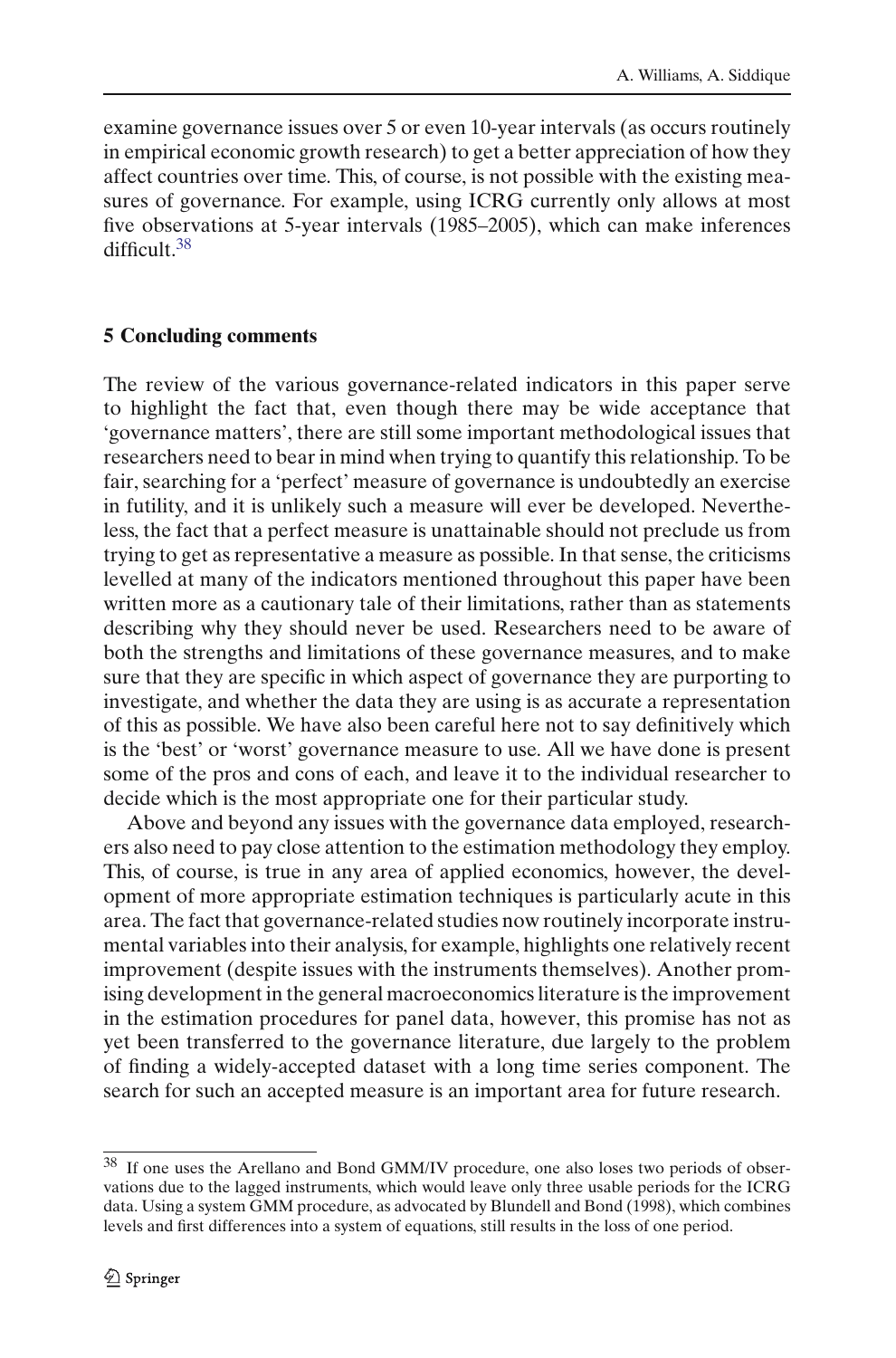| Appendix                    |                        |                                                                                                                                                                                            |                     |                                          |                                              |                                                                                                                                                                                                                                                                                   |
|-----------------------------|------------------------|--------------------------------------------------------------------------------------------------------------------------------------------------------------------------------------------|---------------------|------------------------------------------|----------------------------------------------|-----------------------------------------------------------------------------------------------------------------------------------------------------------------------------------------------------------------------------------------------------------------------------------|
| Table 2 Empirical papers on |                        | governance                                                                                                                                                                                 |                     |                                          |                                              |                                                                                                                                                                                                                                                                                   |
| Author(s)                   | publication<br>Year of | Main institutional<br>data source                                                                                                                                                          | coverage<br>Country | frame<br>Time                            | Estimation<br>type                           | Main result                                                                                                                                                                                                                                                                       |
| Acemoglu et al.             | 2003                   | the constitutional limits on the<br>exercise of executive powers);<br>Polity IV dataset (specifically,<br>instrument for institutions<br>settler mortality rates for                       | $23 - 68$           | 1970-1997                                | <b>2SLS</b>                                  | (modelled through the settler mortality variable)<br>to lower growth, is caused by poor institutions<br>Volatility of macroeconomic policies, leading                                                                                                                             |
| Acemoglu et al.             | 2001                   | colonists) Settler mortality.<br>ICRG                                                                                                                                                      | 64                  | Various for 2SLS<br>mortality<br>settler |                                              | Conclude institutions explain most of variation<br>mortality used as main instrument in 2SLS.<br>Institutional measure is ICRG 'Protection<br>Against Expropriation Risk', with settler<br>in per capita incomes                                                                  |
| Ades and di Tella           | 1999                   | (corruption index); World<br>Business International                                                                                                                                        | $31 - 52$           | 1980s and<br>1990s                       | random effects<br>(fixed and<br><b>OLSPD</b> | variable, against three trade-related variables<br>Using corruption measures as dependent                                                                                                                                                                                         |
|                             |                        | Competitiveness Reports<br>1990, 1991                                                                                                                                                      |                     |                                          |                                              | markets). Corruption is higher in countries with<br>and fuel exports and the further their distance<br>a low import share, a higher share of mineral<br>(share of imports to GDP, share of minerals<br>and fuel exports to GDP and distance to<br>to markets (20 major exporters) |
| Alesina and Perotti         | 1993                   | constructed from Barro-Wolf<br>deaths from mass violence,<br>Socio-political index (SPI)<br>number of: assassinations,<br>coups, plus a dictatorship<br>dataset, and includes the<br>dummy | 70                  | 1960-1985                                | SE <sub></sub>                               | instability (SPI). Find that income inequality<br>fuels political instability, which then impacts<br>Simultaneous equation model, dependent<br>variables investment and socio-political<br>negatively on investment                                                               |

<span id="page-24-0"></span>

| governa     |
|-------------|
| 5           |
| . papers    |
|             |
| Ξ           |
|             |
| in a bandar |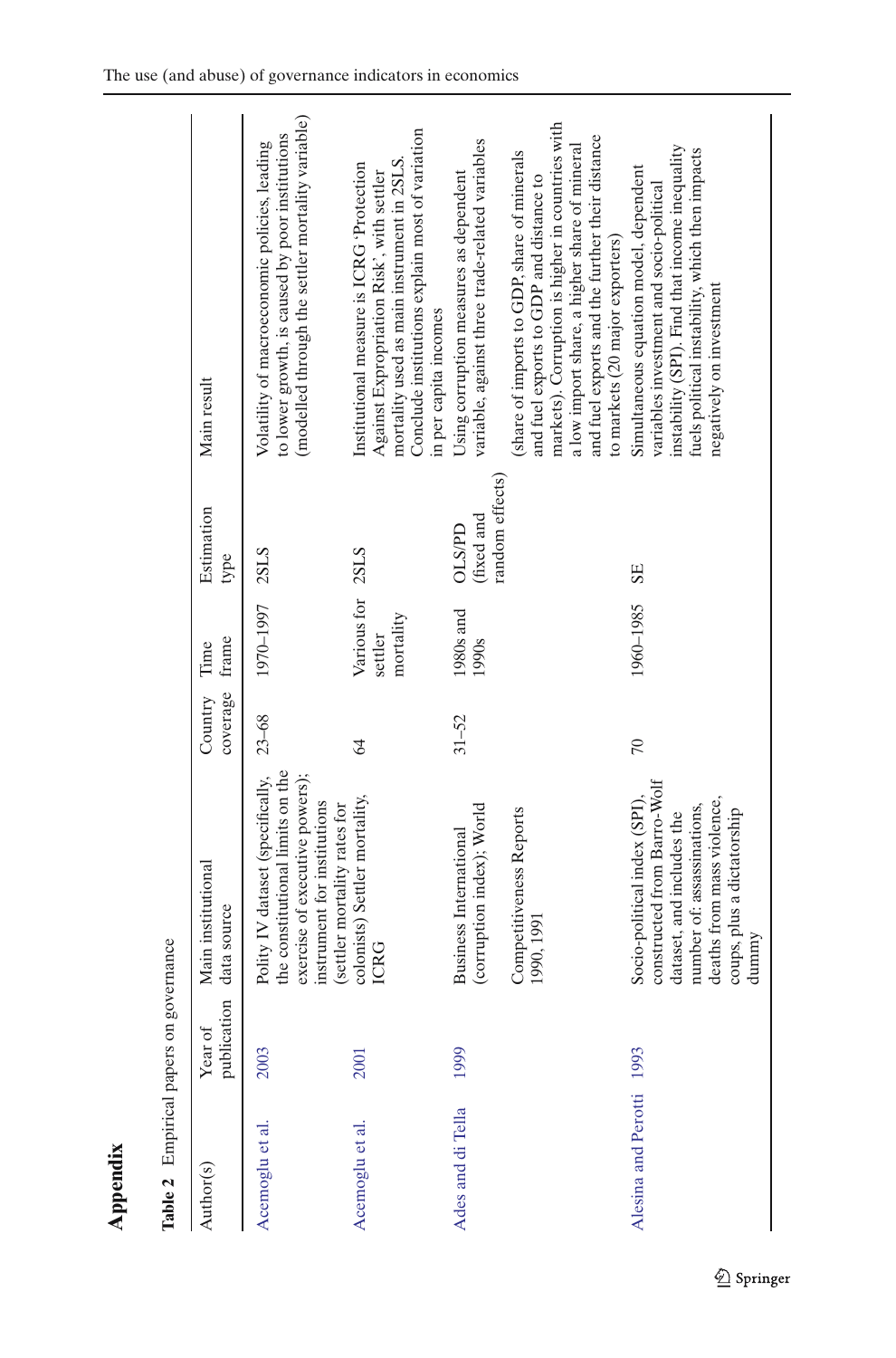| Table 2 continued           |                        |                                                                                                                                                                                                                                       |                                                   |               |                     |                                                                                                                                                                                             |
|-----------------------------|------------------------|---------------------------------------------------------------------------------------------------------------------------------------------------------------------------------------------------------------------------------------|---------------------------------------------------|---------------|---------------------|---------------------------------------------------------------------------------------------------------------------------------------------------------------------------------------------|
| Author(s)                   | publication<br>Year of | Main institutional<br>data source                                                                                                                                                                                                     | coverage<br>Country                               | frame<br>Time | Estimation.<br>type | Main result                                                                                                                                                                                 |
| Alesina et al.              | 1992                   | Probability of government<br>Taylor and Jodice (1983)<br>and Banks (various)<br>change, taken from                                                                                                                                    | 113                                               | 1950-1982     | SE (GLS),<br>£      | for government collapse, economic growth is<br>During periods where there is a propensity<br>Use simultaneous equations to control<br>lower than would otherwise be so'.<br>for endogeneity |
| Alfaro et al.               | 2005                   | ICRG (Settler mortality used<br>as instrument)                                                                                                                                                                                        | 58-98                                             | 1970-2000     | OLS/2SLS            | determinant of capital flows and investment<br>Institutional quality is the prime<br>across countries                                                                                       |
| Äli                         | 2001                   | public debt and budget deficits<br>monetary and trade policies as<br>proxies for instability, such as<br>(various). Uses various fiscal,<br>Hudson (1972, 1976), Banks<br>Various political instability<br>variables, from Taylor and | 119                                               | 1970-1995     | <b>OLS</b>          | significant, but volatility of government<br>Traditional measures of instability not<br>policies is a significant factor in<br>economic growth                                              |
| Anderson and<br>Marcouiller | 2002                   | World Economic Forum (1997)<br>questions relating to contract<br>Executive Survey (various<br>enforcement)                                                                                                                            | observations)<br>pairs (2,135<br><b>Bilateral</b> | 1996          | Eq                  | trade as much as tariff barriers. Institutions<br>(Lack of) institutions hamper international<br>explain why rich countries trade with each<br>other, but developing countries less so      |
| Barro                       | 1991                   | Coups, assassinations                                                                                                                                                                                                                 | 98                                                | 1960-1985     | <b>OLS</b>          | Coups and assassinations used as proxies<br>for property rights. Both generally<br>negatively significant                                                                                   |
| Barro                       | 1996                   | Index; Freedom House Political<br>some variables for 'democracy'<br>Bollen's (1990) Democracy<br>ICRG: BERI: as well as<br>Liberties Index.                                                                                           | $81 - 102$                                        | 1960-1990     | 3SLS                | Rule of Law from ICRG, significant, and<br>insignificant (therefore believed rule of<br>causes other ICRG indexes to become<br>law most important for growth)                               |
| <b>Breton</b>               | 2004                   | Business International (1980-1983).<br>Called this 'Government Integrity'<br>'Bureaucratic efficiency' from<br>Mauro (1995), taken from                                                                                               | 59                                                | 1960-1985     | OLS/2SLS            | employed different specifications of education<br>variables. The institutional variable remained<br>Using Mankiw et al. (1992) as base,<br>significant in each regression                   |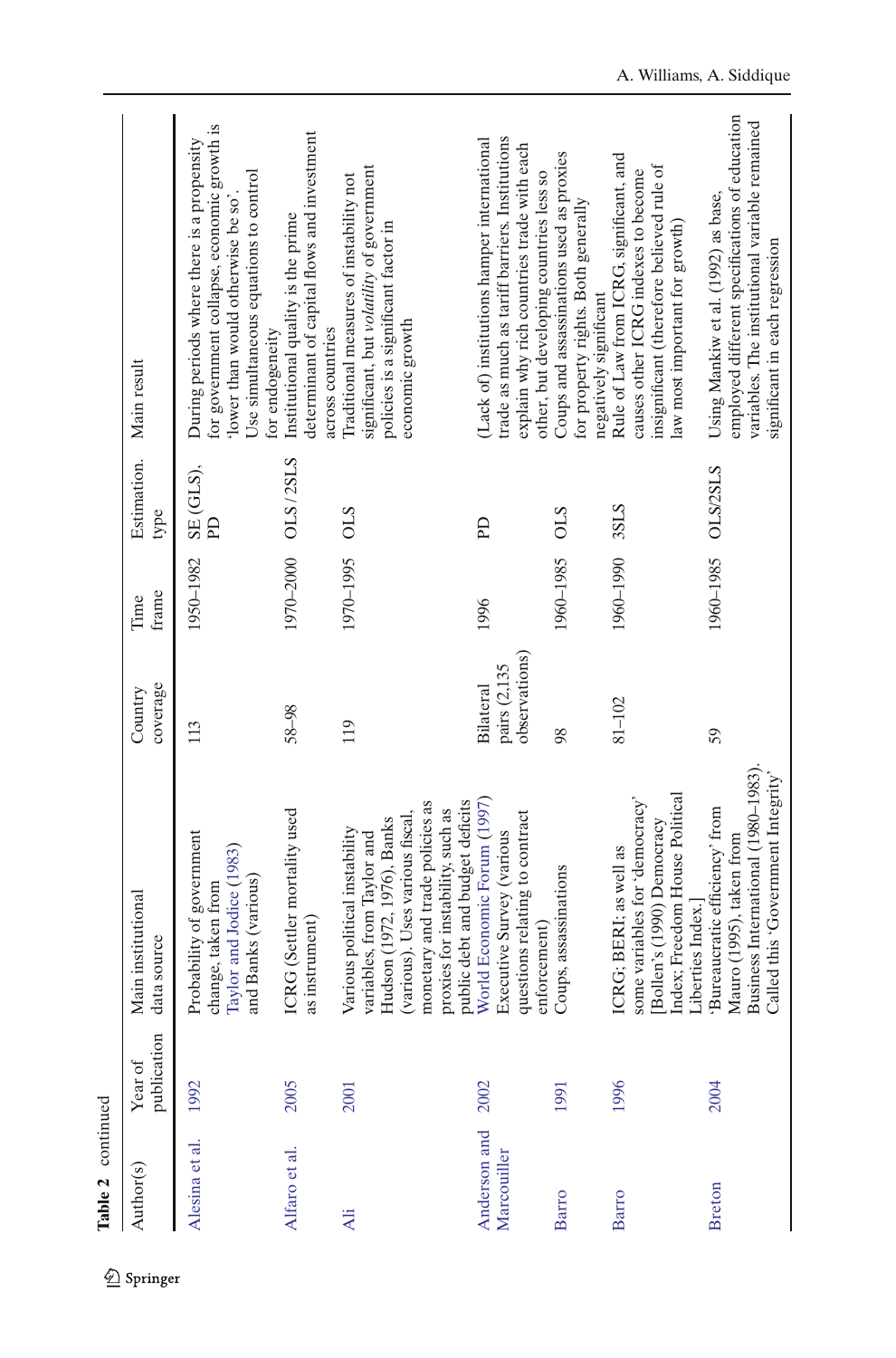| Table 2 continued         |                        |                                                                                                                                                                                                             |                               |                                   |                    |                                                                                                                                                                                                                                                         |
|---------------------------|------------------------|-------------------------------------------------------------------------------------------------------------------------------------------------------------------------------------------------------------|-------------------------------|-----------------------------------|--------------------|---------------------------------------------------------------------------------------------------------------------------------------------------------------------------------------------------------------------------------------------------------|
| Author(s)                 | publication<br>Year of | Main institutional<br>data source                                                                                                                                                                           | coverage<br>Country           | frame<br>Time                     | Estimation<br>type | Main result                                                                                                                                                                                                                                             |
| <b>Brunetti and Weder</b> | 1995                   | Survey (1997), used to construct<br>Liberties; ICRG; assassinations,<br>World Development Report<br>Easterly and Levine 1997<br>Freedom House Political<br>a 'Credibility Indicator';<br>coups, wars (from  | 28                            | 1980-1990                         | <b>OLS</b>         | variables (schooling, investment etc, and<br>Growth as a function of many common<br>policy credibility). Policy credibility a<br>significant, robust variable                                                                                           |
| Brunetti et al.           | 1998                   | Survey (1997), used to construct<br>Liberties; ICRG; assassinations,<br>World Development Report<br>Easterly and Levine 1997)<br>Freedom House Political<br>a 'Credibility Indicator';<br>coups, wars (from | $51 - 73$                     | 1980-1992 OLS                     |                    | included as well and (ii) when ICRG measure<br>except (i) when a measure of financial depth<br>included as well. High degree of correlation<br>'Credibility' significant in all regressions<br>between credibility, financial depth and<br>ICRG measure |
| Bulte et al.              | 2005                   | Government Effectiveness)<br>KKZ (Rule of Law and                                                                                                                                                           | $66 - 90$                     | 1970-2001                         | <b>OLS</b>         | quality, and depends on the type of resource<br>indirectly, through its effects on institutional<br>The 'resource curse' affects development                                                                                                            |
| Burnside and Dollar 2004  |                        | Liberties; Kaufmann et al. (1999)<br>ICRG; Freedom House Political<br>governance dataset                                                                                                                    | 124                           | 1980-1989, OLS/2SLS<br>1990-1999  |                    | Aid generally works better in countries with<br>better institutions, but occasionally this link<br>is not significant                                                                                                                                   |
| Campos and Nugent 2003    |                        | SPI (assassinations, revolutions<br>and successful coups)                                                                                                                                                   | developing<br>countries<br>94 | 1960-1995<br>averages)<br>(5 year | Hsiao)             | positive effect on investment (higher SPI in<br>causality, found that SPI had a significant,<br>PD (Anderson- Investment to GDP ratio. Using Granger<br>previous period led to higher investment<br>in current period                                   |
| Caselli et al.            | 1996                   | Revolutions, assassinations<br>(used as a proxy for poor<br>property rights)                                                                                                                                | 85-93                         | 1965-1985 PD                      | (GMM)              | determinant of growth. Revolutions actually<br>had a (marginally) positive effect on growth<br>assassinations to be a significant (negative)<br>Using GMM panel data estimation, found                                                                  |

 $\underline{\textcircled{\tiny 2}}$  Springer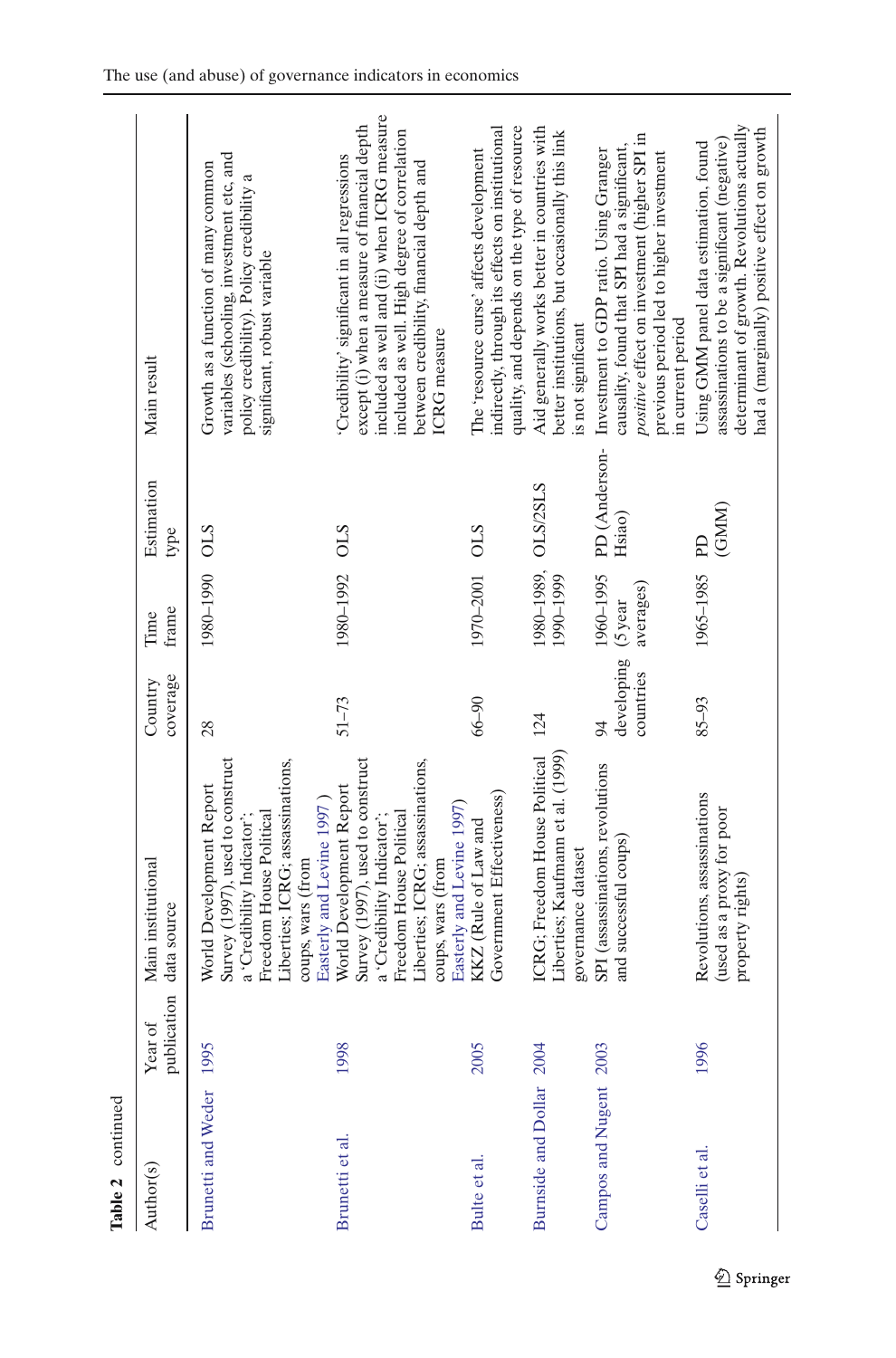| Table 2 continued       |             |                                                                                                                         |                      |                                                |                                     |                                                                                                                                                                                               |
|-------------------------|-------------|-------------------------------------------------------------------------------------------------------------------------|----------------------|------------------------------------------------|-------------------------------------|-----------------------------------------------------------------------------------------------------------------------------------------------------------------------------------------------|
| Author(s)               | ኑ<br>Year o | Main institutional<br>publication data source                                                                           | coverage<br>Country  | frame<br>Time                                  | Estimation<br>type                  | Main result                                                                                                                                                                                   |
| Chong and Calderon 2000 |             | (Institutional Quality)<br>BERI.ICRG                                                                                    | $35 - 110$           | 1972-1995                                      | et al. 1982)<br>Gawecke<br>PD (see  | also apparent (for full sample, causality from<br>institutions to growth, but reverse causation<br>For poorer countries, causation runs from<br>growth to institutions is stronger            |
| Clague et al.           | 1996        | (CIM); ICRG; BERI; index of<br>democracy $(1 =$ dictatorship,<br>Contract Intensive Money<br>$2 =$ almost dictatorship, | Various              | 1969-1990                                      | effects panel<br>OLS, fixed<br>data | CIM, ICRG, BERI, Black Market Premium,<br>Various dependent variables used (including<br>currency depreciation and credit risk) as a<br>function of regime type and income                    |
|                         |             | $3$ = intermediate category,<br>$4 =$ almost democracy,<br>$5 =$ democracy)                                             |                      |                                                |                                     | the regime, the more secure the property rights,<br>Evidence suggests the longer the duration of<br>property rights than long-lasting autocracies<br>but long-lasting democracies have better |
| Clarke                  | 2001        | and Rule of Law)<br><b>ICRG</b> (Risk of<br>Expropriation,                                                              | Various              | 1983-1995                                      | (fixed effects)<br>Eq               | Better institutional quality is associated<br>with higher Research & Development<br>expenditure in developing countries                                                                       |
| Cukierman et al.        | 1992        | riots, political executions<br>executive adjustments,<br>Government changes,<br>unsuccessful coups,                     | 79                   | 1971-1982 (PI OLS/pooled<br>1948-1942)<br>data | PI index                            | The amount of government revenue earned<br>probit to obtain through seigniorage is positively related<br>to the level of political instability                                                |
| Dawson                  | 1998        | Gwartney et al. 1996)<br>Economic Freedom<br>(from                                                                      | 85                   | 1975-1990                                      | <b>OLS/3SLS</b>                     | growth through TFP, as well as through<br>Economic freedom index effects<br>investment and human capital                                                                                      |
| Dawson                  | 2003        | Economic Freedom Index<br>(Gwartney et al. 1996)                                                                        | Not stated 1970-2000 |                                                | (Gawecke)<br>Eq                     | Overall economic freedom precedes growth,<br>but individual components have mixed<br>causality with growth                                                                                    |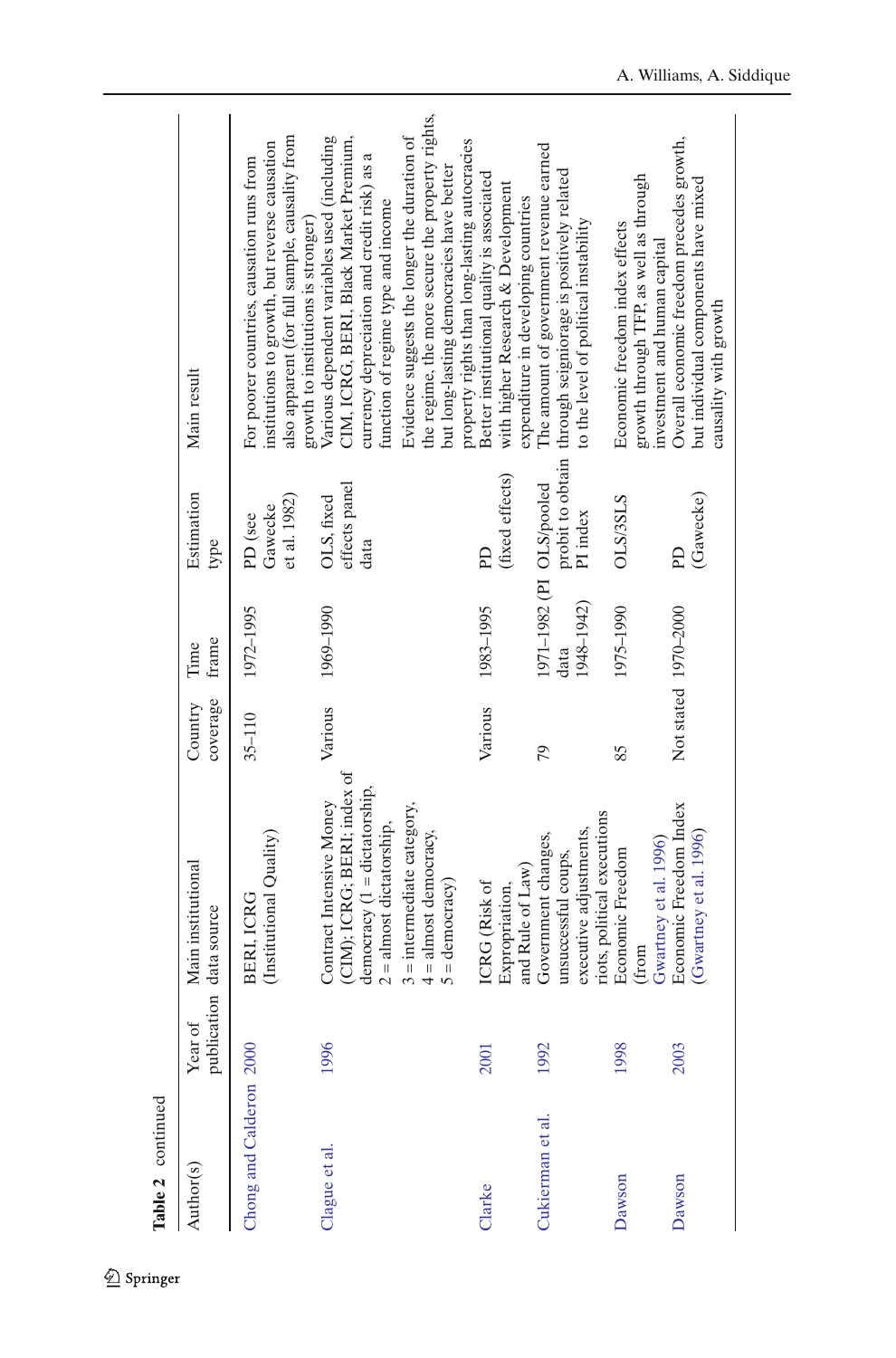| Table 2 continued       |         |                                                                                                                       |                                                                                      |                                                              |                          |                                                                                                                                                                                                                                                          |
|-------------------------|---------|-----------------------------------------------------------------------------------------------------------------------|--------------------------------------------------------------------------------------|--------------------------------------------------------------|--------------------------|----------------------------------------------------------------------------------------------------------------------------------------------------------------------------------------------------------------------------------------------------------|
| Author(s)               | Year of | Main institutional<br>publication data source                                                                         | coverage<br>Country                                                                  | frame<br>Time                                                | Estimation<br>type       | Main result                                                                                                                                                                                                                                              |
| De Groot et al.         | 2004    | KKZ (all 6 categories)                                                                                                | observations)<br>(varies, but<br>trade pairs<br>and 10,000<br>between 8<br>Bilateral | 1998                                                         | model                    | Gravity equation Countries tend to trade with other countries that<br>have similar institutional quality, while trade is<br>also (independently) affected by the level of<br>institutional within the domestic country                                   |
| De Haan and<br>Siermann | 1996    | variable of Political Liberties<br>$(1 = score > 3, 0 otherwise$<br>Freedom House Political<br>Liberties index. Dummy | 97                                                                                   | 1963-1988                                                    | <b>OLS</b>               | Political Liberties, except marginally for Latin<br>No significant relationship found with<br>America (in Asia more repression<br>$=$ higher growth)                                                                                                     |
| Dollar and Kraay        | 2003    | KKZ measures                                                                                                          | Various                                                                              | 1995                                                         | 2SLS/PD (see             | correlated with trade, while instruments used<br>Caselli et al. (1996) Due to poor instruments, results not robust<br>(i.e. instruments used for institutions also<br>Similar analysis to Rodrik et al. (2004)<br>for trade correlated with institutions |
| Easterly and Levine1997 |         | Political assassinations                                                                                              | $41 - 96$                                                                            | 1960-1989                                                    | SUR (decade<br>averages) | political instability (in Sub Saharan Africa),<br>which then impacted on economic growth<br>Ethnic diversity a major determinant of                                                                                                                      |
| Easterly and Levine2003 |         | Governance measures<br>Average of six KKZ                                                                             | Various                                                                              | 1997/8 for KKZ<br>mortality, 1995<br>Various for<br>for GDP. | 2SLS                     | explain differences in per capita incomes only<br>'Endowments' (geography, settler mortality)<br>institutions, which then influence incomes<br>to the extent that endowments influence                                                                   |
| Easterly et al.         | 1993    | War-related casualties                                                                                                | 45                                                                                   | 1960-1989                                                    | PD (decade<br>averages)  | Looks at temporary 'shocks' as an explanation<br>of short run economic growth (terms of trade,<br>and wars). War-related casualties have a<br>significant short run effect on growth                                                                     |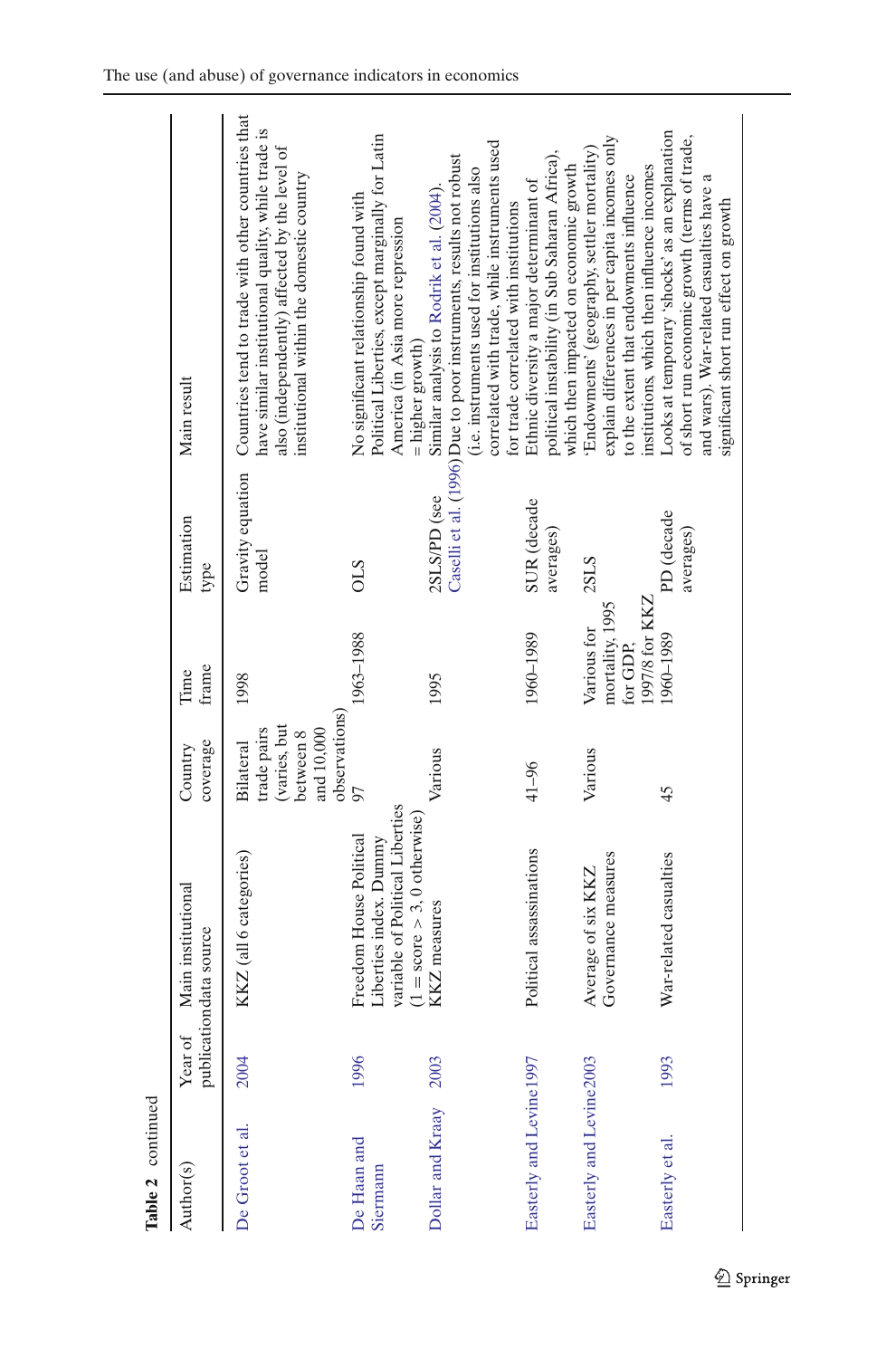| Table 2 continued         |                        |                                                            |                                            |                                                            |                                                                                                                                                                                                                                                                                                                                                                                  |                                                                                                                                                                                                            |
|---------------------------|------------------------|------------------------------------------------------------|--------------------------------------------|------------------------------------------------------------|----------------------------------------------------------------------------------------------------------------------------------------------------------------------------------------------------------------------------------------------------------------------------------------------------------------------------------------------------------------------------------|------------------------------------------------------------------------------------------------------------------------------------------------------------------------------------------------------------|
| Author(s)                 | publication<br>Year of | Main institutional<br>data source                          | coverage<br>Country                        | frame<br>Time                                              | Estimation Main result<br>type                                                                                                                                                                                                                                                                                                                                                   |                                                                                                                                                                                                            |
| Edwards and Tabellini     | 1991                   | Frequency of government<br>changes and coups               | $21 - 44$                                  | 1963-1988                                                  | <b>CTO</b>                                                                                                                                                                                                                                                                                                                                                                       | important factors in explaining cross-country<br>Political instability and polarisation are<br>differences in inflation, seigniorage and<br>budget deficits                                                |
| Feierabend and Feierabend | 1972                   | Index of Regime<br>Coerciveness                            | 84                                         | 1948-1960                                                  | $\begin{array}{c} \rule{0pt}{2.5ex} \rule{0pt}{2.5ex} \rule{0pt}{2.5ex} \rule{0pt}{2.5ex} \rule{0pt}{2.5ex} \rule{0pt}{2.5ex} \rule{0pt}{2.5ex} \rule{0pt}{2.5ex} \rule{0pt}{2.5ex} \rule{0pt}{2.5ex} \rule{0pt}{2.5ex} \rule{0pt}{2.5ex} \rule{0pt}{2.5ex} \rule{0pt}{2.5ex} \rule{0pt}{2.5ex} \rule{0pt}{2.5ex} \rule{0pt}{2.5ex} \rule{0pt}{2.5ex} \rule{0pt}{2.5ex} \rule{0$ | significant relationship between growth and<br>dependent variable, but find no statistically<br>coerciveness' after taking into account<br>Uses average economic growth as the<br>the level of development |
| Fosu                      | 1992                   | unsuccessful coups<br>Successful and                       | countries)<br>31(Sub<br>Saharan<br>African | 1960-1986                                                  | <b>CTO</b>                                                                                                                                                                                                                                                                                                                                                                       | Abortive coups, rather than successful coups,<br>had the most adverse effect on growth over<br>period. Main channel is through effect on<br>marginal productivity of capital                               |
| Gallup et al.             | 1999                   | Knack and Keefer (1995)<br>ICRG from                       | 56                                         | 1995                                                       | OLS/2SLS                                                                                                                                                                                                                                                                                                                                                                         | Dependent variable per capita income in 1995,<br>a t-stat roughly half that of the malaria index,<br>institutional measure significant, but with<br>and trade openness                                     |
| Glaeser et al.            | 2004                   | and Polity IV<br>ICRG, KKZ                                 | Various                                    | term growth<br>$(1870 - 1950)$<br>1960-2000,<br>plus long- | OLS/2SLS                                                                                                                                                                                                                                                                                                                                                                         | Current institutional measures do not reflect<br>deep' determinants, and human capital is a<br>more persistent and long-term determinant<br>of growth                                                      |
| Grier and Tullock         | 1989                   | Freedom House Civil<br>(dummy variable)<br>Liberties Index | 24 OECD<br>89 LDCs,                        | 1961-1980,<br>averages<br>5year                            | Eq                                                                                                                                                                                                                                                                                                                                                                               | Civil Liberties significant for Africa<br>and the Americas, but not Asia                                                                                                                                   |

 $\underline{\textcircled{\tiny 2}}$  Springer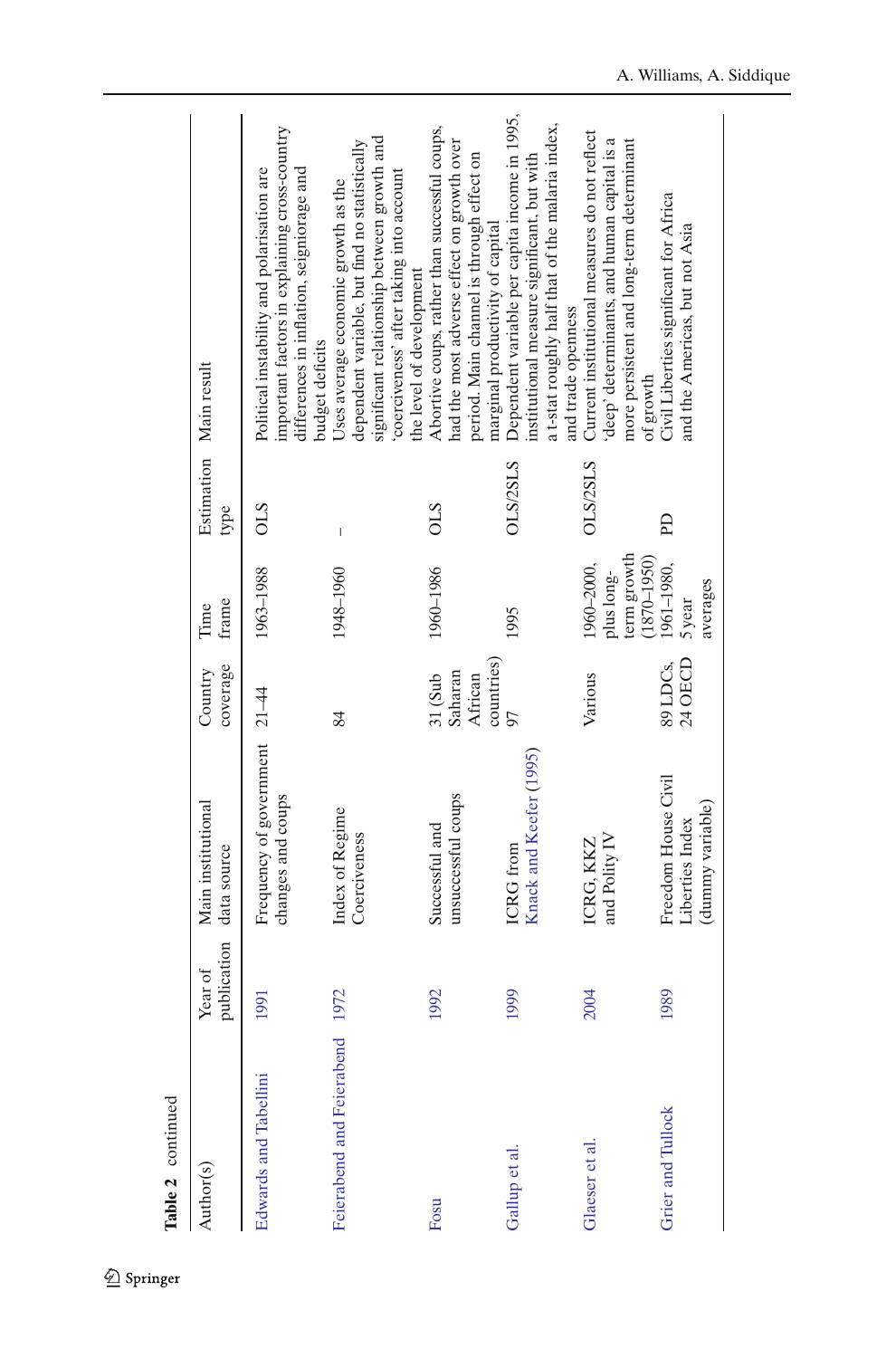| Table 2 continued                   |         |                                                                                                                                                                                                                                  |                                            |                                                      |                    |                                                                                                                                                                                                                                                                                                                      |
|-------------------------------------|---------|----------------------------------------------------------------------------------------------------------------------------------------------------------------------------------------------------------------------------------|--------------------------------------------|------------------------------------------------------|--------------------|----------------------------------------------------------------------------------------------------------------------------------------------------------------------------------------------------------------------------------------------------------------------------------------------------------------------|
| Author(s)                           | Year of | Main institutional<br>publication data source                                                                                                                                                                                    | coverage<br>Country                        | frame<br>Time                                        | Estimation<br>type | Main result                                                                                                                                                                                                                                                                                                          |
| Gupta                               | 1990    | assassinations, political executions,<br>demonstrations, political strikes,<br>coups and attempted coups<br>Index constructed, which<br>included: riots, political<br>deaths, armed attacks,                                     | 104                                        | 1960-1982                                            | OLS, SE            | Income inequality is a leading cause of political<br>instability and hence lower growth (the larger<br>the proportion of the middle class, the less<br>political instability)                                                                                                                                        |
| Gwartney et al.                     | 2004    | Economic freedom<br>index                                                                                                                                                                                                        | $91 - 99$                                  | 2000, Growth<br>1980-2000<br>Per capita<br>income in | <b>OLS</b>         | of investment as well as productivity. Also some<br>levels and growth rates. Also affects the rate<br>Economic freedom impacts on both income<br>causal interpretations, that changes in<br>economic freedom take 5-10 years<br>to impact on income                                                                  |
| Gyimah-Brembong 2002                |         | (ELF and settler mortality used<br>as instrument in cross-section)<br>Transparency International                                                                                                                                 | 21 (African 1993-1999<br>countries)        |                                                      | OLS and IV         | PD (GMM)/ Significant effect of corruption on both growth<br>and investment, as well as increasing income<br>inequality. However, small sample size and<br>limited time period cause for concern<br>(annual data used in panel data)                                                                                 |
| Gyimah-Brembong 1996<br>and Traynor |         | assassinations, revolutions, riots,<br>warfare, secession movements,<br>demonstrations, strikes, plots<br>Index of political instability,<br>including: coups, guerrilla<br>government crises, purges,<br>constitutional crises. | countries)<br>Saharan<br>38(Sub)<br>Africa | 1975-1989                                            |                    | an increase in PI decreased savings, which then<br>decreased growth (also some direct effects of<br>instability treated as endogenous. Found that<br>economic growth and investment). Political<br>PD (pooled) Simultaneous equation model (dependent<br>variables: savings, political instability,<br>PI on growth) |
| Hall and Jones                      | 1999    | Knack and Keefer 1995)<br>Infrastructure' variable<br>as part of 'Social<br>ICRG (as per                                                                                                                                         | 79-127                                     | 1988                                                 | 2SLS               | between countries (much larger than differences<br>majority of the differences in per capita output<br>Social infrastructure accounts for the<br>in physical and human capital)                                                                                                                                      |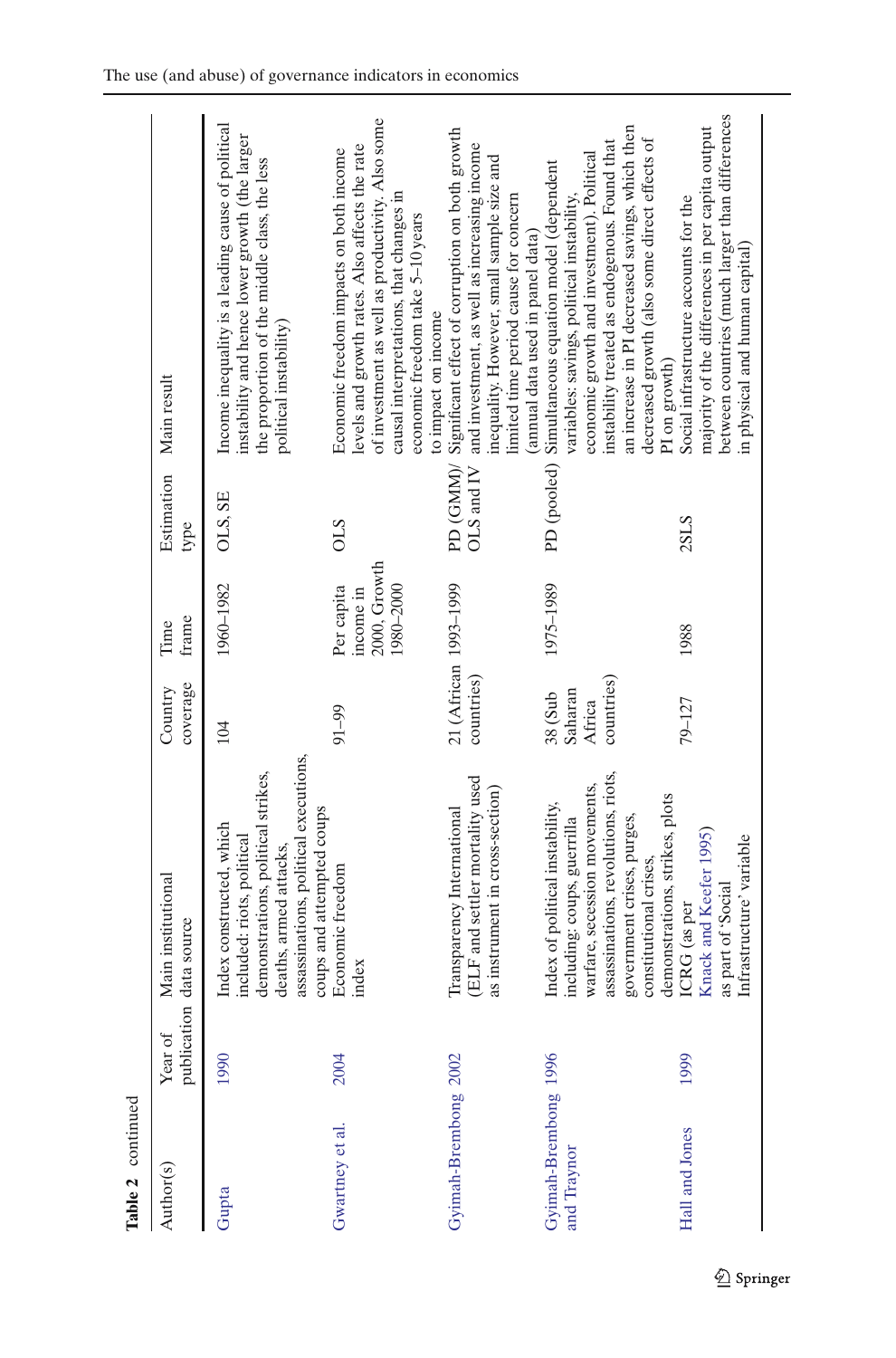| Table 2 continued |                        |                                                                                                                                                                                                                                                            |                     |                                          |                    |                                                                                                                                                                                                                                                                                                                                          |
|-------------------|------------------------|------------------------------------------------------------------------------------------------------------------------------------------------------------------------------------------------------------------------------------------------------------|---------------------|------------------------------------------|--------------------|------------------------------------------------------------------------------------------------------------------------------------------------------------------------------------------------------------------------------------------------------------------------------------------------------------------------------------------|
| Author(s)         | publication<br>Year of | ain institutional<br>data source<br>≋                                                                                                                                                                                                                      | coverage<br>Country | frame<br>Time                            | Estimation<br>type | Main result                                                                                                                                                                                                                                                                                                                              |
|                   |                        | linguistic fractionalisation,<br>Frankel-Romer trade instrument,<br>distance from equator<br>Riots, political demonstrations,<br>included fraction of population<br>Instrumental Variables used<br>speaking English, or other<br>European language, Ethno- |                     |                                          |                    |                                                                                                                                                                                                                                                                                                                                          |
| <b>Hibbs</b>      | 1973                   | events, assassinations and<br>deaths from political violence<br>(combined to form a 'Collective<br>Protest' variable, and an<br>political strikes, armed attack<br>'Internal War' variable)                                                                | 108                 | 1948-1967                                | OLS, 2SLS          | Economic growth tends to avert 'Collective<br>Protest', but does not affect 'Internal War'.<br>Improved institutions lower Mass Political<br>Violence                                                                                                                                                                                    |
| Hines             | 1995                   | Business International                                                                                                                                                                                                                                     | 35                  | 1966-1982                                | <b>OLS</b>         | (other foreign countries merely 'took up the slack')<br>US firms' Foreign Direct Investment in other<br>anti-corruption legislation in the US affected<br>corrupt countries fell, there was no evidence<br>countries. Found that while US FDI to more<br>that bribery in these countries was reduced<br>Investigates the extent to which |
| Isham et al.      | 2005                   | and Political Liberties, CPIA from<br>World Bank (plus instruments<br>KKZ (each one individually),<br>ICRG (Rule of Law,<br>Bureaucratic Quality), Civil<br>such as settler mortality<br>and language)                                                     |                     | 90 LDCs 1957-1974, and 3SLS<br>1975-1997 |                    | Compares two periods looking at performance<br>lowers institutional quality which makes<br>dependent on natural 'point' resources<br>of resource-rich countries versus other<br>adjustment to external shocks difficult<br>countries between two periods. Being                                                                          |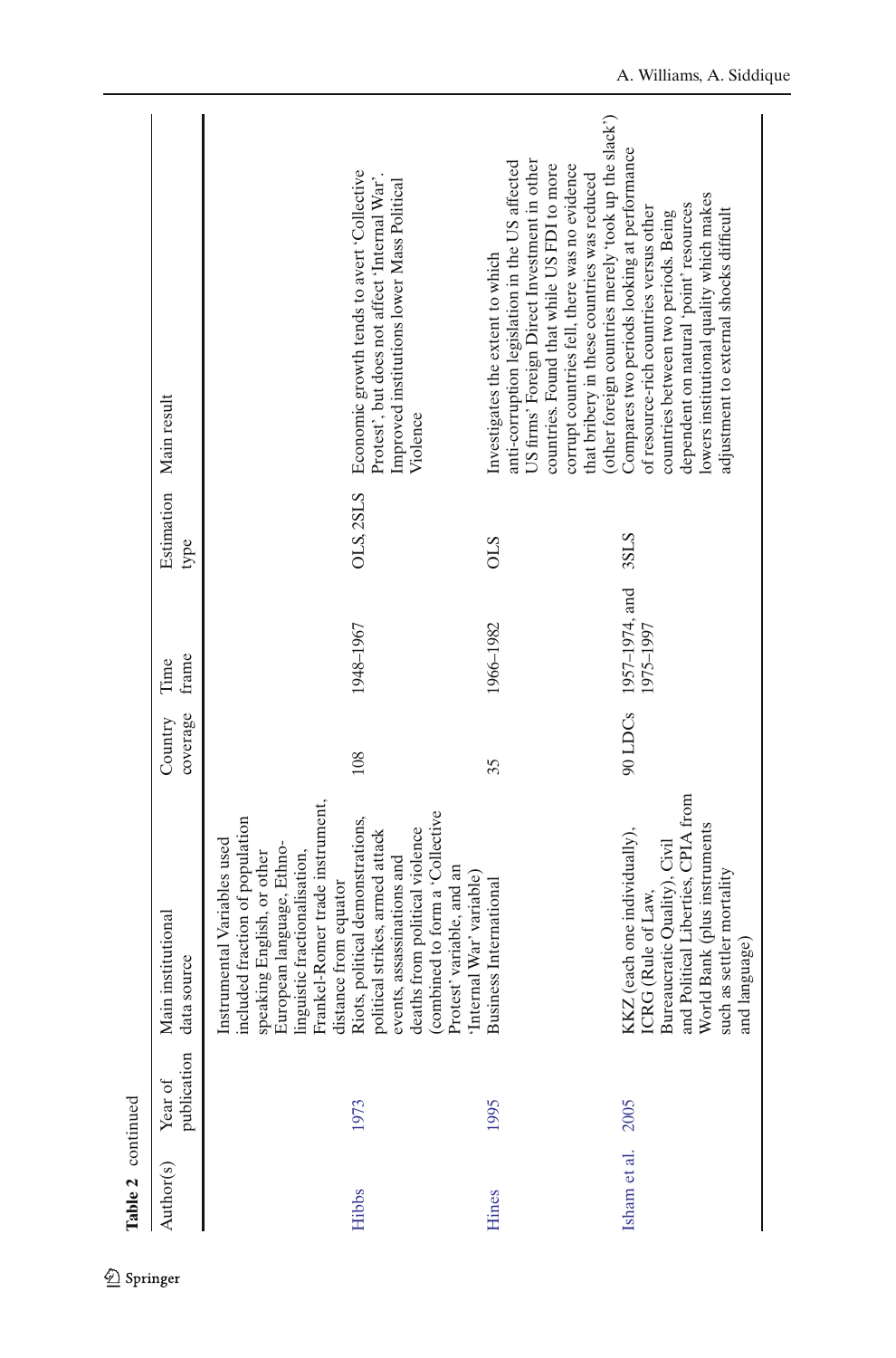| Table 2 continued         |         |                                                                                                                                                                                                                                                  |                                |                                                        |            |                                                                                                                                                                                                                                                                                                                                         |
|---------------------------|---------|--------------------------------------------------------------------------------------------------------------------------------------------------------------------------------------------------------------------------------------------------|--------------------------------|--------------------------------------------------------|------------|-----------------------------------------------------------------------------------------------------------------------------------------------------------------------------------------------------------------------------------------------------------------------------------------------------------------------------------------|
| Author(s)                 | Year of | Main institutional<br>publication data source                                                                                                                                                                                                    | coverage frame<br>Country Time |                                                        | type       | Estimation Main result                                                                                                                                                                                                                                                                                                                  |
| Knack and Azfar           | 2003    | Corruption Perceptions Index,<br>World Bank's CPIA<br>KKZ (Graft), TI                                                                                                                                                                            |                                | 40-162 1995-1999                                       | <b>OLS</b> | Ades and di Tella (1999) or Wei (2000) for example]<br>variable they find that increasing the sample size<br>intensity (natural openness) to fall substantially,<br>(using KKZ and CPIA) to include smaller<br>countries causes the coefficient on trade<br>With corruption indices as dependent<br>and is no longer significant [as in |
| Knack and Keefer          | 1995    | <b>Business Environmental</b><br>Risk Intelligence; ICRG                                                                                                                                                                                         | 46-97                          | 1974-1989                                              | <b>CTO</b> | Significant for growth and investment,<br>even when run with many of Barro's<br>idiosyncratic' factors                                                                                                                                                                                                                                  |
| Knack and Keefer          | 1997    | (CIVIC and TRUST, measuring<br>World Values Survey<br>'social capital')                                                                                                                                                                          | $21 - 28$                      | 1990-2001 (28<br>countries).<br>countries)<br>1980 (21 | <b>CTO</b> | growth even when other additional variables<br>investment included (transmission therefore<br>Both CIVIC and TRUST significant against<br>from social capital to investment to growth)<br>included. However, not significant when                                                                                                       |
| Knack and Keefer          | 2002    | ICRG                                                                                                                                                                                                                                             |                                | 64-108 1986-1995,<br>972-1992                          | <b>CTO</b> | and ethnic tensions) through to a reduction<br>Iransmission mechanism runs from 'social<br>polarisation' (income and land inequality,<br>in contract and property rights, which<br>then reduce growth                                                                                                                                   |
| Kormendi and Meguire 1985 |         | Freedom House Index of<br>Civil Liberties                                                                                                                                                                                                        | 47                             | 1950-1977                                              | <b>OLS</b> | Marginally significant impact on growth,<br>much larger impact on investment                                                                                                                                                                                                                                                            |
| Lambsdorff                | 2003    | House Political and Civil Liberties<br>corruption viewed in terms of its<br>sub-components' of bureaucratic<br>Various, including: Transparency<br>quality, law and order, and civil<br>International; ICRG; Freedom<br>liberties, among others) | $55 - 64$                      | 1970-1995                                              |            | inflows, but only through rule of law variable<br>domestic savings versus capital inflows from<br>abroad. Found a significant effect on capital<br>government stability were not found to<br>(bureaucratic quality, civil liberties and<br>OLS/2SLS Divided investment between that from<br>be important)                               |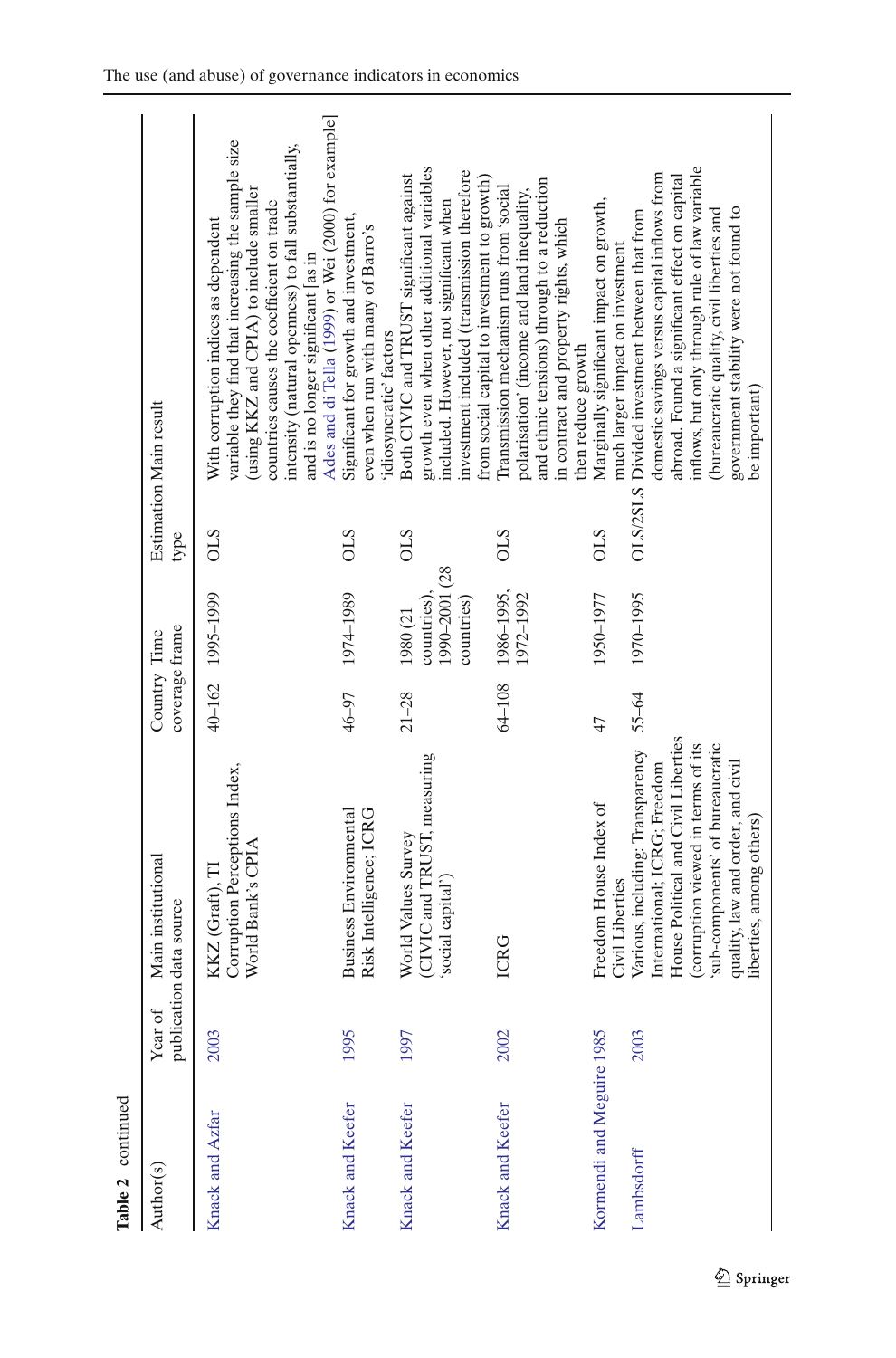| Table 2 continued |                                        |                                                                                                                 |                     |                                                                |                    |                                                                                                                                                                                                                                                                                   |
|-------------------|----------------------------------------|-----------------------------------------------------------------------------------------------------------------|---------------------|----------------------------------------------------------------|--------------------|-----------------------------------------------------------------------------------------------------------------------------------------------------------------------------------------------------------------------------------------------------------------------------------|
| Author(s)         | $\overline{5}$<br>publicati<br>Year of | Main institutional<br>data source                                                                               | coverage<br>Country | frame<br>Time                                                  | Estimation<br>type | Main result                                                                                                                                                                                                                                                                       |
| Landau            | 1986                                   | Own Democracy Index<br>$2 = Non-democratic);$<br>$(1 = Democratic,$<br>coups                                    | 65                  | 1960-1980                                                      | STO                | Effects of government on economic growth.<br>Looked among other things at expenditure<br>(net of education and military expenditure)<br>and revenues. In terms of political factors,<br>found that political stability 'clearly'<br>fostered growth                               |
| Levchenko         | 2004                                   | KKZ (Rule of Law)                                                                                               | 81-117              | 1998 (for US<br>various for<br>imports),<br>variables<br>other | <b>OLS</b>         | larger import shares in industries that are more<br>institutionally complex'. There is a 'race to<br>Countries with better institutions capture<br>the top' as countries try to improve their<br>institutions to capture a greater share<br>of this trade in more elaborate goods |
| Levine and Renelt | 1992                                   | Liberties; revolutions and coups<br>Freedom House Civil                                                         | 83                  | 1960-1989                                                      | STO                | for growth, but revolutions and coups<br>Civil liberties not robustly significant<br>robustly significant for investment                                                                                                                                                          |
| Marsh             | 1988                                   | and Political Liberties<br>Freedom House Civil                                                                  | 55                  | 1970-1978,<br>1965-1984                                        | <b>OLS</b>         | using Civil and Political Liberties indices<br>No significant relationship with growth                                                                                                                                                                                            |
| Mauro             | 1995                                   | including corruption, red tape,<br>legal institutions and political<br>BI (selective sub-indices,<br>stability) | $41 - 67$           | 1960-1985                                                      | 2SLS               | using ELF and colonies as instruments<br>investment. Includes 2SLS regressions,<br>Corruption significant for growth and<br>for corruption. Still significant                                                                                                                     |
| Mauro             | 1998                                   | ICRG                                                                                                            | 28-106              | 1970-1985                                                      | OLS, others.       | defence, social security and transfer payments).<br>Corruption associated with lower spending<br>Government spending components as a %<br>of GDP (various, including education,<br>on education                                                                                   |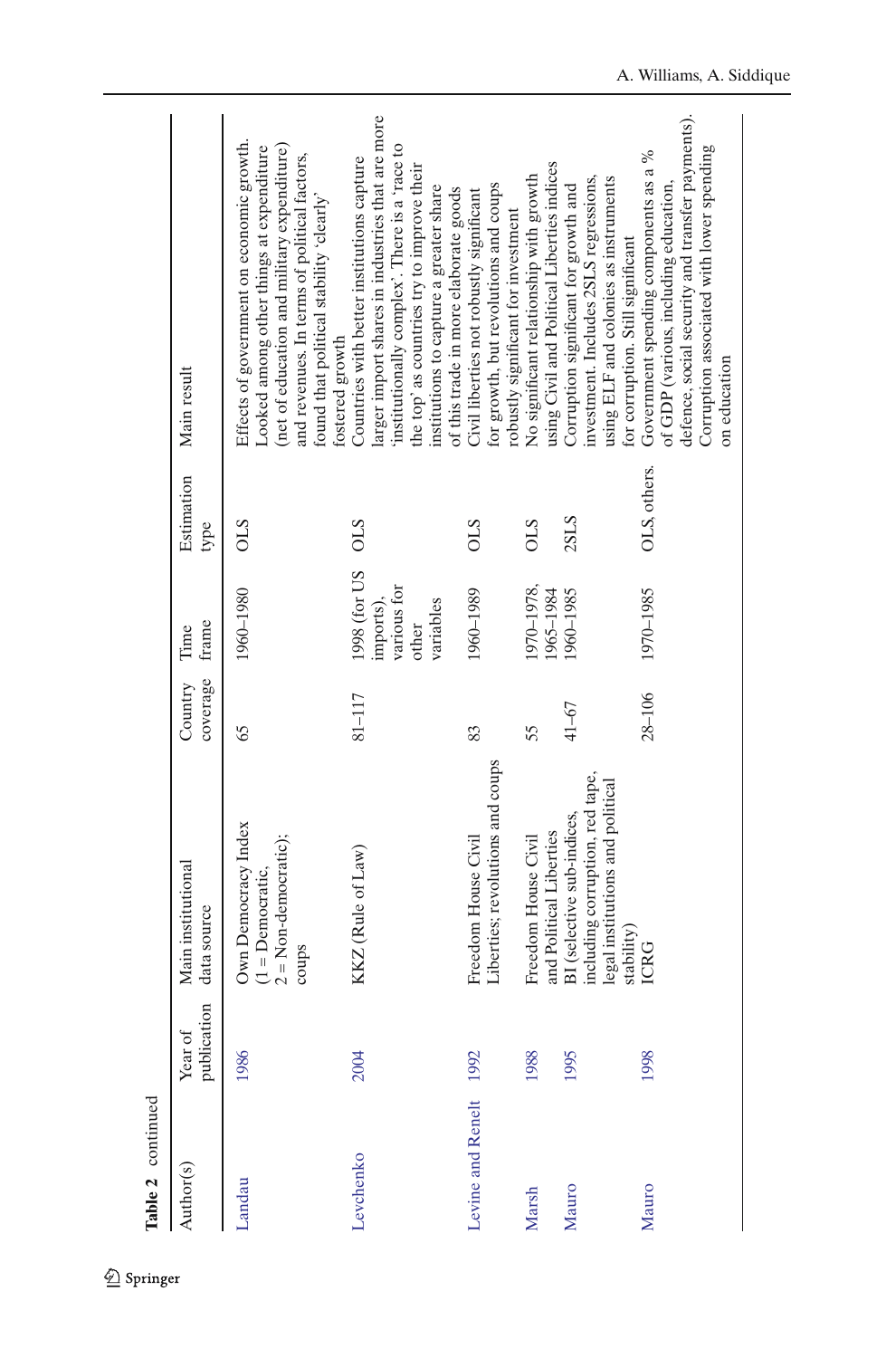| Table 2 continued        |         |                                                                                                                                                                                                                                           |                                                                                                       |               |                                      |                                                                                                                                                                                                                                                                                         |
|--------------------------|---------|-------------------------------------------------------------------------------------------------------------------------------------------------------------------------------------------------------------------------------------------|-------------------------------------------------------------------------------------------------------|---------------|--------------------------------------|-----------------------------------------------------------------------------------------------------------------------------------------------------------------------------------------------------------------------------------------------------------------------------------------|
| Author(s)                | Year of | Main institutional<br>publication data source                                                                                                                                                                                             | coverage<br>Country                                                                                   | frame<br>Time | Estimation<br>type                   | Main result                                                                                                                                                                                                                                                                             |
| Naude                    | 2004    | Corruption and Regulatory<br>Burden (KKZ), Settler<br>mortality                                                                                                                                                                           | 17-20 SSA<br>countries                                                                                |               | <b>GLS/GMM</b><br>1970-1990 OLS/LAD/ | Incorporates both geography and institutional<br>hypothesis, but not KKZ indicators in GMM<br>measures into regressions for Sub-Saharan<br>Africa, find support for settler mortality<br>panel data regressions                                                                         |
| Ng and Yeats             | 1999    | measure of governance<br>TI and the Wall Street<br>Journal - Heritage<br>Foundation (1997)                                                                                                                                                | 80 LDCs, 28 1996<br>SSA countries                                                                     |               | <b>OLS</b>                           | they modelled both institutional and trade policy<br>institutions and trade policies were important,<br>it was the institutional factors that were the<br>Using a 'speed of convergence' index from<br>the World Bank as the dependent variable,<br>variables. Found that although both |
| Ozler and Tabellini 1991 |         | executions, protests, riots, strikes<br>change; indicator of democratic<br>deaths from political violence,<br>regimes; index of PI (political<br>assassinations, armed attacks,<br>and government sanctions)<br>Probability of government | 55                                                                                                    | 1972-1981 PD  |                                      | on the demand for sovereign debt (that is,<br>Political instability has a positive effect<br>more unstable regimes are likely to<br>prime determinant of growth here<br>borrow more money)                                                                                              |
| Ranjan and Lee           | 2005    | Index of Contract Enforcement<br>ICRG (Contract enforcement),<br>(Heritage Foundation), KKZ                                                                                                                                               | Bilateral pairs 1992<br>depending on<br>observations,<br>$(5,514-6,520)$<br>institutional<br>measure) |               | OLS/2SLS/PD                          | (random effects) significant for 'differentiated' export goods<br>Measures of contract enforcement highly<br>(i.e. those that have the most complex<br>characteristics)                                                                                                                 |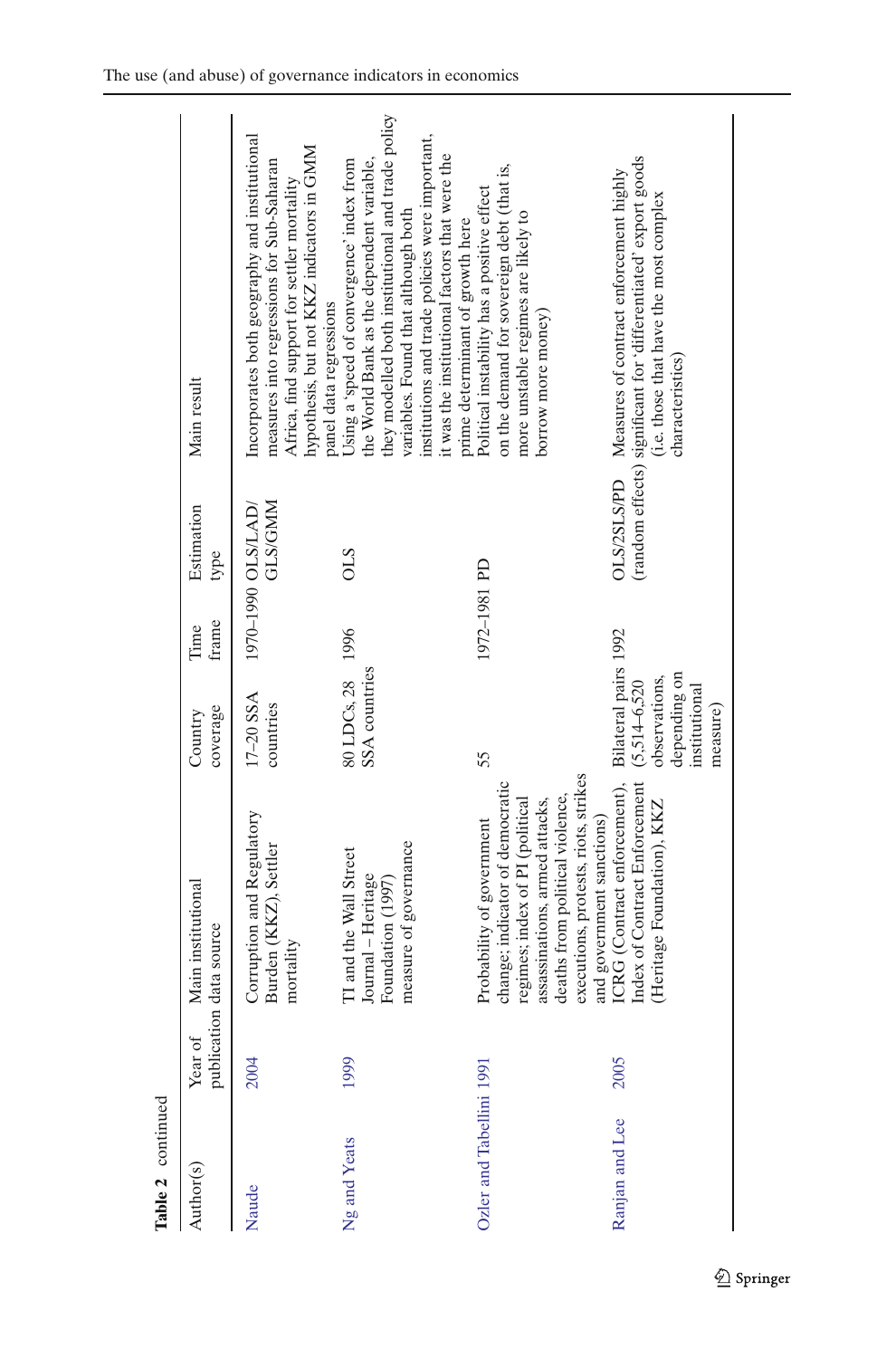| Author(s)                 | ð.<br>Year | Main institutional<br>publication data source                                                                          | coverage<br>Country                                                                | frame<br>Time | Estimation<br>type                       | Main result                                                                                                                                                                                                                                                                            |
|---------------------------|------------|------------------------------------------------------------------------------------------------------------------------|------------------------------------------------------------------------------------|---------------|------------------------------------------|----------------------------------------------------------------------------------------------------------------------------------------------------------------------------------------------------------------------------------------------------------------------------------------|
| Rauch and Evans           | 2000       | Own survey on bureaucratic<br>structure, filled out by<br>country experts                                              | 35                                                                                 | I070-1990 OLS |                                          | is a significant determinant for 2 of 3 datasets<br>(various measures). Meritocratic recruitment<br>on bureaucratic quality, but competitive<br>salaries, internal promotion and career<br>Bureaucratic quality and corruption<br>stability not significant                            |
| Rigobon and Rodrik        | 2005       | Knack and Keefer (ICRG)<br>KKZ Rule of Law,                                                                            | North-south 86<br>sample, and a<br>vs east-west<br>colony-not<br>-colony<br>sample |               | asticity' (IH)<br>Heterosked-<br>through | Trade openness has a negative impact on income<br>levels but a positive effect on rule of law.<br>'Identification Democracy and the rule of law are both<br>good for economic performance.<br>Higher income produces greater<br>openness and better institutions,                      |
| Rodriguez and Rodrik 1999 |            | ICRG (Knack and Keefer 1995) 69-74                                                                                     |                                                                                    | 1970-1989 OLS |                                          | measure. Show that the Black Market Premium<br>used in the openness measure highly related to<br>Used in respect to the Sachs-Warner openness<br>openness included the t-stat on openness falls<br>institutional measures (when only ICRG and<br>but these effects are not very strong |
| Rodrik                    | 1997       | inequality used as instruments<br>ICRG (Knack and Keefer);<br><b>BERI</b> (ELF and income<br>for bureaucratic quality) | 8 (East Asia) 1960-1994 2SLS                                                       |               |                                          | Institutional measure very good at ranking<br>economic performance of eight countries<br>over period, and is main determinant<br>of performance for these countries<br>by half and is no longer significant)                                                                           |

Table 2 continued **Table 2** continued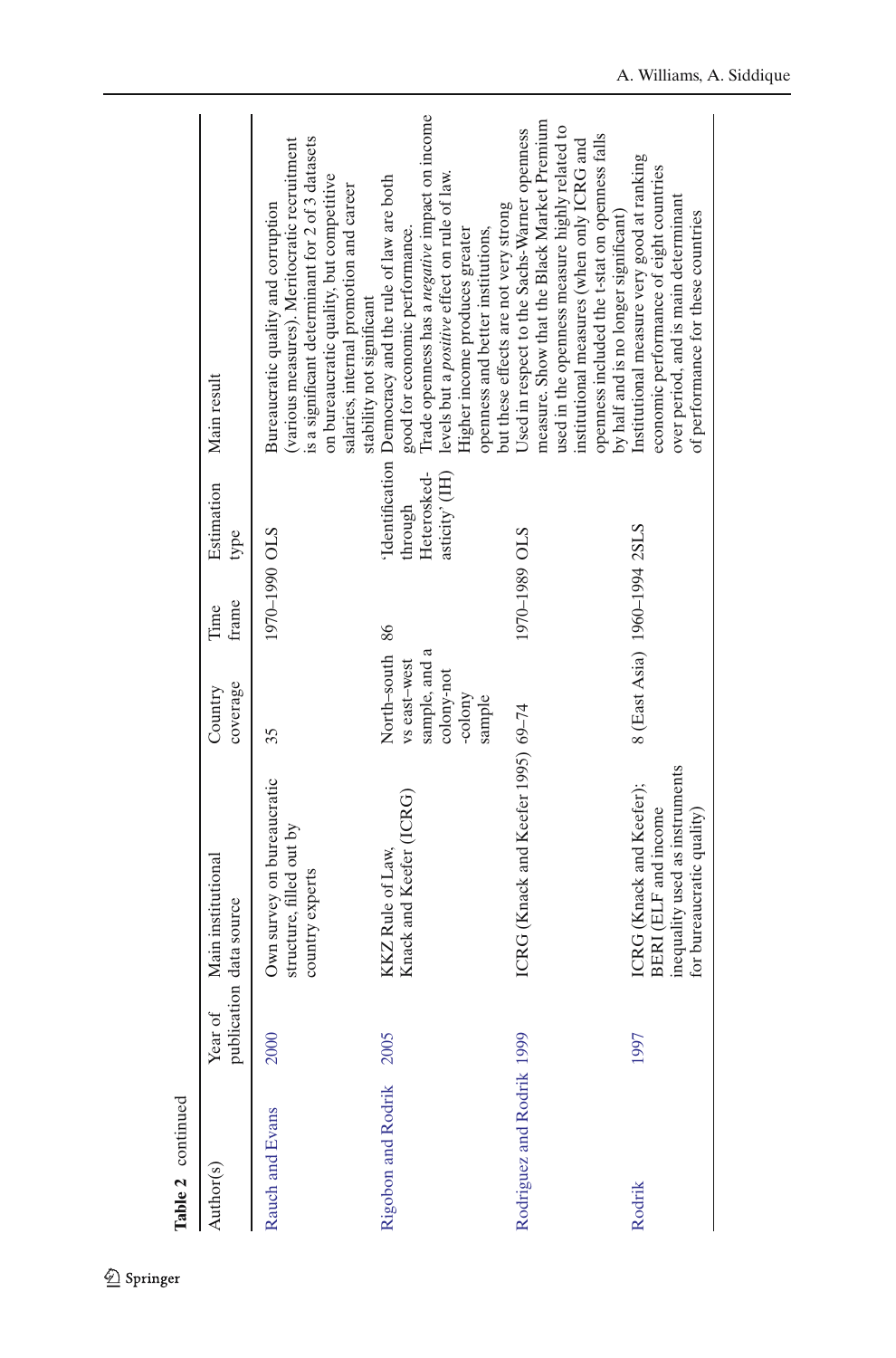| Table 2 continued |                        |                                                                                                                    |                                              |                                                              |            |                                                                                                                                                                                                                                                                                                                                                          |
|-------------------|------------------------|--------------------------------------------------------------------------------------------------------------------|----------------------------------------------|--------------------------------------------------------------|------------|----------------------------------------------------------------------------------------------------------------------------------------------------------------------------------------------------------------------------------------------------------------------------------------------------------------------------------------------------------|
| Author(s)         | publication<br>Year of | Main institutional<br>data source                                                                                  | coverage<br>Country                          | frame<br>Time                                                | type       | Estimation Main result                                                                                                                                                                                                                                                                                                                                   |
| Rodrik            | 1999                   | Freedom House Civil and<br>Democracy (based on<br>ICRG (Bureaucratic<br>Political Liberties)<br>Quality), Index of | 48-110                                       | 1960-1975, and<br>1975-1989                                  | <b>OLS</b> | institutions against growth differential between<br>two periods (1960-1975, and 1975-1989). Both<br>Looks at external shocks, social conflict and<br>external (ToT) shocks and social conflicts<br>(income inequality) initially significant,<br>then both insignificant when ICRG<br>neasure included                                                   |
| Rodrik et al.     | 2004                   | measure of institutional<br>Settler mortality, KKZ<br>quality                                                      | mortality), 140<br>64 (settler<br>for others | Various for<br>GDP, 2002<br>mortality,<br>1995 for<br>or KKZ | 2SLS       | institutions, using per capita GDP in 1995 as<br>Dollar and Kraay (2003) for possible reason<br>Horse race' between trade, geography and<br>dependent variable. Using 2SLS, trade and<br>geography become insignificant, while<br>institutions always significant. See<br>for this result (poor instruments)                                             |
| Roubini           | 1991                   | Frequency of government<br>change, regular and<br>irregular (coups),<br>1971–1982                                  | 92                                           | 1950-1988                                                    | <b>OLS</b> | finds coups not significant. Concludes military<br>index into government change and coups, and<br>associated with higher budget deficits. Breaks<br>governments are therefore not more likely<br>greater political instability is significantly<br>In overall measure of political instability,<br>to run higher deficits than<br>democratic governments |
| <b>Sachs</b>      | 2003                   | KKZ (Rule of Law, and all<br>combined), ICRG Risk<br>of Expropriation                                              | 59-133                                       | 1995                                                         | 2SLS       | Uses a malaria index as instrument, finds that both<br>Easterly and Levine (2003) that 'institutions rule'.<br>institutions and geography are significant when<br>regressed against per capita incomes in 1995<br>Acemoglu et al. (2001), an early version of<br>Jsed to refute papers by<br>Rodrik et al. (2004) and                                    |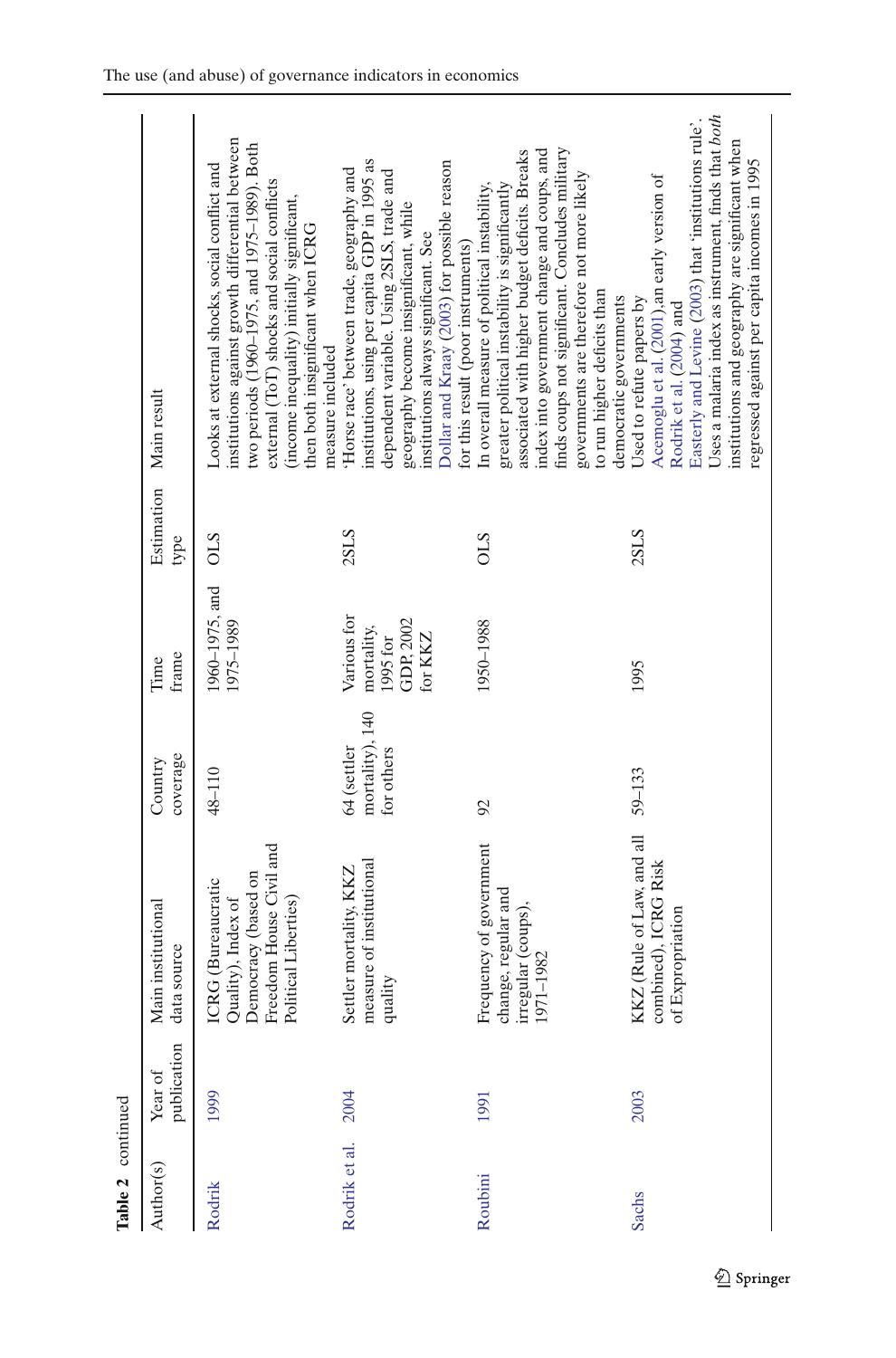| Table 2 continued |                        |                                                                                                                        |                     |               |                    |                                                                                                                                                                                   |
|-------------------|------------------------|------------------------------------------------------------------------------------------------------------------------|---------------------|---------------|--------------------|-----------------------------------------------------------------------------------------------------------------------------------------------------------------------------------|
| Author(s)         | publication<br>Year of | Main institutional<br>data source                                                                                      | coverage<br>Country | frame<br>Time | Estimation<br>type | Main result                                                                                                                                                                       |
| Sachs and Warner  | 1995a                  | instability variables political<br>and Political Liberties and<br>Political variable made up<br>of Freedom House Civil | 117                 | 1970-1989     | <b>OLS</b>         | not revolutions/coups or assassinations (when<br>Political variable marginally significant, but<br>entered with trade openness and other<br>variables used by Barro (1991)        |
| Sachs and Warner  | 1995b                  | ('Bureaucratic Efficiency' index<br>compiled by Mauro 1995);<br>Business International<br><b>ICRG</b> Rule of Law      | Various             | 1970-1989     | <b>OLS</b>         | significant negative determinant of growth<br>Natural resource abundance remains a<br>even after accounting for institutional<br>measures                                         |
| Sachs and Warner  | 1997                   | ICRG (Knack and Keefer)                                                                                                | Various             | 1965-1990     | <b>OLS</b>         | significant for all countries, not just Africa<br>Sources of slow growth in Africa are not<br>Africa-specific' - factors such as trade<br>openness and institutional quality are  |
| Sachs and Warner  | 2001                   | ICRG (Knack and Keefer)                                                                                                | 93-97               | 1970-1989     | <b>OLS</b>         | still associated with lower growth over period<br>variables included, natural resource exports<br>showing that even with these geography<br>Focussed more on geography variables, |
| Sala-i-Martin     | 1997                   | ICRG Rule of Law; revolutions<br>Civil and Political Liberties;<br>and coups, war dummy                                | Various             | 1960-1992     | <b>OLS</b>         | least 2 in 95% or more of the regressions run)<br>All these found to be 'robust' for economic<br>growth (robust meaning had a t-stat of at                                        |
| Savvides          | 1995                   | Combined Civil and Political<br>Liberties index ('FREE')                                                               | countries<br>28 SSA | 1960-1987     | PD (FE)            | Found their 'FREE' variable to be highly<br>significant, using fixed effects model<br>(NOTE: no instruments used)                                                                 |
| Scully            | 1988                   | Freedom House Civil and<br>Political Liberties                                                                         | 115                 | 1960-1980     | <b>OLS</b>         | for societies where state rights take precedence<br>rule of law grew at 2.75%, compared to 1.23%<br>On average, societies that subscribe to the                                   |
|                   |                        |                                                                                                                        |                     |               |                    | political, economic and civil liberties grew at<br>Overall, countries with high incidence of<br>2.73%, while those with poor liberties<br>grew at only 0.91%                      |

 $\underline{\textcircled{\tiny 2}}$  Springer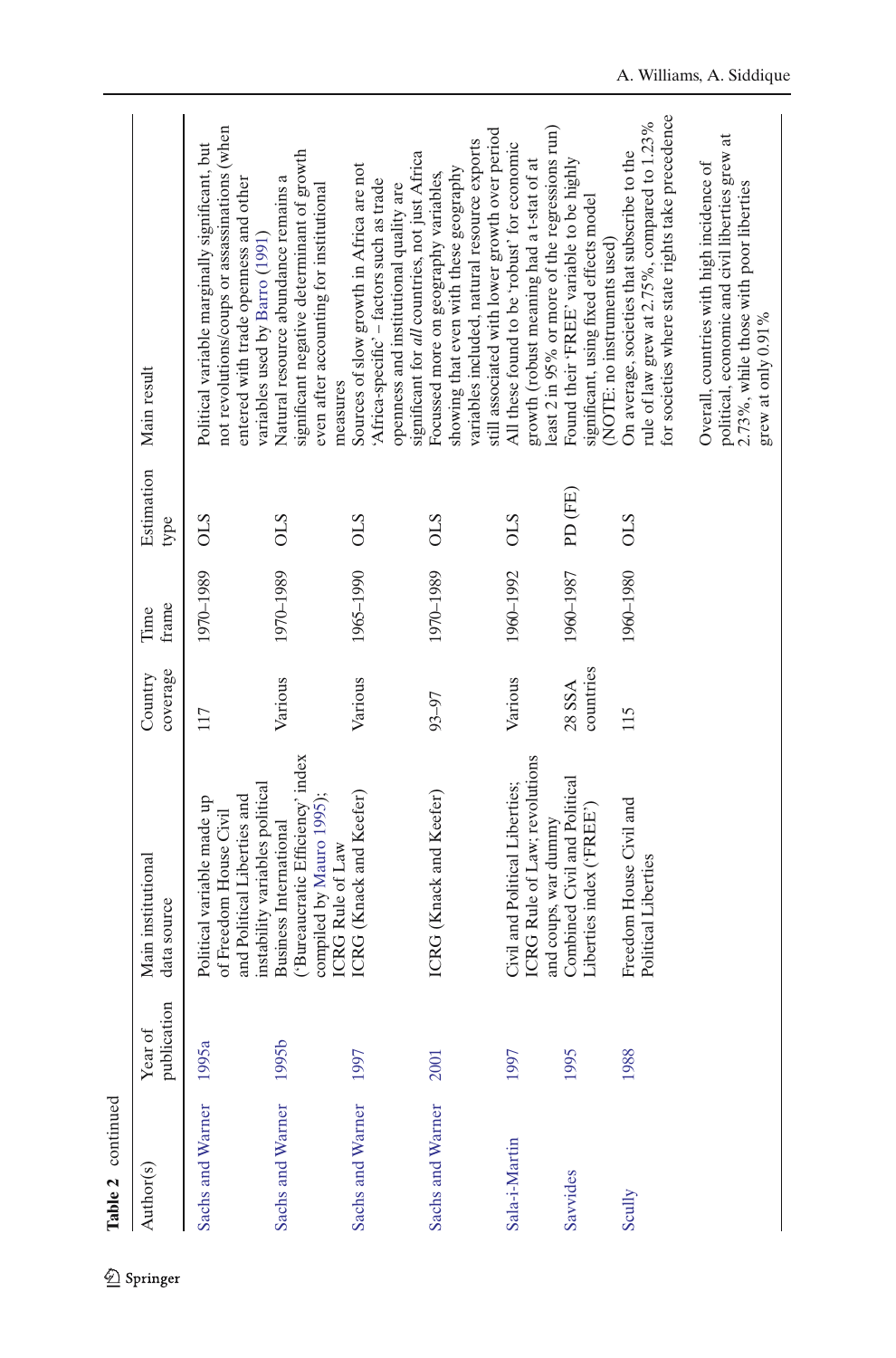| <b>Table 2</b> continued      |         |                                                                                                                                                           |                                |                                                        |                                |                                                                                                                                                                                                                                                                                                                                  |
|-------------------------------|---------|-----------------------------------------------------------------------------------------------------------------------------------------------------------|--------------------------------|--------------------------------------------------------|--------------------------------|----------------------------------------------------------------------------------------------------------------------------------------------------------------------------------------------------------------------------------------------------------------------------------------------------------------------------------|
| Author(s)                     | Year of | Main institutional<br>publication data source                                                                                                             | coverage frame<br>Country Time |                                                        | Estimation Main result<br>type |                                                                                                                                                                                                                                                                                                                                  |
| Sloan and Tedin               | 1987    | $2 = B$ ureaucratic-Authoritarian,<br>$3 =$ Communist, $4 =$ Traditional<br>Authoritarian, 5 = transitional)<br>Own Democracy Index<br>$(1 = Denocratic,$ | $\overline{20}$                | 1960-1980                                              | <b>OLS/GLS</b>                 | (external debt, agricultural production, military<br>while age of regime also occasionally had an<br>expenditure, GDP per capita and inflation).<br>(and age) and various areas of public policy<br>Look at relationship between regime type<br>Significant relationship found for each,<br>additional effect on public policies |
| Svensson                      | 1998    | <b>Business Environmental Risk</b><br>government changes<br>Intelligence; ICRG;                                                                           | 101                            | 1960-1985                                              | STO                            | More politically unstable countries will have<br>poorer property rights, which leads to<br>lower investment                                                                                                                                                                                                                      |
| Tanzi and Davoodi             | 1997    | Business International; ICRG 42-95                                                                                                                        |                                | 1980-1995                                              |                                | extract, and lower spending on maintenance of<br>OLS (annual Higher corruption should lead to higher public<br>relationship between corruption and public<br>data pooled) investment in areas where bribes easier to<br>infrastructure. Found significant positive<br>investment, and significant negative                       |
| Torrez                        | 2002    | TI, ICRG                                                                                                                                                  |                                | Various 1980-1985 (TI), OLS<br>1982-92                 |                                | Higher corruption (when using TI) significantly<br>associated with lower trade openness (various<br>relationship between maintenance spending<br>and corruption                                                                                                                                                                  |
| Treisman                      | 2000    | $\rm Tl$ and $\rm BI$                                                                                                                                     | $36 - 81$                      | 1996-1998 for OLS/WLS<br>II, 1980s<br>(ICRG)<br>for BI |                                | Knack and Azfar 2003, for possible reason why)<br>factors, including trade openness (measured as<br>definitions). Not significant when using ICRG<br>ratio of imports to GDP). Significant for TI in<br>Corruption is associated with a number of<br>1996 and 1997, but not 1998 (see                                            |
| Van Rijckeghem and Weder 1997 |         | ICRG: Freedom House Civil<br>and Political Liberties                                                                                                      | $22 - 28$                      | 1982-1994                                              | WLS/PD                         | variables such as civil service pay, internal and<br>external controls, penalties for corruption and<br>Corruption (as a function of explanatory<br>other variables such as ethnic diversity<br>and cultural factors)                                                                                                            |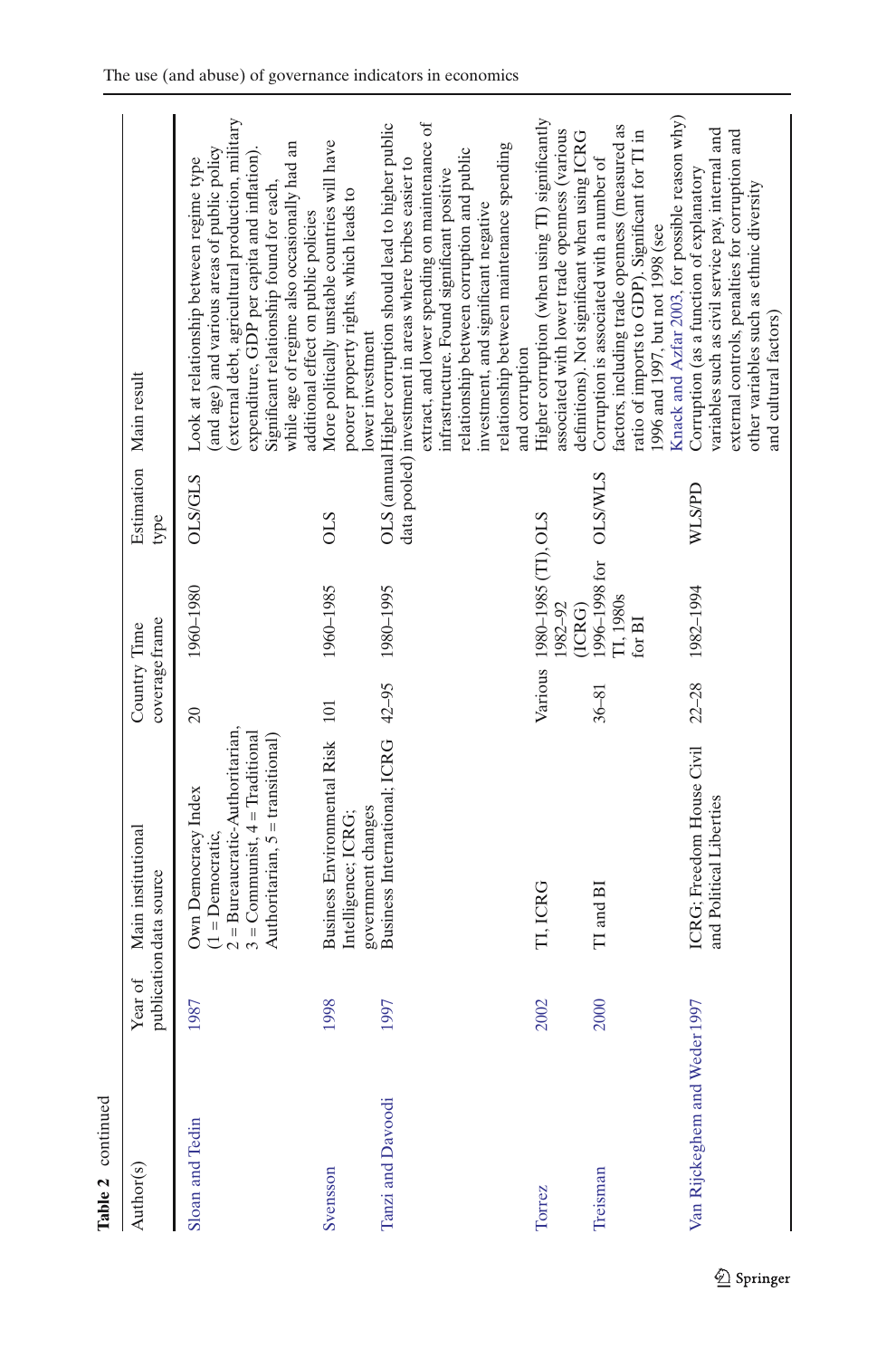| Table 2 continued                         |                        |                                                                                                                                                     |                                                                              |                                   |            |                                                                                                                                                                                                                                                                                     |
|-------------------------------------------|------------------------|-----------------------------------------------------------------------------------------------------------------------------------------------------|------------------------------------------------------------------------------|-----------------------------------|------------|-------------------------------------------------------------------------------------------------------------------------------------------------------------------------------------------------------------------------------------------------------------------------------------|
| Author(s)                                 | publication<br>Year of | Main institutional<br>data source                                                                                                                   | coverage<br>Country                                                          | frame<br>Time                     | type       | Estimation Main result                                                                                                                                                                                                                                                              |
| Venieris and Gupta 1983                   |                        | (protest demonstrations)<br>Socio-political index                                                                                                   | 104                                                                          | 1967                              | SE         | For a country with the mean level of instability,<br>investment ratio to achieve strong growth<br>they would need an exceptionally large<br>Simultaneous equation method<br>Per capita GNP growth rate<br>Gross capital formation<br>Socio-Political Index<br>Population            |
| Wei                                       | 2000a                  | various sources, including ICRG,<br>Global Competitiveness Report<br>(1997) and World Development<br>Composite index, derived from<br>Report (1997) | country borrowers)<br>lenders to host<br>Country pairs<br>country<br>(source | I994-1996 OLS<br>(average)        |            | borrowing ('hot money') than foreign direct<br>Hypothesis is that higher corruption means<br>investment. Finds this result significant,<br>greater reliance on short-term foreign<br>and robust                                                                                     |
| Wei                                       | 2000 <sub>b</sub>      | 1980-1983), Democracy dummy;<br>Business International (average<br>Transparency International<br>(3661)                                             | 126                                                                          | I978-1980 OLS<br>1994-1996<br>and |            | geography or size) have better institutions,<br>Countries that are 'naturally' open (due to<br>and pay their civil servants a higher wage                                                                                                                                           |
| Wei and Kaufman                           | 1999                   | Global Competitiveness Report,<br>1997 Global Competitiveness<br>World Development Report<br>Report and 1997<br>3 surveys: 1996                     | Various                                                                      | 1996/7                            | <b>OLS</b> | more time and money with bureaucrats,<br>commerce, as firms paying bribes spend<br>Bribery does not 'grease' the wheels of<br>not less                                                                                                                                              |
| Wheeler and Mody 1992                     |                        | Business International (Political<br>Risk, derived using principal<br>components                                                                    | $\overline{4}$                                                               | 1982-1988 PD                      |            | no instruments employed, nor fixed effects)<br>variables, including domestic Political Risk.<br>Capital expenditure as a function of many<br>Found no significant relationship (NOTE:                                                                                               |
| squares, WLS Weighted least<br>regression |                        |                                                                                                                                                     |                                                                              |                                   |            | OLS Ordinary least squares, 25LS two stage least squares, 35LS three stage least squares (panel data), LAD Least absolute deviation, GLS Generalised least<br>squares, SE simultaneous equation, GMM Generalised methods of moments estimator (panel data), SUR Seemingly unrelated |

 $\underline{\textcircled{\tiny 2}}$  Springer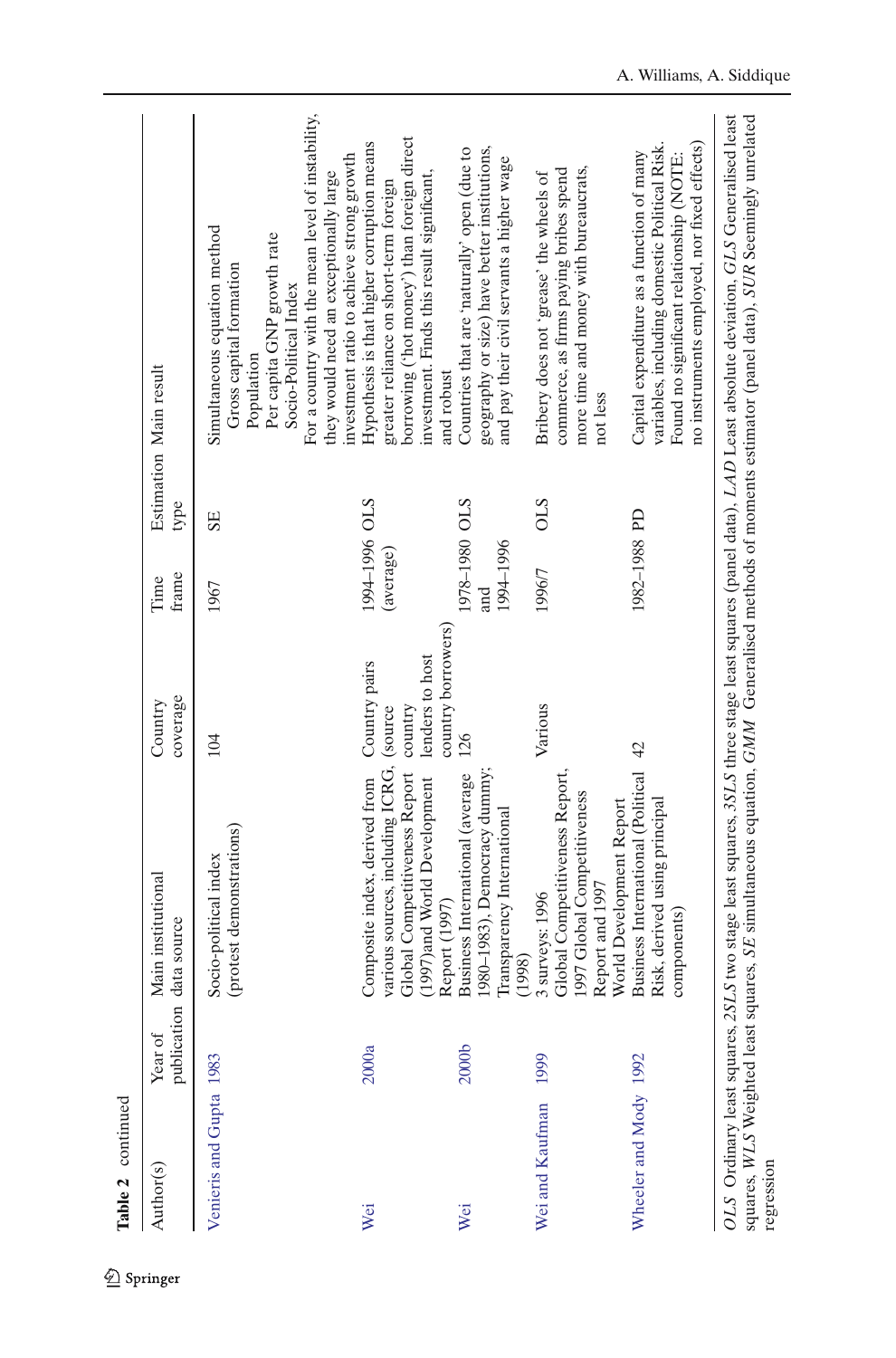### **References**

- <span id="page-40-7"></span>Acemoglu D, Johnson S, Robinson J (2001) The colonial origins of comparative development: an empirical investigation. Am Econ Rev 91(5):1369–1401
- <span id="page-40-11"></span>Acemoglu D, Johnson S, Robinson J (2002) Reversal of fortune: geography and institutions in the making of the modern world income distribution. Q J Econ 117:1231–1294
- <span id="page-40-4"></span>Acemoglu D, Johnson S, Robinson J, Thaicharoen Y (2003) Institutional causes, macroeconomic symptoms: volatility, crises and growth. J Monetary Econ 50(1):49–123
- <span id="page-40-3"></span>Adelman I, Morris C (1967) Society, politics and economic development: a quantitative approach. Johns Hopkins University Press, Baltimore

<span id="page-40-17"></span>Ades A, di Tella R (1999) Rents, competition and corruption. Am Econ Rev 89(4):982–993

- <span id="page-40-6"></span>Aghion P, Alesina A (2004) Endogenous political institutions. Q J Econ 119(2):565–611
- <span id="page-40-2"></span>Alesina A, Perotti R (1993) Income distribution, political instability and investment. NBER Working Paper 4486
- <span id="page-40-1"></span>Alesina A, Ozler S, Roubini N, Swagel P (1992) Political instability and economic growth. NBER Working Paper 4173
- Alfaro L, Kalemli-Ozcan S, Volosovych V(2005) Why doesn't capital flow from rich countries to poor countries? An empirical investigation. NBER Working Paper 11901
- Ali A (2001) Political instability, policy uncertainty and economic growth: an empirical investigation. At Econ J 29(1):87–106
- Anderson J, Marcouiller D (2002) Insecurity and the pattern of trade: an empirical investigation. Rev Econ Stats 84(2):342–352
- <span id="page-40-12"></span>Arellano M, Bond S (1991) Some tests of specification for panel data: Monte Carlo evidence and an application to employment equations. Rev Econ Stud 58(194):277–298
- Banks A (1994) Cross-national time series data archive. Center for Social Analysis, University of New York, New York
- <span id="page-40-0"></span>Barro R (1991) Economic growth in a cross-section of countries. Q J Econ 106(2):407–444
- Barro R (1996) Determinants of economic growth: a cross-country empirical study. NBER Working Papers 5698
- <span id="page-40-5"></span>Beck T, Clarke G, Groff A, Keefer P, Walsh P (2001) New tools and new tests in comparative political economy: the database of political institutions. World Bank Econ Rev 15(1):165–176
- Breton T (2004) Can institutions or education explain world poverty? An augmented solow model provides some insights. J Socio-Econ 33(1):45–69
- Brunetti A, Weder B (1995) Political sources of growth: a critical note on measurement. Public Choice 82(1–2):125–134
- Brunetti A, Kisenko G, Weder B (1998) Credibility of rules and economic growth: evidence of a worldwide survey of the private sector. World Bank Econ Rev 12(3):353–384
- Bulte EH, Damania R, Deacon RT (2005) Resource intensity, institutions and development. World Development 33(7):1029–1044
- Burnside C, Dollar D (2004) Aid, policies and growth: revisiting the evidence. World Bank Working Paper 3251
- Business Environment Risk Intelligence (2003) Business risk services. BERI, Washington
- <span id="page-40-14"></span><span id="page-40-8"></span>Campos N, Nugent J (2003) Aggregate investment and political instability: an econometric investigation. Economica 70(279):533–549
- <span id="page-40-13"></span>Caselli F, Esquivel G, Lefort F (1996) Reopening the convergence debate: a new look at crosscountry growth empirics. J Econ Growth 1(3):363–389
- <span id="page-40-16"></span>Chong A, Calderon C (2000) Causality and feedback between institutional measures and economic growth. Econ Polit 12(1):69–81
- <span id="page-40-9"></span>Clague C, Keefer P, Knack S, Olson M (1996) Property and contract rights in autocracies and democracies. J Econ Growth 1(2):243–276
- <span id="page-40-10"></span>Clague C, Keefer P, Knack S, Olson M (1999) Contract-intensive money: contract enforcement, property rights and economic performance. J Econ Growth 4(2):185–211
- <span id="page-40-15"></span>Clarke GRG (2001) How institutional quality and economic factors impact technological deepening. J Int Dev 13(8):1097–1118
- Cukierman A, Edwards S, Tabellini G (1992) Measuring the independence of Central Banks and its effects on policy outcomes. World Bank Econ Rev 6(3):353–398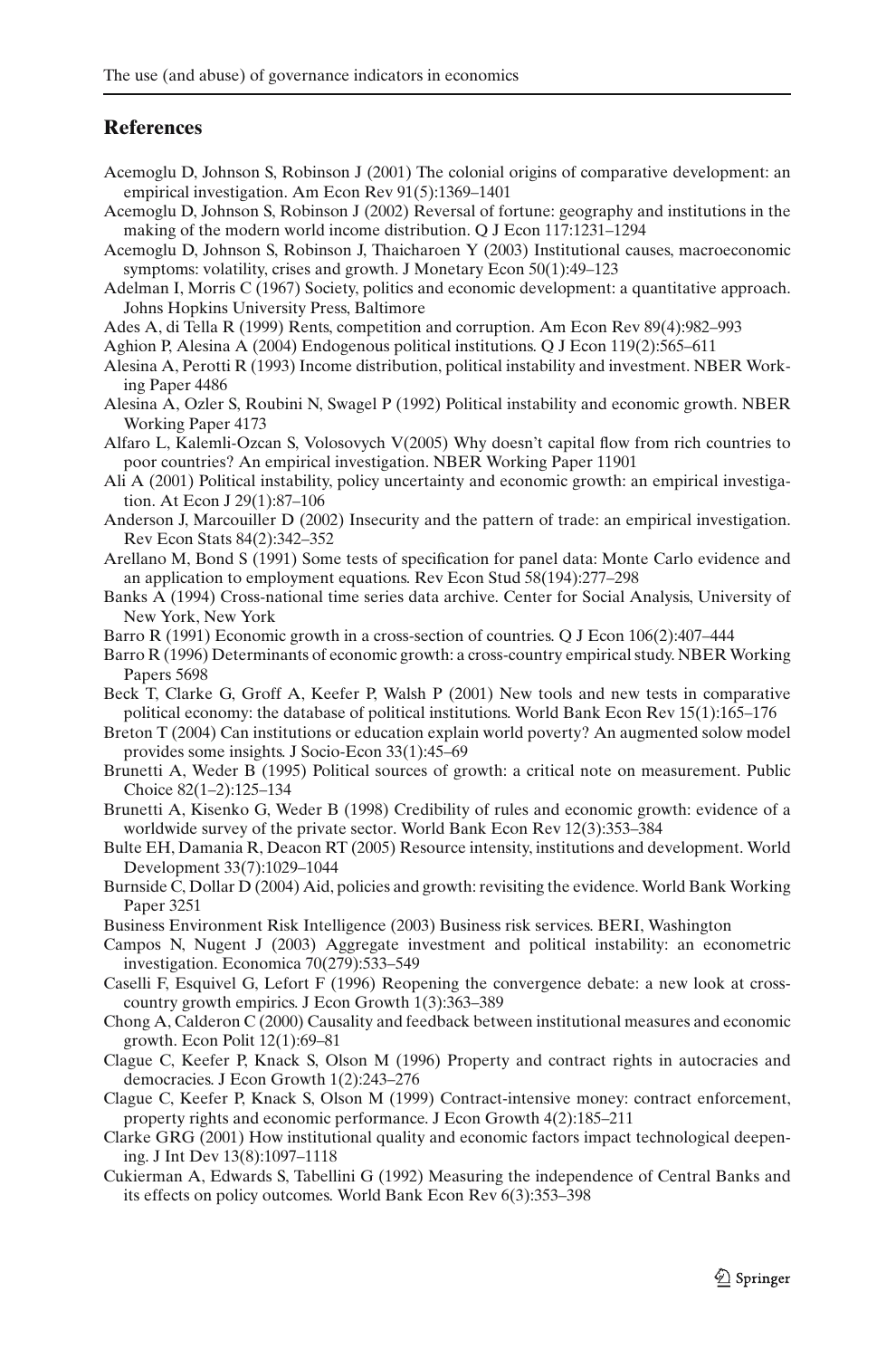- Dawson J (1998) Institutions, investment, and growth: new cross-country and panel data evidence. Econ Inquiry 36(4):603–619
- <span id="page-41-18"></span>Dawson J (2003) Causality in the freedom-growth relationship. Eur J Polit Econ 19(3):479–495
- De Groot HLF, Linders GJ, Rietveld P, Subramanian U (2004) The Institutional determinants of bilateral trade patterns. Kykios 57(1):103–123
- De Haan J, Siermann CL (1996) New evidence on the relationship between democracy and economic growth. Public Choice 86(1–2):175–198
- <span id="page-41-4"></span>Dick WG (1974) Authoritarian versus non-authoritarian approaches to economic development. J Polit Econ 82(4):817–827
- <span id="page-41-15"></span>Dollar D, Kraay A (2003) Institutions, trade and growth. J Monetary Econ 50(1):133–162
- <span id="page-41-8"></span>Durham BJ (1999) Economic growth and political regimes. J Econ Growth 4(1):81–111
- <span id="page-41-20"></span>Easterly W, Levine R (1997) Africa's growth tragedy: policies and ethnic divisions. Q J Econ 112(4):1203–1250
- <span id="page-41-16"></span>Easterly W, Levine R (2003) Tropics, germs and crops: how endowments influence economic development. J Monetary Econ 50(1):3–39
- <span id="page-41-24"></span>Easterly W, Kremer M, Pritchett L, Summers L (1993) Good policy or good luck? Country growth performance and temporary shocks. J Monetary Econ 32(3):459–483
- <span id="page-41-11"></span>Economist Intelligence Unit (2004) Country risk service [Online]. http://store.eiu.com/index.asp. Cited 30 January 2005
- <span id="page-41-1"></span>Edwards S, Tabellini G (1991) Explaining fiscal policies and inflation in developing countries. J Int Money Finance 10(Supp 1):S16–S48
- <span id="page-41-19"></span>Farr WK, Lord RA, Wolfenbarger JL (1998) Economic freedom, political freedom, and economic well-being: a causality analysis. Cato J 18(2):247–262
- <span id="page-41-3"></span>Feierabend I, Feierabend RL (1972) Coerciveness and change: cross-national trends. Am Behav Sci 15(6):911–927
- Fosu A (1992) Political instability and economic growth: evidence from Sub-Saharan Africa. Econ Dev Cult Change 40(4):829–841
- Freedom House (2003) Freedom in the World 2003. Rowman & Littlefield Publishers, Washington
- <span id="page-41-21"></span>Gallup JL, Sachs JD, Mellinger A (1999) Geography and economic development. CID Working Paper No.1 (March)
- <span id="page-41-10"></span>Galtung F (2005) Measuring the immeasurable: boundaries and functions of (macro) corruption indices. In: Galtung F, Sampford C (eds) Measuring corruption. Ashgate, UK
- <span id="page-41-23"></span>Gawecke J (1982) Measurement of linear dependence and feedback between time series. J Am Stat Assoc 77(378):304–313
- <span id="page-41-6"></span>Glaeser EL, La Porta R, Lopez-de-Silanes F, Shleifer A (2004) Do institutions cause growth? Working Paper 10568, National Bureau of Economic Research
- <span id="page-41-22"></span>Grier KB, Tullock G (1989) An Empirical Analysis of Cross-National Economic Growth, 1951–80. J Monet Econ 24(2):259–276
- <span id="page-41-2"></span>Gupta DK (1990) The economics of political violence. Praeger, New York
- <span id="page-41-12"></span>Gupta S, Davoodi H, Alonso-Terme R (1998) Does corruption affect income inequality and poverty? IMF Working Paper (WP/98/76)
- <span id="page-41-5"></span>Gurr T (1974) Persistence and change in political systems, 1800–1971. Am Polit Sci Rev 68(4):1482– 1504
- <span id="page-41-17"></span>Gwartney J, Lawson R, Block W (1996) Economic freedom of the World: 1975–95. Fraser Institute, Vancouver
- <span id="page-41-25"></span>Gwartney J, Holcombe RG, Lawson RA (2004) Economic freedom, institutional quality and crosscountry differences in income and growth. Cato J 24(3):205–233
- <span id="page-41-14"></span>Gyimah-Brempong K (2002) Corruption, economic growth, and income inequality in Africa. Econ Governance 3(3):183–210
- Gyimah-Brembong K, Traynor TL (1996) Political instability and savings in less developed countries: evidence from Sub Saharan Africa. J Dev Stud 32(5):695–714
- <span id="page-41-9"></span>Hall RE, Jones CI (1999) Why do some countries produce so much more output per worker than others? Q J Econ 114(1):83–116
- <span id="page-41-7"></span>Henisz WJ (2000) The institutional environment for economic growth. Econ Polit 12(1):1–31
- <span id="page-41-0"></span>Hibbs DA (1973) Mass political violence. Wiley, New York
- <span id="page-41-13"></span>Hines JR (1995) Forbidden payment: foreign bribery and American business after 1977. NBER Working Paper 5266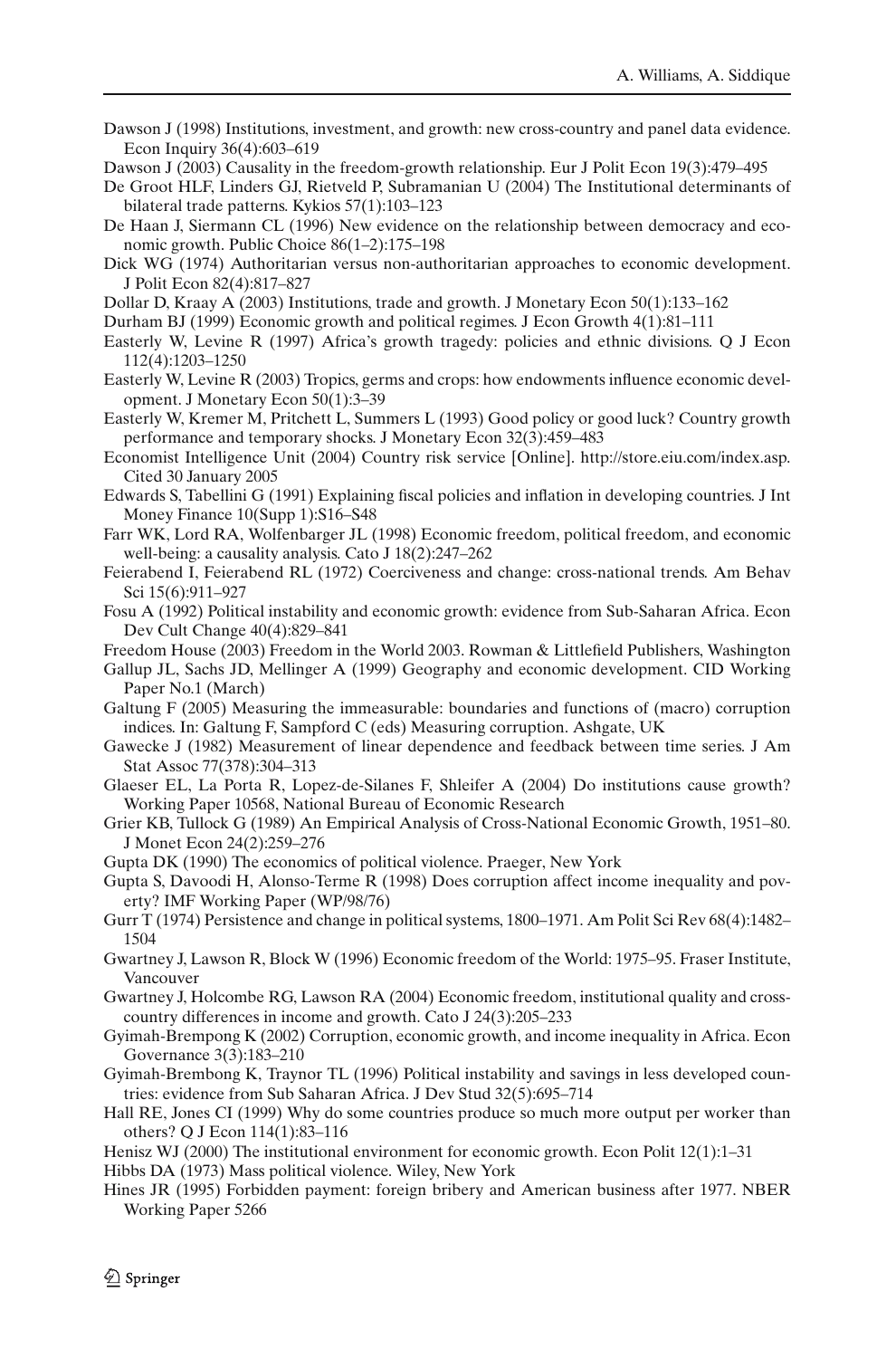- <span id="page-42-22"></span>Holtz-Eakin D, Newey D, Rosen H (1988) Estimating vector autoregressions with panel data. Econometrica 56(6):1371–1395
- <span id="page-42-23"></span>Holtz-Eakin D, Newey D, Rosen H (1989) The revenues-expenditures nexus: evidence from local government data. Int Econ Rev 30(2):415–429
- <span id="page-42-0"></span>Huntington SP (1968) Political order in changing societies. Yale University Press, New Haven

<span id="page-42-3"></span>Huntington SP, Dominguez JI (1975) Political development. In: Greenstein F, Polsby N (eds) Handbook of Political Science, vol 3. Addison-Wesley, Reading

<span id="page-42-10"></span>Isham J, Kaufmann D, Pritchett L (1997) Civil liberties, democracy and the performance of government projects. World Bank Econ Rev 11(2):219–242

- Isham J, Woolcock M, Pritchett L, Busby G (2005) The varieties of resource experience: natural resource export structures and the political economy of economic growth. World Bank Econ Rev 19(2):141–174
- Kaufmann D, Wei S-J (1999) Does 'grease payment' speed up the wheels of commerce? NBER Working Paper 7093
- <span id="page-42-16"></span>Kaufmann D, Kraay A, Zoido-Lobatón P (1999a) Governance matters.World Bank Policy Research Department Working Paper 2216
- <span id="page-42-14"></span>Kaufmann D, Kraay A, Zoido-Lobatón P (1999b) Aggregating governance indicators. World Bank Working Paper 2195
- <span id="page-42-17"></span>Kaufmann D, Kraay A, Mastruzzi M (2005) Governance matters IV: new data, new challenges. World Bank
- <span id="page-42-8"></span>Keefer P (1999) Polarization, politics, and property rights: links between inequality and growth. World Bank Policy Research Working Paper Series No. 2418
- <span id="page-42-7"></span>Keefer P, Stasavage D (2003). The limits of delegation: Veto players, Central Bank independence, and the credibility of monetary policy. Am Polit Sci Rev 97(3):407–423
- <span id="page-42-19"></span>King RG, Levine R (1993) Finance and growth: Schumpeter might be right. Q J Econ 108(3):717–738
- <span id="page-42-21"></span>Knack S (2001) Aid dependence and the quality of governance: cross-country empirical tests. South Econ J 68(2):310–329
- <span id="page-42-15"></span>Knack S, Azfar O (2003) Trade intensity, country size and corruption. Econ Governance 4(1):1–18
- <span id="page-42-2"></span>Knack S, Keefer P (1995) Institutions and economic performance: cross-country tests using alternative institutional measures. Econ Politics 7(3):207–228
- Knack S, Keefer P (1997) Does social capital have an economic payoff? A cross-country investigation. Q J Econ 112(4):1251–1288
- Knack S, Keefer P (2002) Polarization, politics and property rights: links between inequality and growth. Public Choice 111(1–2): 127–154
- <span id="page-42-18"></span>Knack S, Kugler M, Manning N (2003) Second generation governance indicators. Int Rev Admin Sci 69(3):345–364
- <span id="page-42-24"></span>Kormendi RC, Meguire PG (1985) Macroeconomic determinants of growth: cross-country evidence. J Monetary Econ 16(2):141–163
- Lambsdorff J (2003) How corruption affects persistent capital flows. Econ Governance 4(3):229–244
- <span id="page-42-5"></span>Landau D (1986) Government and economic growth in the LDCs: an empirical study for 1960–1980. Econ Dev Cultural Change 35(1):35–75
- Levchenko AA (2004) Institutional quality and international trade. IMF Working Paper WP/04/231
- <span id="page-42-20"></span>Levine R (1998) Financial development and economic growth: views and agenda. World Bank Working Paper 1678
- <span id="page-42-9"></span>Levine R, Renelt D (1992). A sensitivity analysis of cross-country growth regressions. Am Econ Rev 82(4):942–963
- <span id="page-42-12"></span>Linder A, Santiso C (2002) Assessing the predictive power of country risk ratings and governance indicators, SAIS Working Paper 02/02, Johns Hopkins University
- <span id="page-42-1"></span>Lipset SM (1959) Some social requisites of democracy: economic development and political development. Am Polit Sci Rev 53(1):69–105
- <span id="page-42-4"></span>Marsh RM (1979) Does democracy hinder economic development in latecomer developing nations? In: Comparative Social Research. Vol. 2 ed.: Tomasson R.
- <span id="page-42-6"></span>Marsh RM (1988) Sociological explanations of economic growth. Stud Comp Int Dev 23(4):41–76 Mauro P (1995) Corruption and growth. Q J Econ 110(3):681–712
- <span id="page-42-13"></span>Mauro P (1998) Corruption and the composition of government expenditure. J Public Econ 69(2):263–279
- <span id="page-42-11"></span>Minier JA (1998) Democracy and growth: alternative approaches. J Econ Growth 3(3):241–266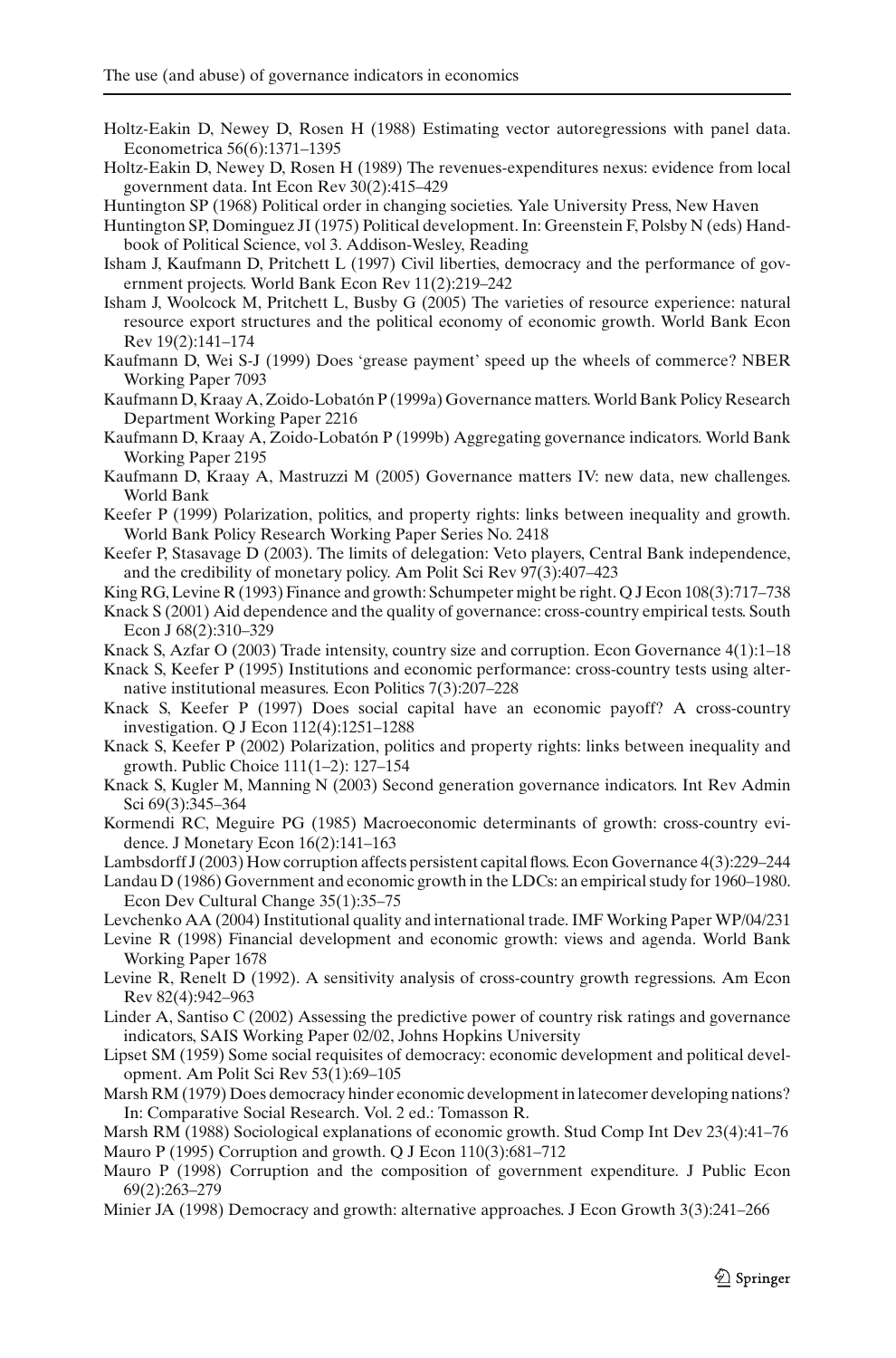- <span id="page-43-3"></span>Mobarak AM (2005) Democracy, volatility, and economic development. Rev Econ Stat 87(2): 348–361
- Naude WA (2004) The effects of policy, institutions and geography on economic growth in Africa: An econometric study based on cross-section and panel data. J Int Dev 16(6):821–849

<span id="page-43-15"></span>Ng F, Yeats A (1999) Good governance and trade policy: are they the keys to Africa's global integration and growth?. World Bank Policy Research Working Paper 2038

Ozler S, Tabellini G (1991) External debt and political instability. NBER Working Paper 3772

<span id="page-43-4"></span>Plumper T, Martin CW (2003) Democracy, government spending, and economic growth: a political-economic explanation of the Barro-effect. Public Choice 117(1–2):27–50

<span id="page-43-7"></span>Political Risk Services (2003) International country risk guide (PRS Group)

<span id="page-43-21"></span>Ranjan P, Lee YJ (2005) Contract enforcement and international trade. Mimeo, UCLA

- Rauch JE, Evans PB (2000) Bureaucratic structure and bureaucratic performance in less developed countries. J Public Econ 75(1):49–71
- <span id="page-43-22"></span>Rigobon R, Rodrik D (2005) Rule of law, democracy, openness and income: estimating the interrelationships. Econ Transit 13(3):533–564
- <span id="page-43-8"></span>Rodrik D (1997) TFPG controversies, institutions and economic performance in East Asia. NBER Working Paper 5914
- Rodrik D (1999) Where did all the growth go? External shocks, social conflict and growth collapses. J Econ Growth 4(4):385–412
- <span id="page-43-10"></span>Rodriguez F, Rodrik D (1999) Trade policy and economic growth: a skeptics guide to the crossnational evidence. NBER Working Paper 7081
- <span id="page-43-17"></span>Rodrik D, Subramanian A, Trebbi F (2004) Institutions rule: the primacy of institutions over geography and integration in economic development. J Econ Growth 9(2):131–165
- <span id="page-43-0"></span>Roubini N (1991) Economic and political determinants of budget deficits in developing countries. J Int Money Finance 10(Suppl):S49–S72
- Sachs J (2003) Institutions Don't Rule: direct effects of geography on per capita income. NBER Working Paper 9490
- <span id="page-43-6"></span>Sachs J, Warner A (1995a) Economic convergence and economic policies. NBER Working Paper 5039
- <span id="page-43-11"></span>Sachs J, Warner A (1995b) Natural resource abundance and economic growth. National Bureau of Economic Research Working Paper 5398
- Sachs J, Warner A (1997) Sources of slow growth in African economies. J Afr Econ 6(3):335–376
- Sachs J, Warner A (2001) The curse of natural resources. Eur Econ Rev 45(4–6):827–838
- <span id="page-43-9"></span>Sala-i-Martin X (1997) I just ran four million regressions. NBER Working Papers 6252
- <span id="page-43-19"></span>Savvides A (1995) Economic growth in Africa. World Dev 23(3):449–458
- <span id="page-43-5"></span>Scully GW (1988) The institutional framework and economic development. J Polit Econ 96(3):652– 662
- <span id="page-43-1"></span>Sirowy L, Inkeles A (1990) The effects of democracy on economic growth and inequality: a review. Stud Comp Int Dev 25(1):126–157
- <span id="page-43-2"></span>Sloan J, Tedin KL (1987) The consequences of regime type for public policy outputs. Comp Polit Stud 20(1):98–124
- <span id="page-43-13"></span>Svensson J (1998) Investment, property rights and political instability: theory and evidence. Eur Econ Rev 42(7):1317–1341
- <span id="page-43-14"></span>Tanzi V, Davoodi H (1997) Corruption, public investment and growth. IMF Working Paper WP/97/139
- Tavares J (2003) Does foreign aid corrupt? Econ Lett 79(1):99–106
- <span id="page-43-20"></span>Taylor C, Jodice D (1983) World handbook of political and social indicators, 3rd edn. Yale University Press, New Haven/London
- <span id="page-43-12"></span>Torrez J (2002) The effect of openness on corruption. J Int Trade Econ Dev 11(4):387–403
- Transparency International (2005) Corruption perceptions index [Online]. http://www.transparency.org. Cited 30 January 2005
- <span id="page-43-23"></span><span id="page-43-16"></span>Treisman D (2000) The causes of corruption: a cross-national study. J Public Econ 76(3):399–457
- Van Rijckeghem C, Weder B (1997) Corruption and the rate of temptation: do low wages in the civil service cause corruption? IMF Working Paper WP/97/73
- <span id="page-43-18"></span>Vega-Gordillo M, Alvarez-Arce JL (2003) Economic growth and freedom: a causality study. Cato J 23(2):199–215